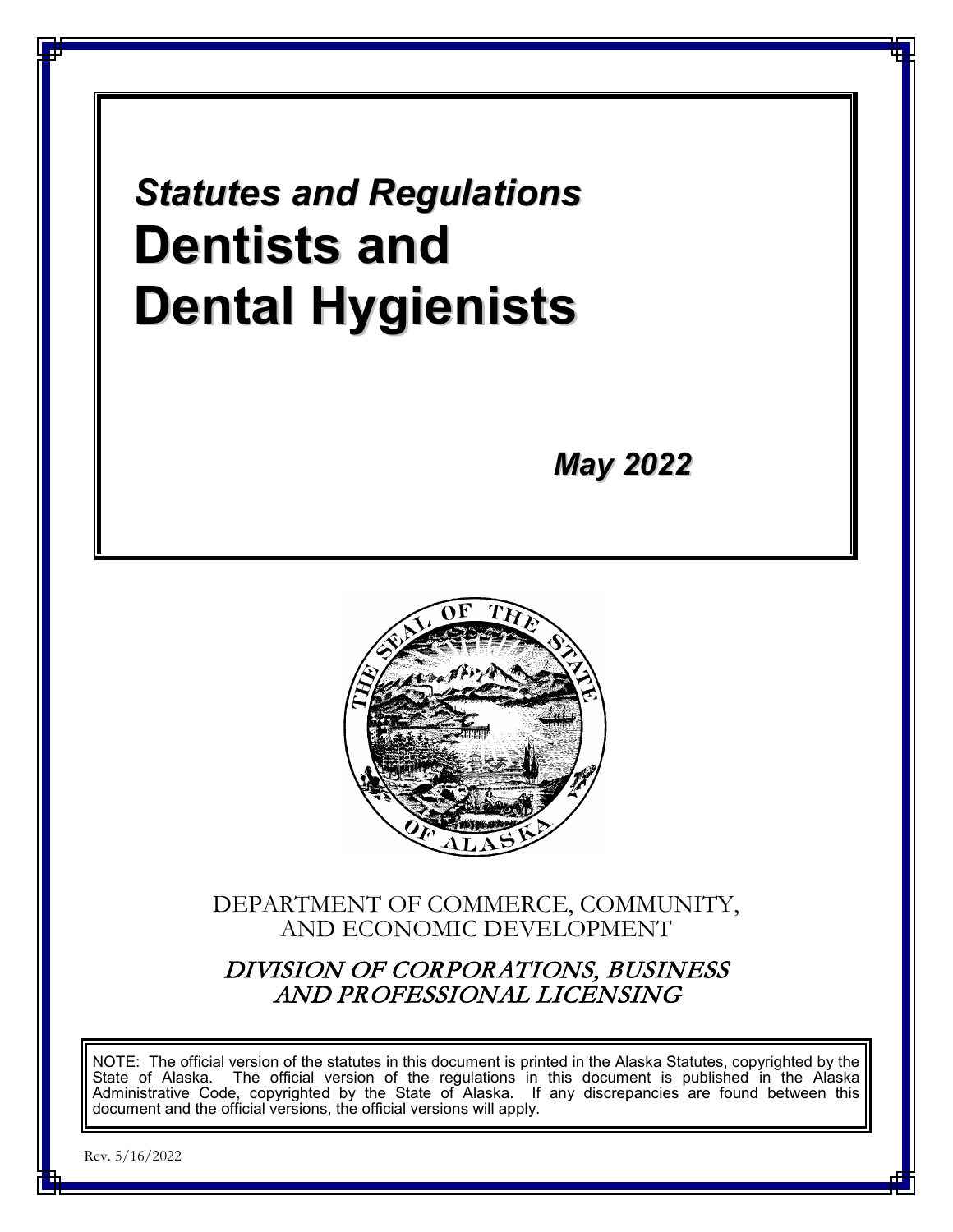# **TABLE OF CONTENTS**

# **Page**

# **Section**

|    | 1. Dental Hygienists and Assistants Statutes                   |
|----|----------------------------------------------------------------|
| 2. | <b>Dentistry Statutes</b>                                      |
| 3. | Board of Dental Examiners Regulations                          |
| 4. | Appendix:<br><b>Controlled Substance Prescription Database</b> |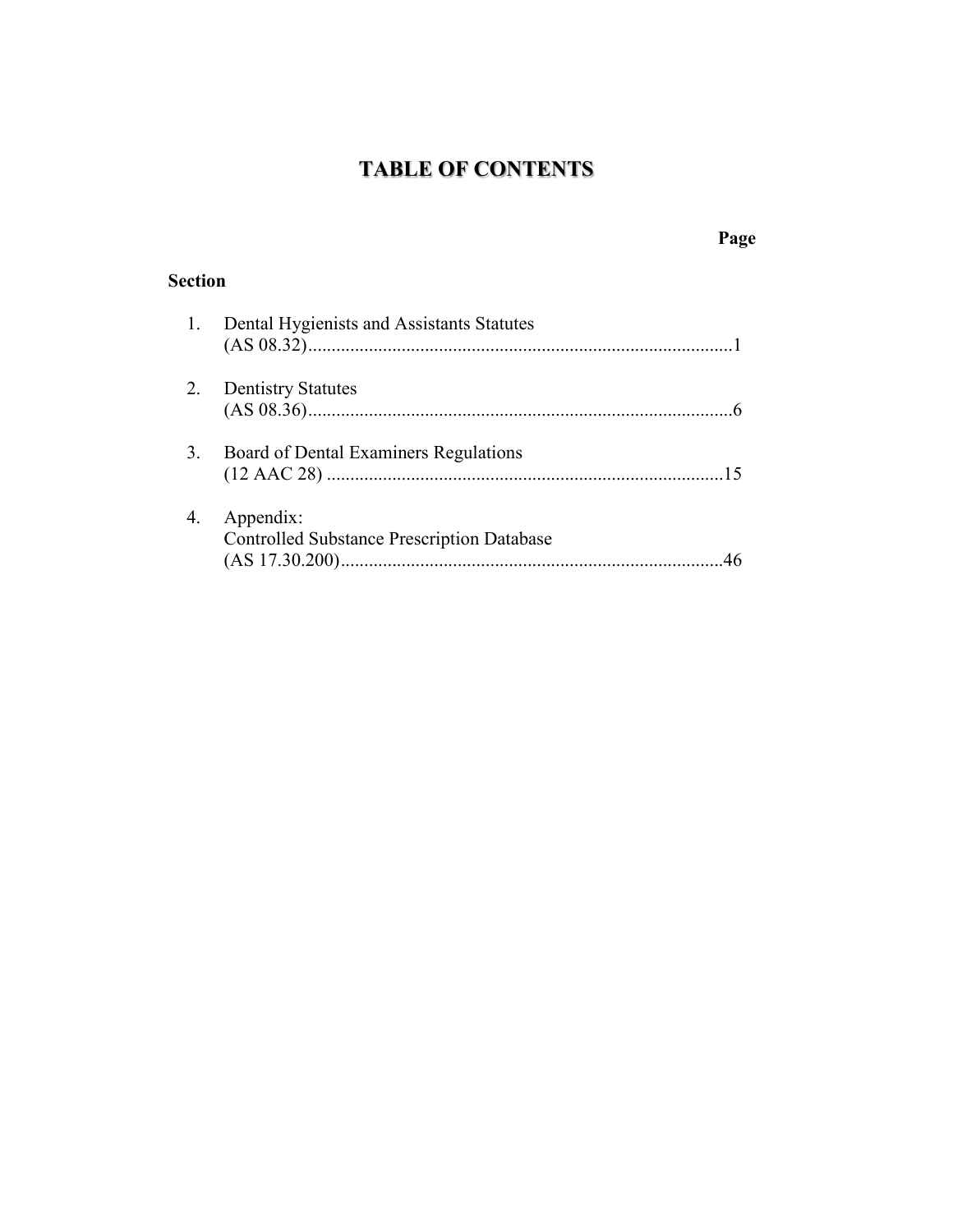# **CHAPTER 32. DENTAL HYGIENISTS AND ASSISTANTS**

#### **Article**

- **1. Examination and Licensing of Dental Hygienists (§ 08.32.010—§ 08.32.095)**
- **2. Regulation of Dental Hygienists (§ 08.32.110—§ 08.32.180)**
- **3. General Provisions (§ 08.32.185—§ 08.32.190)**

# **ARTICLE 1.**

# **EXAMINATION AND LICENSING OF DENTAL HYGIENISTS**

#### **Section.**

- **10. License required**
- **14. Qualifications for license**
- **30. Licensure by credentials**
- **70. Licensing of dental hygienists**
- **71. Renewal of license**
- **81. Lapse and reinstatement of license**
- **85. Restorative function license endorsement**
- **95. Exemption from license requirement**

**Sec. 08.32.010. License required.** Except as provided in AS 08.32.095, a person may not practice, offer or attempt to practice, or advertise or announce as being prepared or qualified to practice dental hygiene without a license.

**Sec. 08.32.014. Qualifications for license.** (a) An applicant for a license to practice dental hygiene shall

(1) provide evidence to the board that the applicant

(A) has successfully completed an academic program in dental hygiene of at least two years duration that, at the time of graduation, is accredited by the Commission on Dental Accreditation of the American Dental Association and is approved by the board;

(B) has passed a written theory examination of the American Dental Association Joint Commission on National Dental Examinations or an equivalent examination approved by the board;

(C) has successfully passed a state or regional dental hygiene clinical examination approved by the board;

(D) has not had a license to practice dental hygiene revoked, suspended, or voluntarily surrendered in this state or another state;

(E) is not the subject of an adverse decision based on a complaint, investigation, review procedure, or other disciplinary proceeding within the five years immediately preceding application or of an unresolved complaint, investigation, review procedure, or other disciplinary proceeding undertaken by a state, territorial, local, or federal dental licensing jurisdiction;

(F) is not the subject of an unresolved or adverse decision based on a complaint, investigation, review procedure, or other disciplinary proceeding undertaken by a state, territorial, local, or federal dental licensing jurisdiction or law enforcement agency that relates to criminal or fraudulent activity, dental malpractice, or negligent dental care and that adversely reflects on the applicant's ability or competence to practice as a dental hygienist or on the safety or well-being of patients;

(G) is not the subject of an adverse report from the National Practitioner Data Bank or the American Association of Dental Boards Clearinghouse for Board Actions that relates to criminal or fraudulent activity or dental malpractice;

(H) is not impaired to an extent that affects the applicant's ability to practice as a dental hygienist;

(I) has not been convicted of a crime that adversely reflects on the applicant's ability or competency to practice as a dental hygienist or that jeopardizes the safety or well-being of a patient; and

(2) meet the other qualifications for a license established by the board by regulation.

(b) An applicant for a license to practice dental hygiene may be interviewed in person by the board or a designee of the board. The interview must be recorded. If the application is denied on the basis of the interview, the denial shall be stated in writing, with the reasons for it, and the record shall be preserved.

**Sec. 08.32.015. Malpractice insurance.** *[Repealed, Sec. 40 ch 177 SLA 1978.]*

# **Sec. 08.32.020. Examination required.** *[Repealed, Sec. 40 ch 53 SLA 2012.]*

**Sec. 08.32.030. Licensure by credentials.** The board may provide for the licensing without examination of a dental hygienist who

- (1) meets the criteria of AS 08.32.014;
- (2) submits proof of continued competence as specified in regulations adopted by the board;
- (3) is currently licensed to practice dental hygiene in another state or territory of the United States; and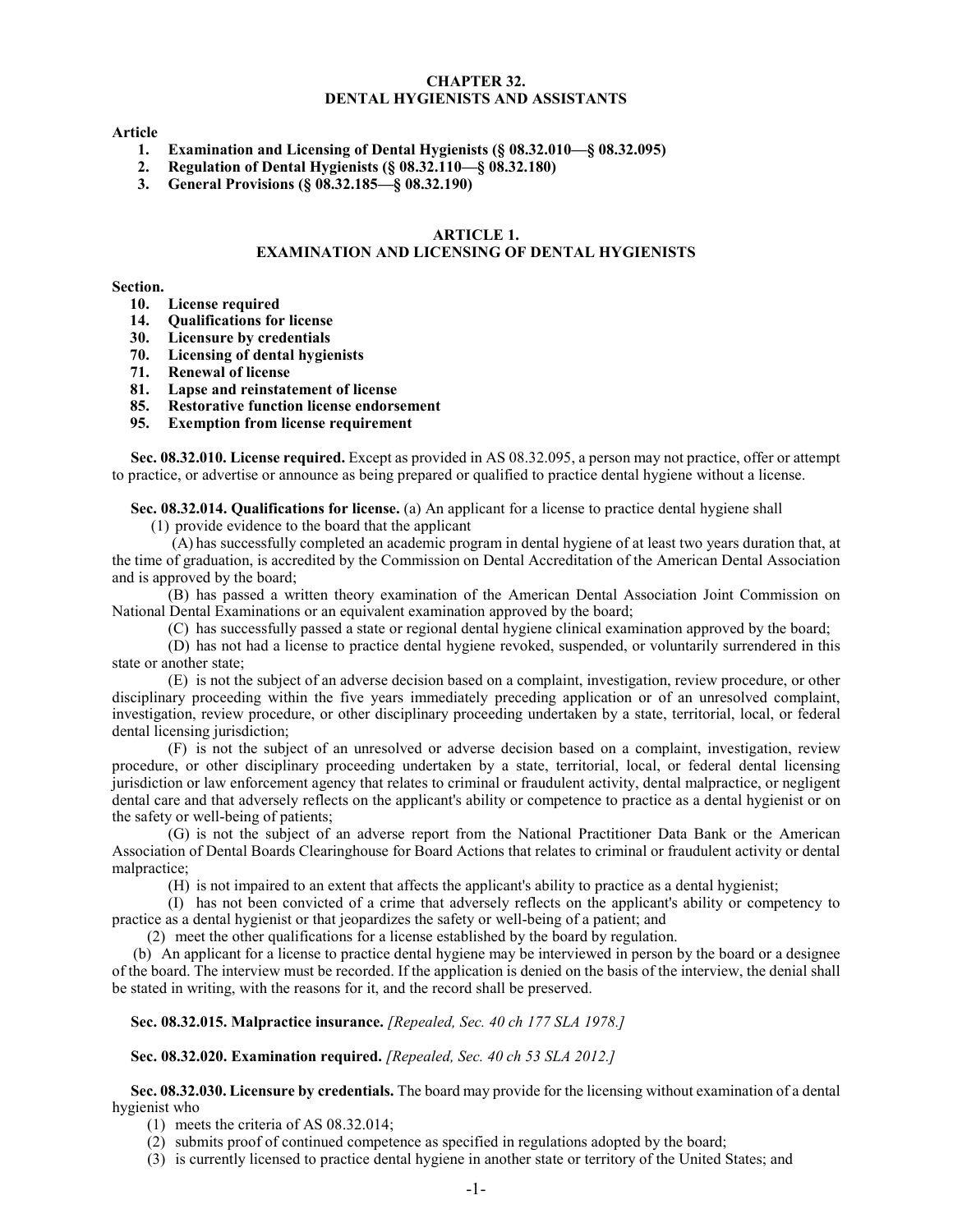(4) pays the fees established under AS 08.01.065.

**Sec. 08.32.035. Temporary license.** *[Repealed, Sec. 40 ch 53 SLA 2012.]*

**Sec. 08.32.040. Application and fee.** *[Repealed, Sec. 40 ch 53 SLA 2012.]*

**Sec. 08.32.050. Disposition of fees.** *[Repealed, Sec. 54 ch 37 SLA 1985.]*

**Sec. 08.32.060. Frequency and content of examination.** *[Repealed, Sec. 40 ch 53 SLA 2012.]*

**Sec. 08.32.070. Licensing of dental hygienists.** The board shall issue each successful applicant a license upon payment of all required fees.

**Sec. 08.32.071. Renewal of license.** At least 60 days before expiration of a dental hygienist's license, the Department of Commerce, Community, and Economic Development shall notify the licensed dental hygienist. Each licensee who wishes to renew a dental hygienist's license shall submit a completed license renewal form, the appropriate fee, and evidence of continued professional competence as required by the board. The Department of Commerce, Community, and Economic Development shall, as soon as practicable, issue a dental hygienist license valid for a stated number of years. Failure to receive notification from the department under this section does not exempt a licensee from renewing the licensee's dental hygienist license.

#### **Sec. 08.32.080. Lapse and reinstatement of license.** *[Repealed, Sec. 7 ch 94 SLA 1968.]*

**Sec. 08.32.081. Lapse and reinstatement of license.** A licensed dental hygienist who does not pay the renewal fee under AS 08.32.071 forfeits the hygienist's license. The board may reinstate the license without examination within two years of the date on which payment was due upon written application, proof of continued professional competence, and payment of all unpaid renewal fees and any penalty fee established under AS 08.01.100(b).

**Sec. 08.32.085. Restorative function license endorsement.** (a) The board shall issue a restorative function endorsement to a licensed dental hygienist if the licensee furnishes evidence satisfactory to the board that the licensee has

(1) successfully completed a course offered by or under the auspices of a program accredited by the Commission on Dental Accreditation of the American Dental Association or other equivalent course or program approved by the board; and

(2) passed the Western Regional Examining Board's restorative examination or other equivalent examination approved by the board within the five years preceding the licensee's endorsement application, or the licensee is licensed, certified, or otherwise permitted in another state or United States territory to perform restorative functions.

(b) An endorsement issued under this section authorizes a licensed dental hygienist under the direct supervision of a licensed dentist to place restorations into a cavity prepared by the licensed dentist and thereafter carve, contour, and adjust contacts and occlusion of the restoration.

(c) The board may by regulation establish renewal and continuing education requirements for an endorsement under this section.

#### **Sec. 08.32.090. Temporary license.** *[Repealed, Sec. 15 ch 59 SLA 1978.]*

**Sec. 08.32.095. Exemption from license requirement.** (a) A person enrolled as a student in an accredited dental hygiene program may perform dental hygiene procedures as part of a course of study without a license if

(1) the procedures are performed under the

(A) general supervision of a member of the faculty who is licensed under AS 08.36, and under the direct or indirect supervision of a member of the faculty who is licensed under this chapter; or

(B) direct or indirect supervision of a member of the faculty who is licensed under AS 08.36; and

(2) the clinical program has received written approval from the board.

(b) A person practicing dental hygiene under (a) of this section is subject to all other provisions of this chapter and laws and regulations that apply to the practice of dental hygiene by a licensed dental hygienist.

**Sec. 08.32.097. Fees.** *[Repealed, Sec. 40 ch 53 SLA 2012.]*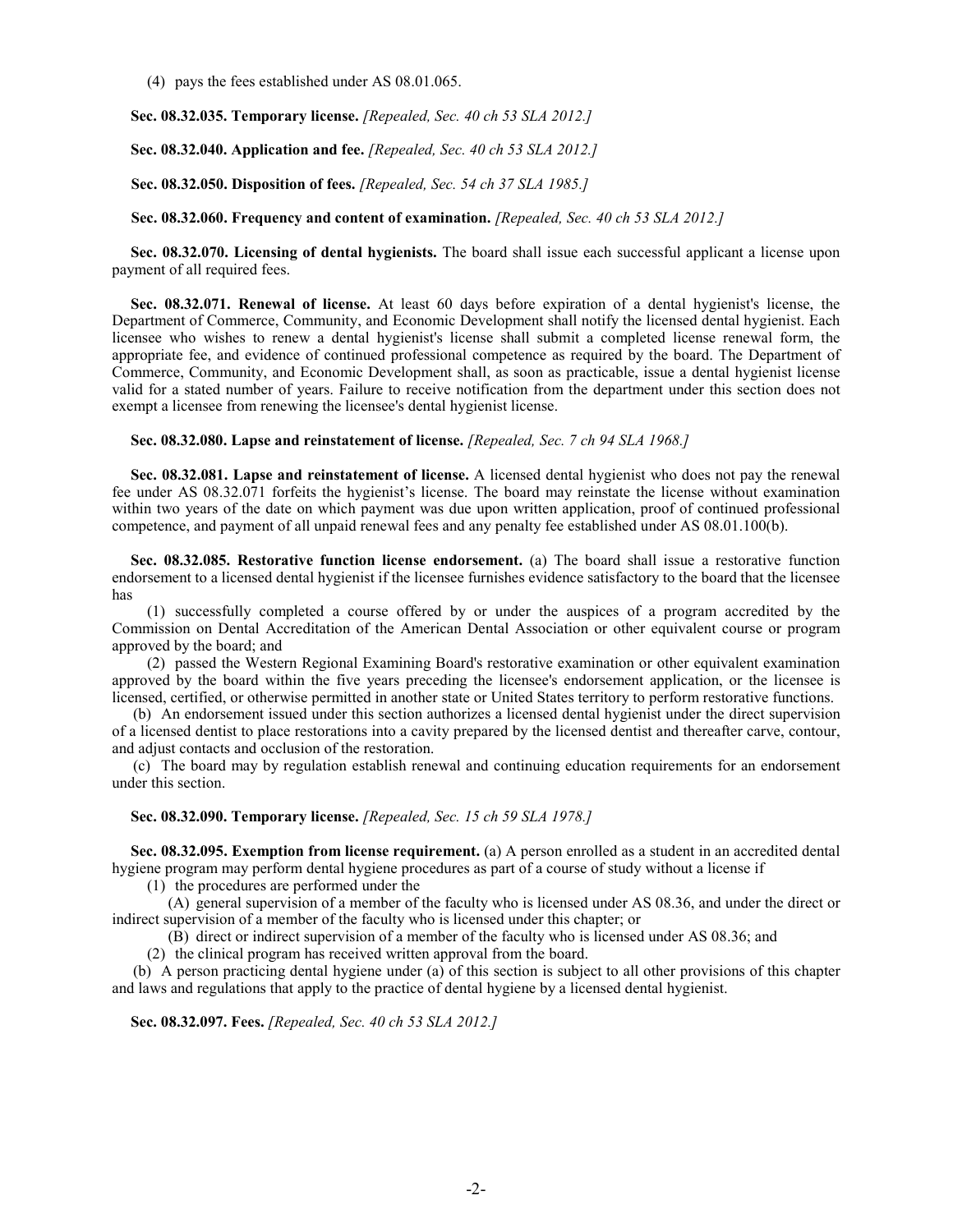# **ARTICLE 2. REGULATION OF DENTAL HYGIENISTS**

**Section**

- **110. Scope of practice of dental hygienists**
- **115. Collaborative agreements**
- **160. Grounds for discipline, suspension or revocation of license**
- **165. Limits or conditions on license; discipline**
- **171. Disciplinary sanctions**
- **180. Penalty for violations**

#### **Sec. 08.32.100. Employment of dental hygienists.** *[Repealed, Sec. 40 ch 53 SLA 2012.]*

**Sec. 08.32.110. Scope of practice of dental hygienists.** (a) The role of the dental hygienist is to assist members of the dental profession in providing oral health care to the public. A person licensed to practice the profession of dental hygiene in the state may,

(1) under the general supervision of a licensed dentist,

(A) perform preliminary charting and triage to formulate a dental hygiene assessment and dental hygiene treatment plan;

(B) remove calcareous deposits, accretions, and stains from the exposed surfaces of the teeth beginning at the epithelial attachment by scaling and polishing techniques;

- (C) remove marginal overhangs;
- (D) use local periodontal therapeutic agents;
- (E) perform nonsurgical periodontal therapy;

(F) perform other dental operations and services delegated by a licensed dentist if the dental operations and services are not prohibited by (c) of this section;

(G) if certified by the board, administer local anesthetic agents; and

(2) if certified by the board and under the direct or indirect supervision of a licensed dentist, administer and monitor nitrous oxide-oxygen conscious sedation.

(b) The board shall specify by regulation those additional functions that may be performed by a licensed dental hygienist only upon successful completion of a formal course of instruction approved by the board. The board shall adopt regulations specifying the education requirements, evaluation procedures, and degree of supervision required for each function.

(c) This section does not authorize delegation of

- (1) dental diagnosis, comprehensive treatment planning, and writing
	- (A) prescriptions for drugs;
	- (B) authorizations for restorative, prosthetic, or orthodontic appliances;
- (2) operative or surgical procedures on hard or soft tissues; or
- (3) other procedures that require the professional competence and skill of a dentist.
- (d) *[Repealed, Sec. 8 ch 111 SLA 2008.]*
- (e) This section does not prohibit a licensed dental hygienist

(1) with an endorsement issued under AS 08.32.085 from performing the activities authorized under AS 08.32.085;

(2) who has entered into a collaborative agreement approved by the board under AS 08.32.115 from performing the activities authorized under the collaborative agreement; or

(3) from performing a dental operation, procedure, or service a dentist may delegate to a dental assistant under AS 08.36.346.

**Sec. 08.32.115. Collaborative agreements.** (a) If the collaborative agreement is approved by the board under (d) of this section, a licensed dental hygienist with a minimum of 4,000 documented hours of clinical experience within the five years preceding application for the board's approval may enter into a collaborative agreement with a licensed dentist in which the licensed dentist authorizes the licensed dental hygienist to perform one or more of the following:

- (1) oral health promotion and disease prevention education;
- (2) removal of calcareous deposits, accretions, and stains from the surfaces of teeth;

(3) application of topical preventive or prophylactic agents, including fluoride varnishes and pit and fissure sealants;

- (4) polishing and smoothing restorations;
- (5) removal of marginal overhangs;
- (6) preliminary charting and triage to formulate a dental hygiene assessment and dental hygiene treatment plan;
- (7) the exposure and development of radiographs;
- (8) use of local periodontal therapeutic agents; and

(9) performance of nonsurgical periodontal therapy, with or without the administration of local anesthesia, subsequent to a licensed dentist's authorization or diagnosis as specified in the licensed hygienist's collaborative agreement.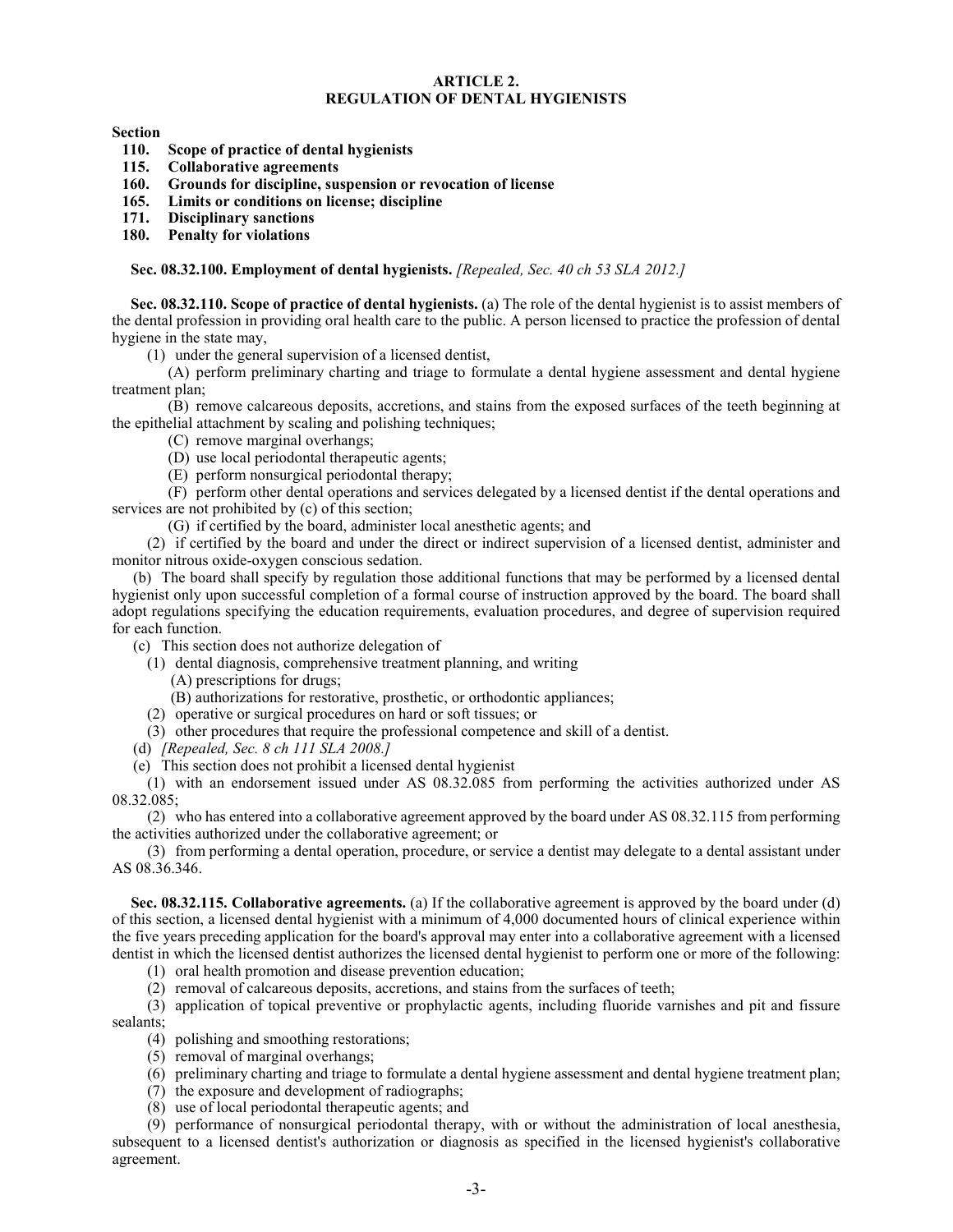(b) The services described in (a) of this section may be performed under a collaborative agreement approved by the board

(1) without the presence of the licensed dentist;

(2) in a setting other than the usual place of practice of the licensed dentist; and

(3) without the dentist's diagnosis and treatment plan unless otherwise specified in the collaborative agreement or in (a) of this section.

(c) The board shall adopt regulations regarding approval of collaborative agreements between licensed dental hygienists and licensed dentists.

(d) The board may approve a collaborative agreement between a licensed dentist and a licensed dental hygienist. However, the board may not approve more than five collaborative agreements with a licensed dentist, not including any collaborative agreements that have been terminated. A licensed dental hygienist shall notify the board of the termination of a collaborative agreement with a licensed dentist.

**Sec. 08.32.120. Place of employment.** *[Repealed, Sec. 40 ch 53 SLA 2012.]*

**Sec. 08.32.130. Information required.** *[Repealed, Sec. 40 ch 53 SLA 2012.]*

**Sec. 08.32.140. Supervision required.** *[Repealed, Sec. 40 ch 53 SLA 2012.]*

**Sec. 08.32.150. Revocation of dentist's license**. *[Repealed, Sec. 32 ch 49 SLA 1980. For current law, see AS 08.36.315.]*

**Sec. 08.32.160. Grounds for discipline, suspension or revocation of license.** The board may revoke or suspend the license of a dental hygienist, or may reprimand, censure, or discipline a licensee, if, after a hearing, the board finds that the licensee

(1) used or knowingly cooperated in deceit, fraud, or intentional misrepresentation to obtain a license, certificate, or endorsement;

(2) engaged in deceit, fraud, or intentional misrepresentation in the course of providing or billing for professional services or engaging in professional activities;

(3) advertised professional services in a false or misleading manner;

(4) has been convicted of a felony or other crime that affects the licensee's ability to continue to practice competently and safely;

(5) failed to comply with this chapter, with a regulation adopted under this chapter or under AS 08.36, or with an order of the board;

(6) continued to practice after becoming unfit due to

(A) professional incompetence;

(B) addiction or dependence on alcohol or other drugs that impairs the licensee's ability to practice safely;

(C) physical or mental disability;

(7) engaged in lewd or immoral conduct in connection with the delivery of professional service to patients;

(8) performed clinical procedures without being under the supervision of a licensed dentist;

(9) did not conform to professional standards in delivering dental hygiene services to patients regardless of whether actual injury to the patient occurred.

**Sec. 08.32.165. Limits or conditions on license; discipline.** (a) In addition to action under AS 08.32.160, upon a finding that by reason of demonstrated problems of competence, experience, education or health the authority to practice dental hygiene should be limited or conditioned or the practitioner disciplined, the board may reprimand, censure, place on probation, restrict practice by specialty, procedure or facility, require additional education or training, or revoke or suspend a license.

(b) *[Repealed by Sec. 15 ch 59 SLA 1978.]*

#### **Sec. 08.32.170. Procedure followed.** *[Repealed, Sec. 15 ch 59 SLA 1978.]*

#### **Sec. 08.32.171. Disciplinary sanctions.** (a) *[Repealed, Sec. 49 ch 94 SLA 1987.]*

(b) *[Repealed, Sec. 49 ch 94 SLA 1987.]*

(c) The board may summarily suspend the license of a licensee who refuses to submit to a physical or mental examination under AS  $(0.36.070(b)(1)$ . A person whose license is suspended under this section is entitled to a hearing by the office of administrative hearings (AS 44.64.010) within seven days after the effective date of the order. If, after a hearing, the board upholds the suspension, the licensee may appeal the suspension to a court of competent jurisdiction.

(d) *[Repealed, Sec. 49 ch 94 SLA 1987.]*

(e) *[Repealed, Sec. 49 ch 94 SLA 1987.]*

**Sec. 08.32.180. Penalty for violations.** (a) A person who violates a provision of this chapter or a regulation adopted under this chapter for which a penalty is not otherwise provided is guilty of a class B misdemeanor.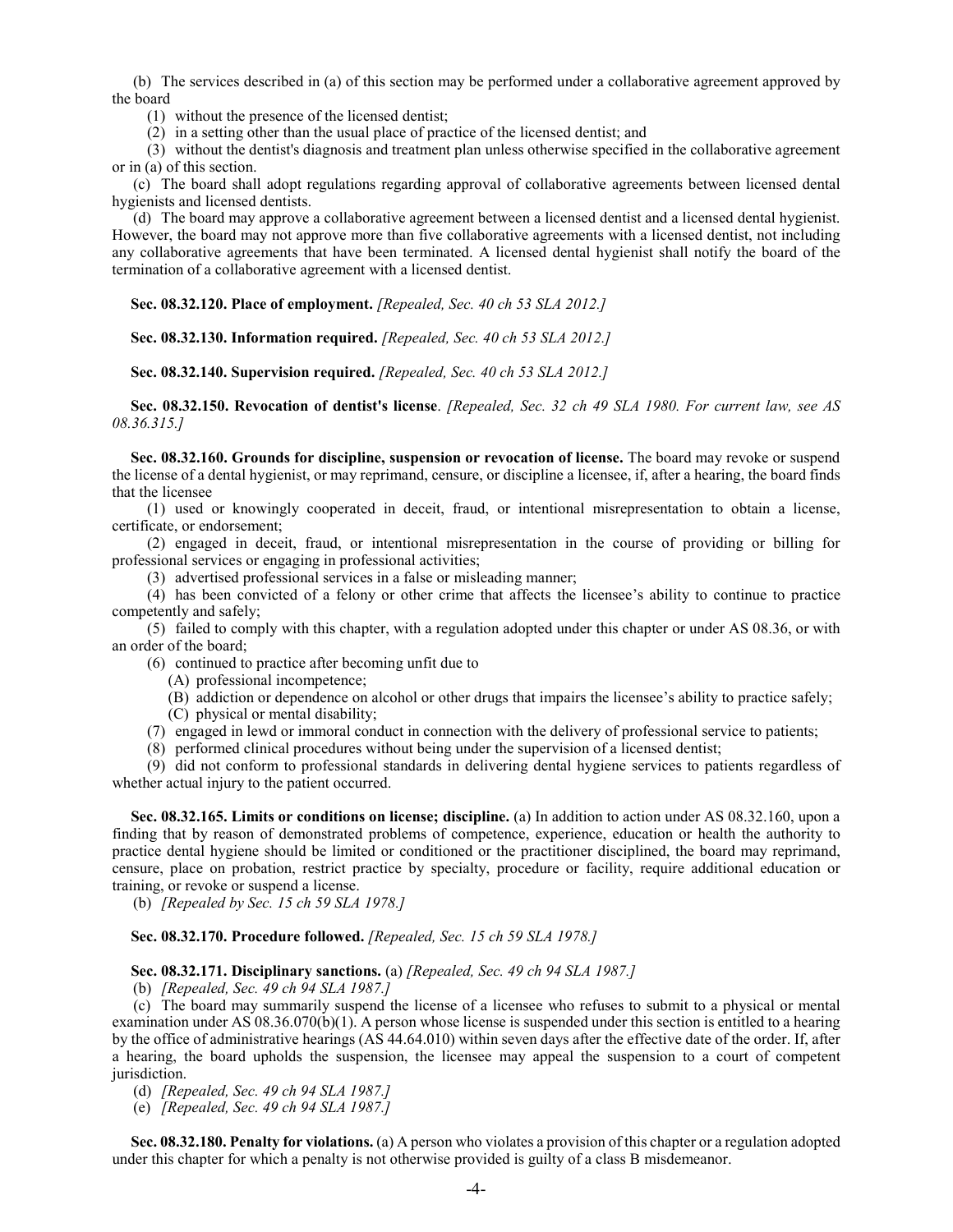(b) Notwithstanding AS  $08.01.075(a)(8)$ , the board may impose a civil fine not to exceed \$25,000 for each violation of this chapter or a regulation adopted under this chapter.

### **ARTICLE 3. GENERAL PROVISIONS**

**Section**

- **185. Application of Administrative Procedure Act**
- **187. Application of chapter**
- **190. Definitions**

**Sec. 08.32.185. Application of Administrative Procedure Act.** AS 44.62 (Administrative Procedure Act) applies to any action taken by the board under this chapter.

**Sec. 08.32.187. Application of chapter.** (a) This chapter applies to a person who practices, or offers or attempts to practice, as a dental hygienist in the state except

(1) a dental hygienist in the military service in the discharge of official duties;

(2) a dental hygienist in the employ of the United States Public Health Service, United States Department of Veterans Affairs, United States Indian Health Service, or another agency of the federal government, in the discharge of official duties;

(3) a dental hygienist licensed in another state or jurisdiction who is teaching or demonstrating clinical techniques at a meeting, seminar, or limited course of instruction sponsored by a dental or dental auxiliary society or association or by an accredited dental or dental auxiliary educational institution;

(4) a dental hygienist employed in the state by an Indian health program, as that term is defined in 25 U.S.C. 1603, while providing dental hygiene services to a person the Indian health program is entitled to serve under 25 U.S.C. 450 et seq. (Indian Self-Determination and Education Assistance Act), as amended, and 25 U.S.C. 1601 et seq. (Indian Health Care Improvement Act), as amended.

(b) A person excepted from this chapter under (a) of this section shall be held to the same standard of care as a person covered by this chapter.

# **Sec. 08.32.190. Definitions.** In this chapter,

(1) "board" means the Board of Dental Examiners;

 $(2)$  "direct supervision" means the dentist is in the dental office, personally diagnoses the condition to be treated, personally authorizes the procedure, and before dismissal of the patient evaluates the performance of the dental hygienist;

(3) "general supervision" means the dentist has authorized the procedures and they are being carried out in accordance with the dentist's diagnosis and treatment plan;

(4) "indirect supervision" means a licensed dentist is in the dental facility, authorizes the procedures, and remains in the dental facility while the procedures are being performed by the dental hygienist;

(5) "licensed dental hygienist" means a dental hygienist licensed under this chapter;

(6) "licensed dentist" means a dentist licensed under AS 08.36.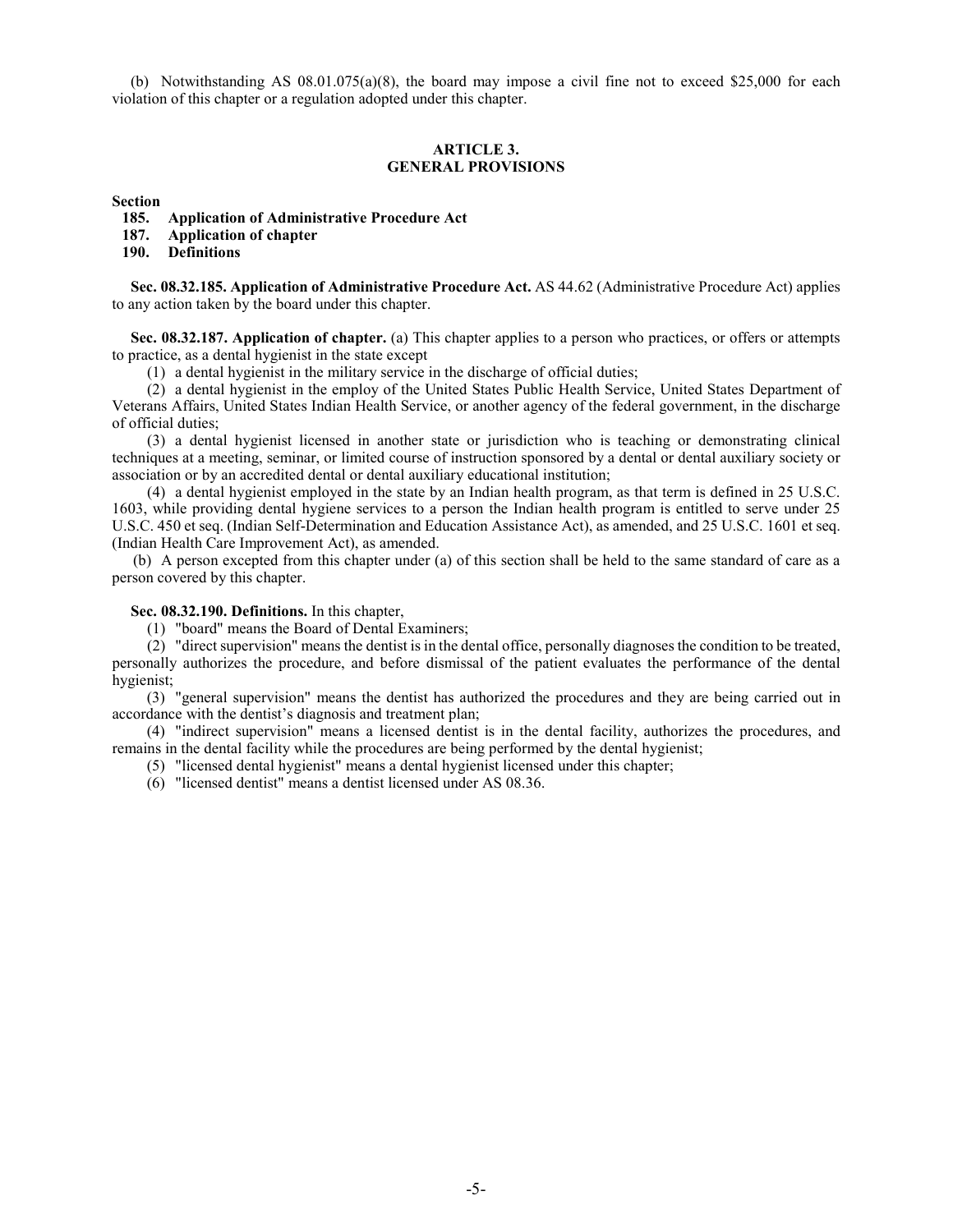# **CHAPTER 36. DENTISTRY**

## **Article**

- **1. Board of Dental Examiners (§ 08.36.010—§ 08.36.091)**
- **2. Examination and Licensing (§ 08.36.100—§ 08.36.254)**
- **3. Unlawful Acts (§ 08.36.315—§ 08.36.340)**
- **4. Dental Assistants (§ 08.36.342—§ 08.36.349)**
- **5. General Provisions (§ 08.36.350—§ 08.36.370)**

### **ARTICLE 1. BOARD OF DENTAL EXAMINERS**

#### **Section**

- **10. Creation and membership of board; oath; seal**
- **25. Suspension of board members**
- **30. Election and term of officers**
- **40. Meetings**
- **50. Quorum**
- **61. Reimbursement for expenses**
- **70. General powers**
- **73. Investigator**
- **75. Dental radiological equipment**
- **80. Applicability of Administrative Procedure Act**
- **91. Records and reports**

Sec. 08.36.010. Creation and membership of board; oath; seal. (a) There is created the Board of Dental Examiners consisting of nine members. Six members shall be licensed dentists who have been engaged in the practice of dentistry in the state for five years immediately preceding appointment, two members shall be dental hygienists licensed under AS 08.32 who have been engaged in the practice of dental hygiene in the state for five years immediately preceding appointment, and one member shall be a public member who does not have a direct financial interest in the health care industry.

(b) When making appointments of dentists and dental hygienists under (a) of this section, the governor may consider licensed dentists who have been nominated by the Alaska Dental Society and licensed dental hygienists who have been nominated by the Alaska State Dental Hygienists' Association.

(c) Each member shall take an oath of office. The president or secretary elected under AS 08.36.030 may administer oaths. The oath shall be filed and preserved in the department.

(d) The board shall adopt a seal.

**Sec. 08.36.020. Term of office.** *[Repealed, Sec. 20 ch 80 SLA 1996. For current provisions, see* AS 39.05.053*.]*

**Sec. 08.36.025. Suspension of board members.** A member against whom an accusation has been filed under AS 44.62 (Administrative Procedure Act) for violation of AS 08.32.160 or AS 08.36.315 is suspended from the board until the decision of the board on the accusation takes effect under AS 44.62.520.

**Sec. 08.36.030. Election and term of officers.** (a) The board shall elect from among its members

- (1) a president who is a licensed dentist or licensed dental hygienist; and
- (2) a secretary.

(b) Officers elected under (a) of this section serve for a term not to exceed two years.

**Sec. 08.36.040. Meetings.** The board shall meet at the call of the president at least four times annually and at other times necessary to conduct its business. In the absence of a call of the president, a majority of the board may call a meeting.

**Sec. 08.36.050. Quorum.** A majority of the board constitutes a quorum for the transaction of business.

**Sec. 08.36.060. Expenses and salary.** *[Repealed, Sec. 3 ch 59 SLA 1966.]*

**Sec. 08.36.061. Reimbursement for expenses.** Board members are entitled to per diem and travel expenses authorized for boards and commissions under AS 39.20.180. The department shall reimburse a member for other actual, reasonable expenses incurred in carrying out duties as a board member.

**Sec. 08.36.070. General powers.** (a) The board shall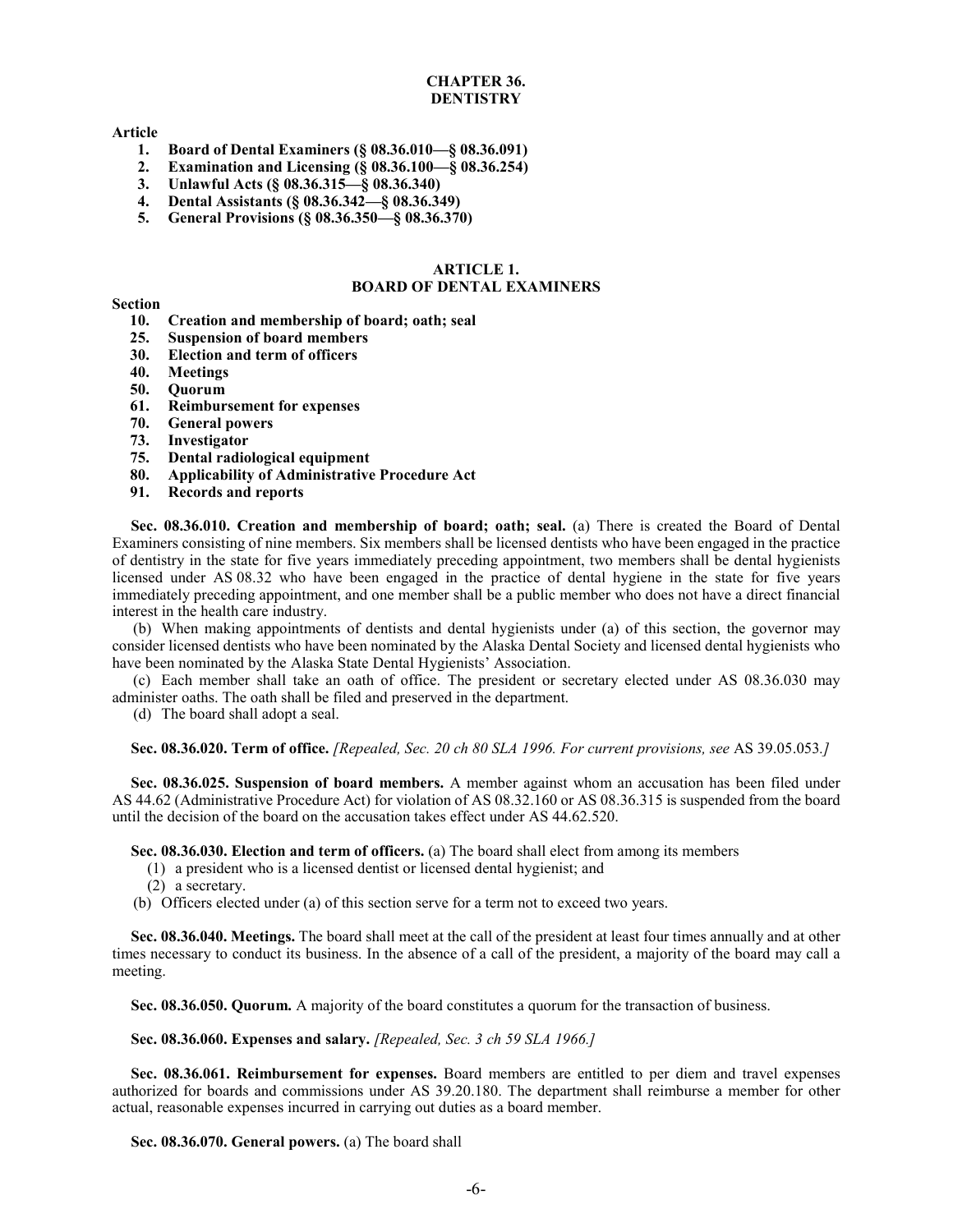(1) provide for the examination of applicants and the credentialing, registration, and licensure of those applicants it finds qualified;

(2) maintain a registry of licensed dentists, licensed dental hygienists, and registered dental assistants who are in good standing;

(3) affiliate with the American Association of Dental Boards and pay annual dues to the association;

(4) hold hearings and order the disciplinary sanction of a person who violates this chapter, AS 08.32, or a regulation of the board;

(5) supply forms for applications, licenses, permits, certificates, registration documents, and other papers and records;

(6) enforce the provisions of this chapter and AS 08.32 and adopt or amend the regulations necessary to make the provisions of this chapter and AS 08.32 effective;

(7) adopt regulations ensuring that renewal of a license, registration, or certificate under this chapter or a license, certificate, or endorsement under AS 08.32 is contingent on proof of continued professional competence; the regulations must require that a licensee receive not less than two hours of education in pain management and opioid use and addiction in the two years preceding an application for renewal of a license, unless the licensee has demonstrated to the satisfaction of the board that the licensee does not currently hold a valid federal Drug Enforcement Administration registration number;

(8) at least annually, cause to be published on the Internet and in a newspaper of general circulation in each major city in the state a summary of disciplinary actions the board has taken during the preceding calendar year;

(9) issue permits or certificates to licensed dentists, licensed dental hygienists, and dental assistants who meet standards determined by the board for specific procedures that require specific education and training;

(10) require that a licensed dentist who has a federal Drug Enforcement Administration registration number register with the controlled substance prescription database under AS 17.30.200(n).

(b) The board may

(1) order a licensed dentist or licensed dental hygienist to submit to a reasonable physical or mental examination if the dentist's or the dental hygienist's physical or mental capacity to practice safely is at issue;

(2) authorize a designee of the board or the board's investigator to inspect the practice facilities or patient or professional records of a dentist at reasonable times and in a reasonable manner to monitor compliance with this chapter and with AS 08.32; and

(3) delegate the board's powers to act, hear, and decide matters as authorized by AS 44.62 (Administrative Procedure Act).

**Sec. 08.36.073. Investigator.** After consulting with the board, the department shall employ a person who is not a member of the board as the investigator for the board. The investigator shall

(1) conduct investigations into alleged violations of this chapter and into alleged violations of regulations and orders of the board;

(2) at the request of the board, conduct investigations based on complaints filed with the department or with the board; and

(3) be directly responsible and accountable to the board, except that only the department has authority to terminate the investigator's employment and the department shall provide day-to-day and administrative supervision of the investigator.

**Sec. 08.36.075. Dental radiological equipment.** (a) The board shall establish standards that comply with applicable federal law for the registration, use, and inspection of dental radiological equipment, including standards for record keeping relating to the control panels and the use of the equipment. The board may charge a fee for dental radiological equipment registered under this section.

- (b) *[Repealed, Sec. 40 ch 53 SLA 2012.]*
- (c) *[Repealed, Sec. 40 ch 53 SLA 2012.]*
- (d) *[Repealed, Sec. 40 ch 53 SLA 2012.]*
- (e) *[Repealed, Sec. 40 ch 53 SLA 2012.]*

(f) In this section, "dental radiological equipment" means equipment for use in the practice of dentistry, consisting of a control panel and associated tube heads, if the equipment emits electronic product radiation, as defined in AS 18.60.545, or uses radionuclides, as defined in AS 18.60.545.

**Sec. 08.36.080. Applicability of Administrative Procedure Act.** The board shall comply with AS 44.62 (Administrative Procedure Act).

#### **Sec. 08.36.090. Records and reports.** *[Repealed, Sec. 3 ch 59 SLA 1966.]*

#### **Sec. 08.36.091. Records and reports.** The board shall maintain

(1) a record of its proceedings;

(2) a registry containing the name, office and home addresses, and other information considered necessary by the board of each person licensed as a dentist or dental hygienist or registered as a dental assistant, a registry of the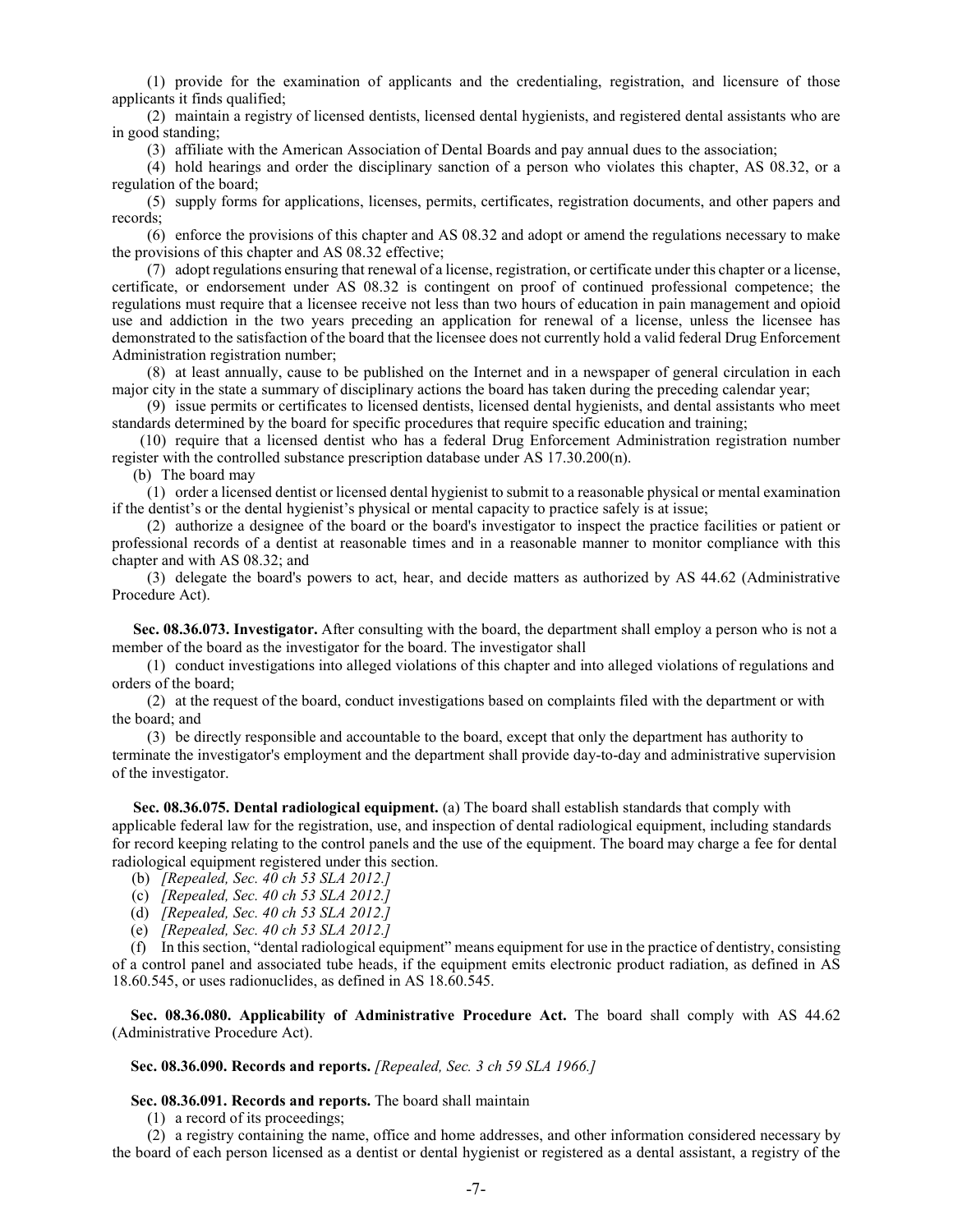licenses, certificates, registrations, and endorsements revoked by the board, and information on the status of each licensee and each registered dental assistant.

# **ARTICLE 2. EXAMINATION AND LICENSING**

**Section**

- **100. License required**
- **110. Qualifications for license; interview**
- **234. Licensure by credentials**
- **238. Exemption from license requirement**
- **240. Issuance and display of license**
- **250. License renewal, lapse, and reinstatement**
- **254. Temporary permit to substitute for an incapacitated dentist**

**Sec. 08.36.100. License required.** Except as provided in AS 08.36.238 and 08.36.254, a person may not practice, or attempt to practice, dentistry without a license.

**Sec. 08.36.110. Qualifications for license; interview.** (a) An applicant for a license to practice dentistry shall

(1) provide certification to the board that the applicant

(A) is a graduate of a dental school that, at the time of graduation, is approved by the board;

(B) has successfully passed a written examination approved by the board;

(C) has not had a license to practice dentistry revoked, suspended, or voluntarily surrendered in this state or another state;

(D) is not the subject of an adverse decision based on a complaint, investigation, review procedure, or other disciplinary proceeding within the five years immediately preceding application, or of an unresolved complaint, investigation, review procedure, or other disciplinary proceeding, undertaken by a state, territorial, local, or federal dental licensing jurisdiction;

(E) is not the subject of an unresolved or an adverse decision based on a complaint, investigation, review procedure, or other disciplinary proceeding, undertaken by a state, territorial, local, or federal dental licensing jurisdiction or law enforcement agency that relates to criminal or fraudulent activity, dental malpractice, or negligent dental care and that adversely reflects on the applicant's ability or competence to practice dentistry or on the safety or well-being of patients;

(F) is not the subject of an adverse report from the National Practitioner Data Bank or the American Association of Dental Boards Clearinghouse for Board Actions that relates to criminal or fraudulent activity, or dental malpractice;

(G) is not impaired to an extent that affects the applicant's ability to practice dentistry;

(H) has not been convicted of a crime that adversely reflects on the applicant's ability or competency to practice dentistry or that jeopardizes the safety or well-being of a patient;

(2) pass, to the satisfaction of the board, written, clinical, and other examinations administered or approved by the board; and

(3) meet the other qualifications for a license established by the board by regulation, including education in pain management and opioid use and addiction in the two years preceding the application for a license, unless the applicant has demonstrated to the satisfaction of the board that the applicant does not currently hold a valid federal Drug Enforcement Administration registration number; approved education may include dental school coursework.

(b) An applicant for licensure may be interviewed in person by the board or by a member of the board before a license is issued. The interview must be recorded. If the application is denied on the basis of the interview, the denial shall be stated in writing, with the reasons for it, and the record shall be preserved.

**Sec. 08.36.114. Qualifications for acupuncture applicants.** *[Repealed, Sec. 40 ch 53 SLA 2012.]*

**Sec. 08.36.115. Malpractice insurance***. [Repealed, Sec. 40 ch 177 SLA 1978.]*

**Sec. 08.36.120, 08.36.130. Signing, photograph, and filing date of application; Examination.** *[Repealed, Sec. 8 ch 47 SLA 2005.]*

**Sec. 08.36.140. Out-of-state examination.** *[Repealed, Sec. 40 ch 100 SLA 1984.]*

**Sec. 08.36.150. Examination in out-of-state dental schools.** *[Repealed, Sec 40 ch 100 SLA 1984.]*

**Sec. 08.36.160. Contents of examination.** *[Repealed, Sec. 8 ch 47 SLA 2005.]*

**Sec. 08.36.170. Partial examination.** *[Repealed, Sec. 40 ch 100 SLA 1984.]*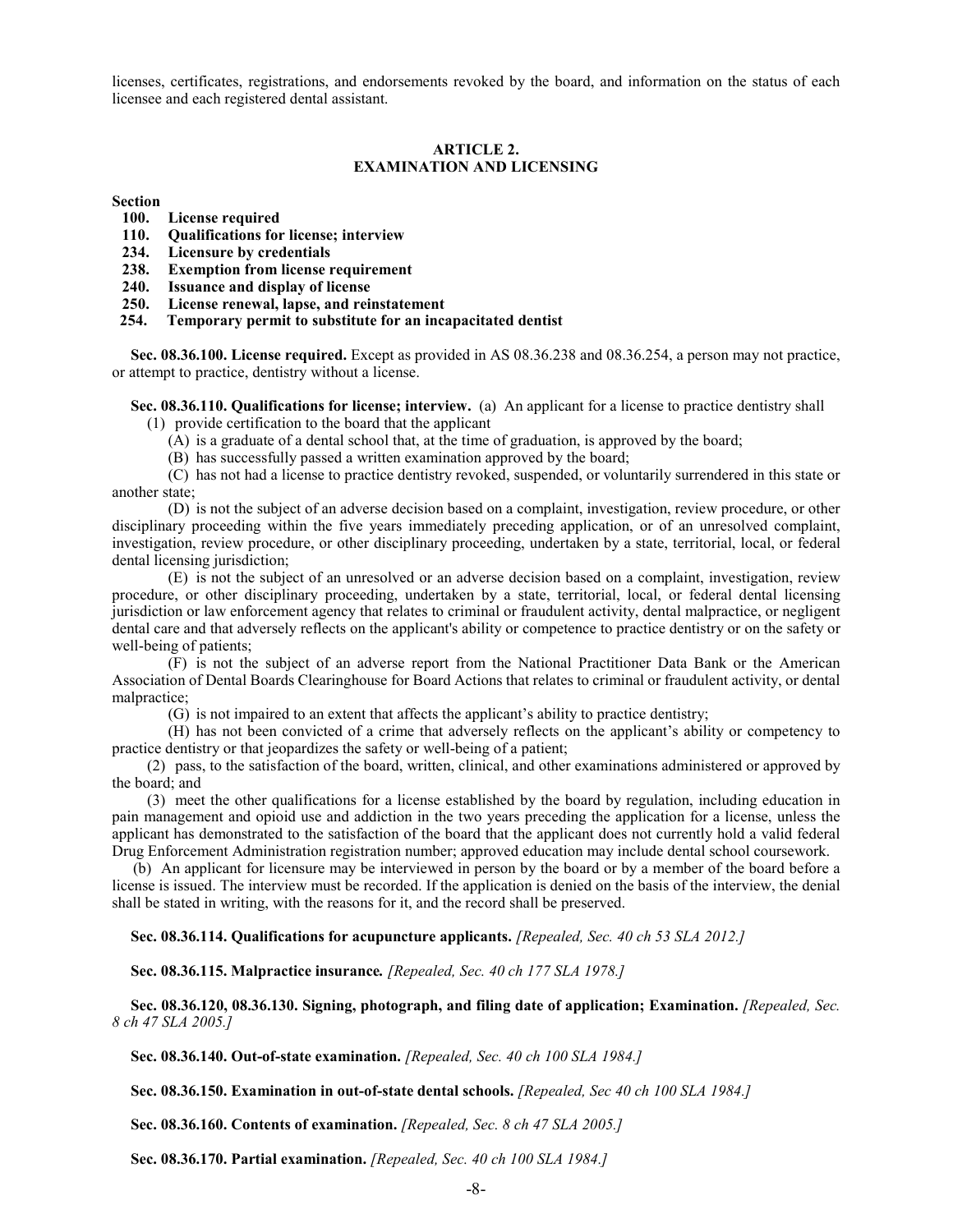**Sec. 08.36.180, 08.36.190. Reexamination; Grading of examination.** *[Repealed, Sec. 8 ch 47 SLA 2005.]*

#### **Sec. 08.36.200. Waiver of written examination.** *[Repealed, Sec. 40 ch 100 SLA 1984.]*

**Sec. 08.36.210 – 08.36.220. Waiver of examination and issuance of license by reciprocity***. [Repealed, Sec. 32 ch 49 SLA 1980. For current law, see AS 08.36.234.]*

**Sec. 08.36.230. Practice outside the state.** *[Repealed, Sec. 40 ch 53 SLA 2012.]*

**Sec. 08.36.234. Licensure by credentials.** (a) The board may waive the examination requirement and license by credentials if the dentist applicant meets the requirements of AS 08.36.110, submits proof of continued competence as required by regulation, pays the required fee, and has

(1) an active license from a board of dental examiners established under the laws of a state or territory of the United States issued after thorough examination; or

(2) passed an examination as specified by the board in regulations.

(b) A dentist applying for licensure without examination is responsible for providing to the board all materials required by the board to implement this section to establish eligibility for a license without examination. In addition to the grounds for revocation of a license under AS 08.36.315, the board may revoke a license issued without examination upon evidence of misinformation or substantial omission.

(c) The board shall adopt regulations necessary to implement this section including the form and manner of certification of qualifications under this section.

(d) A dentist applying for licensure without examination shall be interviewed in person by the board or by a member of the board before a license is issued. The interview must be recorded. If the application is denied on the basis of the interview, the denial shall be stated in writing, with the reasons for it, and the record shall be preserved.

**Sec. 08.36.238. Exemption from license requirement.** (a) A person enrolled as a student in an accredited school of dentistry may perform procedures as part of a course of study without a license if

(1) the procedures are performed under the direct supervision of a member of the faculty who is licensed under this chapter, or under the direct supervision of a team of licensed faculty dentists, at least one of whom is licensed under this chapter; and

(2) the clinical program has received written approval from the board.

(b) A person practicing dentistry under (a) of this section is subject to all other provisions of this chapter and to other laws and regulations which apply to the practice of dentistry.

**Sec. 08.36.240. Issuance and display of license.** The board shall issue a license to each successful dentist applicant who has paid the required fees. The licensee shall display the license in a conspicuous place where the licensee practices.

**Sec. 08.36.244. License to practice as specialist required.** *[Repealed, Sec. 40 ch 53 SLA 2012.]*

# **Sec. 08.36.246 – 08.36.248. Qualification for a specialist license; limitation of special practice; suspension or revocation of specialty licenses***. [Repealed, Sec. 40 ch 53 SLA 2012.]*

**Sec. 08.36.250. License renewal, lapse, and reinstatement.** (a) At least 60 days before expiration of a license issued under this chapter, the department shall notify the licensed dentist. A licensee who wishes to renew a license shall submit a completed license renewal form, the appropriate fee, and evidence of continued professional competence as required by the board. The department shall, as soon as practicable, issue a new license valid for a stated number of years. Failure to receive notification from the department under this subsection does not exempt a licensee from renewing a license to practice dentistry under this chapter.

(b) When applying for license renewal, a dentist shall report to the board each instance during the prior registration period in which the quality of the licensee's professional services was the subject of legal action.

(c) A licensed dentist who does not pay the license renewal fee forfeits the dentist's license. The board may reinstate the license without examination within two years after the date on which payment was due upon written application, proof of continued professional competence, and payment of all unpaid renewal fees and any penalty fee established under AS 08.01.100(b).

 **Sec. 08.36.254. Temporary permit to substitute for an incapacitated dentist.** (a) The board may issue a temporary permit to practice dentistry to a dentist for the purpose of substituting for an incapacitated dentist licensed in this state.

(b) A dentist applying for a temporary permit under (a) of this section shall

 (1) hold an active license from a board of dental examiners established under the laws of a state or territory of the United States issued after thorough examination;

(2) pay the required fee; and

(3) meet other qualifications for a temporary permit established by regulation.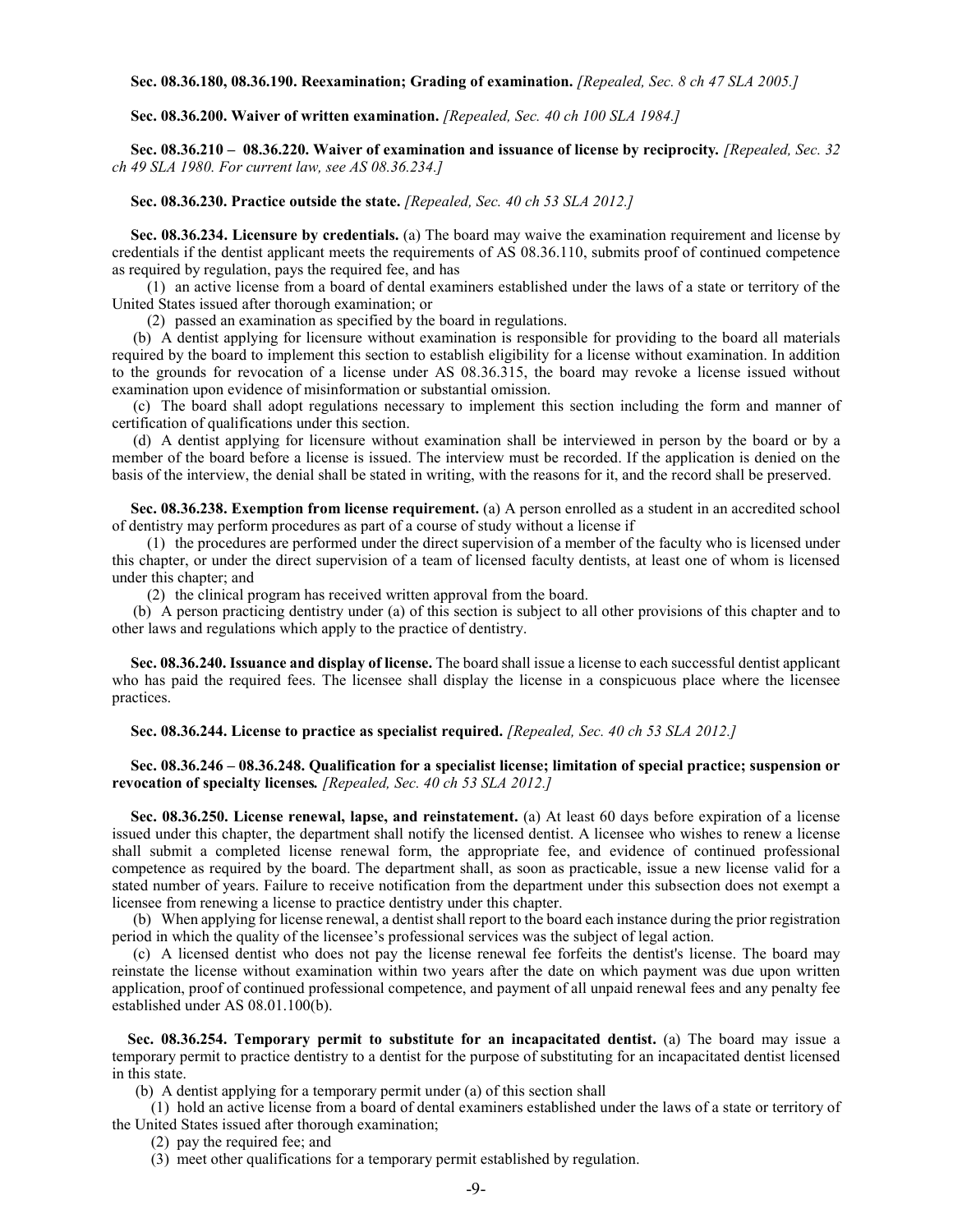(c) A temporary permit issued under this section is valid only to treat patients of the incapacitated dentist at an address listed on the business license of the incapacitated dentist.

 (d) The fee for a permit issued under this section is one-fourth of the fee for a biennial license plus the appropriate application fee.

 (e) The board may not issue a temporary permit under this section if another dentist licensed under this chapter may reasonably substitute for the incapacitated dentist.

 (f) A temporary permit issued under this section is initially valid for 90 consecutive calendar days. Upon request of a permittee, the board shall extend a permit issued under this section for 60 calendar days if, before the expiration of the initial 90-day permit, the permittee submits to the board a completed application form and the fee required under this chapter, except that the board may refuse to grant a request for an extension for the same reasons the board may revoke a license under AS 08.36.315. Permits and extensions of permits issued to a permittee under this section are not valid for more than 240 calendar days during any consecutive 24 months.

 (g) The board may extend a permit issued under this section for a period that exceeds the limit established in (f) of this section if the board determines that the extension is necessary to provide essential dental services and the board has received a clearance report from the

(1) National Practitioner Data Bank; and

(2) United States Drug Enforcement Administration.

 (h) In this section, "incapacitated" means impaired by a health condition that renders a dentist unable to practice dentistry for more than 30 days.

**Sec. 08.36.260. Branch office registration.** *[Repealed, Sec. 40 ch 53 SLA 2012.]*

**Sec. 08.36.270. Permits for isolated areas.** *[Repealed, Sec. 3 ch 26 SLA 1965; Sec. 5 ch 93 SLA 1965.]*

**Sec. 08.36.271. Permits for isolated areas.** *[Repealed, Sec. 40 ch 53 SLA 2012.]*

**Sec. 08.36.280. Temporary permit.** *[Repealed, Sec. 40 ch 100 SLA 1984.]*

**Sec. 08.36.285. Licensing a permittee.** *[Repealed, Sec. 10 ch 121 SLA 1972.]*

**Sec. 08.36.290. Fees.** *[Repealed, Sec. 40 ch 53 SLA 2012.]*

# **ARTICLE 3. UNLAWFUL ACTS**

#### **Section**

 **315. Grounds for discipline, suspension or revocation of license**

 **317. Civil fine authority**

 **320. Summary license suspension**

**Penalties** 

- **Sec. 08.36.315. Grounds for discipline, suspension or revocation of license.** The board may revoke or suspend the license of a dentist, or may reprimand, censure, or discipline a dentist, or both, if the board finds, after a hearing, that the dentist
	- (1) used or knowingly cooperated in deceit, fraud, or intentional misrepresentation to obtain a license;

(2) engaged in deceit, fraud, or intentional misrepresentation in the course of providing or billing for professional dental services or engaging in professional activities;

(3) advertised professional dental services in a false or misleading manner;

(4) received compensation for referring a person to another dentist or dental practice;

(5) has been convicted of a felony or other crime that affects the dentist's ability to continue to practice dentistry competently and safely;

(6) engaged in the performance of patient care, or permitted the performance of patient care by persons under the dentist's supervision, regardless of whether actual injury to the patient occurred,

(A) that did not conform to minimum professional standards of dentistry; or

(B) when the dentist, or a person under the supervision of the dentist, did not have the permit, registration, or certificate required under AS 08.32 or this chapter;

(7) failed to comply with this chapter, with a regulation adopted under this chapter, or with an order of the board;

(8) continued to practice after becoming unfit due to

- (A) professional incompetence;
- (B) addiction or dependence on alcohol or other drugs that impair the dentist's ability to practice safely;
- (C) physical or mental disability;
- (9) engaged in lewd or immoral conduct in connection with the delivery of professional service to patients;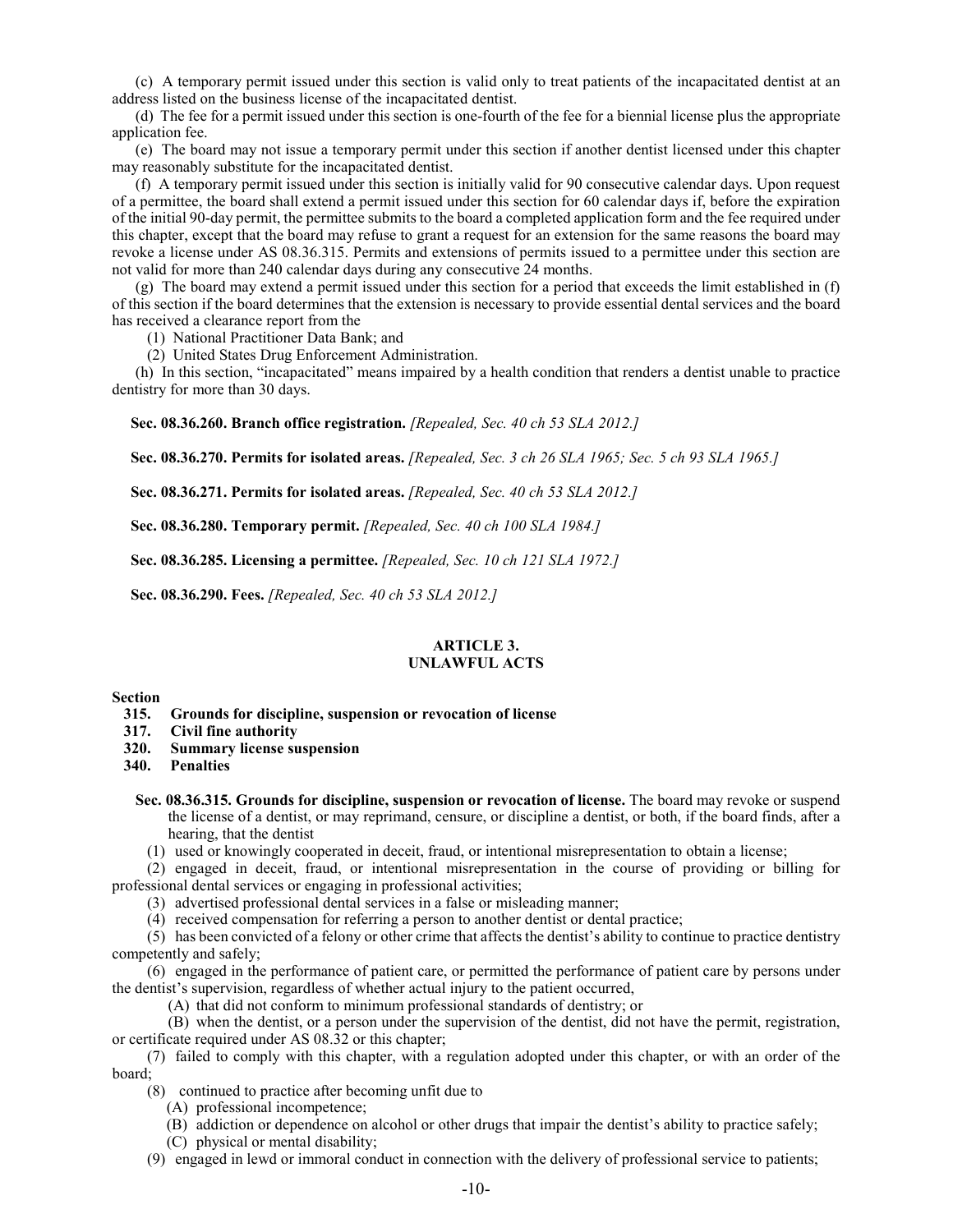(10) permitted a dental hygienist or dental assistant who is employed by the dentist or working under the dentist's supervision to perform a dental procedure in violation of AS 08.32.110 or AS 08.36.346;

(11) failed to report to the board a death that occurred on the premises used for the practice of dentistry within 48 hours;

(12) falsified or destroyed patient or facility records or failed to maintain a patient or facility record for at least seven years after the date the record was created;

(13) prescribed or dispensed an opioid in excess of the maximum dosage authorized under AS 08.36.355; or

(14) procured, sold, prescribed, or dispensed drugs in violation of a law, regardless of whether there has been a criminal action or harm to the patient.

**Sec. 08.36.317. Civil fine authority.** Notwithstanding AS 08.01.075(a), in a disciplinary action, the board may impose a civil fine not to exceed \$25,000 for each violation of this chapter or of a regulation adopted under this chapter.

#### **Sec. 08.36.320. Summary license suspension.** (a) *[Repealed, Sec. 49 ch 94 SLA 1987.]*

(b) *[Repealed, Sec. 49 ch 94 SLA 1987.]*

(c) The board may summarily suspend the license of a licensee who refuses to submit to a physical or mental examination under AS 08.36.070(b)(1). A person whose license is suspended under this section is entitled to a hearing conducted by the office of administrative hearings (AS 44.64.010) within seven days after the effective date of the order. If, after a hearing, the board upholds the suspension, the licensee may appeal the suspension to a court of competent jurisdiction.

(d) *[Repealed, Sec. 49 ch 94 SLA 1987.]*

(e) *[Repealed, Sec. 49 ch 94 SLA 1987.]*

**Sec. 08.36.325 – 08.36.330. Discipline, suspension or revocation of license of dentists.** *[Repealed, Sec. 32 ch 49 SLA 1980.]*

**Sec. 08.36.340. Penalties.** A person who violates any provision of this chapter or regulations adopted under this chapter for which no specific penalty is provided is guilty of a class B misdemeanor.

## **ARTICLE 4. DENTAL ASSISTANTS**

**Section**

- **342. Coronal polishing certificate**
- **344. Restorative function certificate**
- **346. Delegation to dental assistants**
- **347. Exemption from registration requirement**
- **349. Definitions**

**Sec. 08.36.342. Coronal polishing certificate.** (a) The board shall issue a coronal polishing certificate to a dental assistant if the dental assistant furnishes evidence satisfactory to the board that the dental assistant has completed a program of instruction approved by the board.

(b) A certificate issued under (a) of this section authorizes a dental assistant under the direct supervision of a dentist licensed in the state to perform coronal polishing on teeth without calculus.

(c) The board may by regulation establish fees, renewal, and continuing education requirements for a certificate issued under this section.

**Sec. 08.36.344. Restorative function certificate.** (a) The board shall issue a restorative function certificate to a dental assistant if the dental assistant furnishes evidence satisfactory to the board that the dental assistant has

(1) successfully completed a course offered by or under the auspices of a program accredited by the Commission on Dental Accreditation of the American Dental Association or other equivalent course or program approved by the board; and

(2) passed the Western Regional Examining Board's restorative examination or other equivalent examination approved by the board within the five years preceding the dental assistant's certificate application, or the dental assistant has legal authorization from another state or jurisdiction to perform restorative functions.

(b) A certificate issued under this section authorizes a dental assistant under the direct supervision of a licensed dentist to place restorations into a cavity prepared by the licensed dentist and thereafter carve, contour, and adjust contacts and occlusion of the restoration.

(c) The board may by regulation establish fees, renewal, and continuing education requirements for a certificate under this section.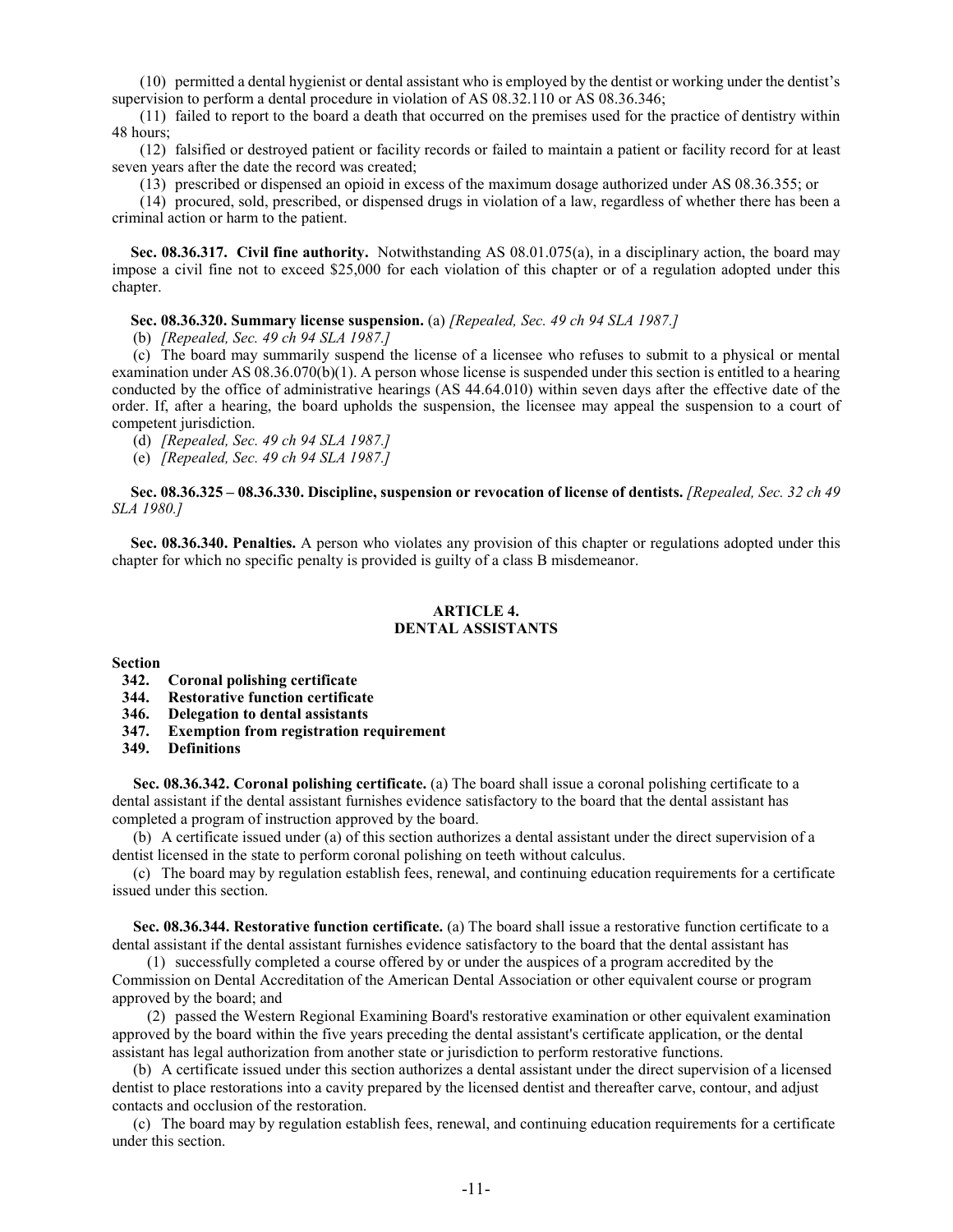**Sec. 08.36.346. Delegation to dental assistants.** (a) Except as otherwise provided in this chapter, a dentist licensed in this state may delegate to a dental assistant under indirect supervision

- (1) the exposure and development of radiographs;
- (2) application of topical preventive agents or pit and fissure sealants; and
- (3) other dental operations and services except
	- (A) those that may be performed by a dental hygienist under AS 08.32.110(a); and
	- (B) those that may not be delegated to a dental hygienist under AS 08.32.110(c).
- (b) A dentist licensed in this state may delegate to a dental assistant under direct supervision
	- (1) coronal polishing on teeth without calculus, if the dental assistant is certified under AS 08.36.342;

(2) the placement of a restoration into a cavity prepared by a dentist licensed under this chapter and the subsequent carving, contouring, and adjustment of the contacts and occlusion of the restoration, if the dental assistant is certified under AS 08.36.344; and

(3) other dental operations and services as defined and regulated by the board; however, a dentist may not delegate to a dental assistant a dental operation or service that requires the professional skill of a licensed dentist or licensed dental hygienist, including those dental operations and services specified in AS 08.32.110(c).

**Sec. 08.36.347. Exemption from registration requirement.** (a) A person enrolled in a program or course of study may perform dental assisting procedures as part of that program or course of study without a registration document if the procedures are performed

(1) under the direct supervision of a member of the faculty who is licensed under this chapter or AS 08.32; and

(2) as part of a clinical program that has received written approval from the board.

(b) A person performing dental assisting procedures under (a) of this section is subject to all other provisions of this chapter and statutes and regulations that apply to the practice of dental assisting by a registered dental assistant.

#### **Sec. 08.36.349. Definitions.** In AS 08.36.342 - 08.36.349,

(1) "direct supervision" means a dentist licensed in this state is in the dental office, personally diagnoses the condition to be treated, personally authorizes the procedure, and, before dismissal of the patient, evaluates the performance of the dental assistant;

(2) "indirect supervision" means a dentist licensed in this state is in the dental office, authorizes the procedures, and remains in the dental office while the procedures are being performed by the dental assistant.

#### **ARTICLE 5. GENERAL PROVISIONS**

**Section**

**350. Application of chapter**

- **355. Maximum dosage for opioid prescriptions**
- **360. Practice of dentistry defined**
- **365. Rights of dentists**
- **367. Ownership of a dental office or facility**
- **370. Definitions for chapter**

**Sec. 08.36.350. Application of chapter.** (a) This chapter applies to a person who practices, or offers or attempts to practice, dentistry in the state except

(1) a dental surgeon or dentist in the military service in the discharge of official duties;

(2) a dentist in the employ of the United States Public Health Service, United States Department of Veterans Affairs, United States Indian Health Service, or other agency of the federal government, in the discharge of official duties;

(3) a dentist licensed in another state who is teaching or demonstrating clinical techniques at a meeting, seminar, or limited course of instruction sponsored by a dental or dental auxiliary society or association or by an accredited dental or dental auxiliary educational institution;

(4) a dentist licensed in another state who provides emergency care to an injured or ill person who reasonably appears to the dentist to be in immediate need of emergency aid in order to avoid serious harm or death if the care is provided without remuneration;

(5) a dentist employed in the state by an Indian health program, as that term is defined in 25 U.S.C. 1603, while providing dental services to a person the Indian health program is entitled to serve under 25 U.S.C. 450 et seq. (Indian Self-Determination and Education Assistance Act), as amended, and 25 U.S.C. 1601 et seq. (Indian Health Care Improvement Act), as amended.

(b) A person excepted from this chapter under (a) of this section shall be held to the same standard of care as a person covered by this chapter.

**Sec. 08.36.355. Maximum dosage for opioid prescriptions.** (a) A licensee may not issue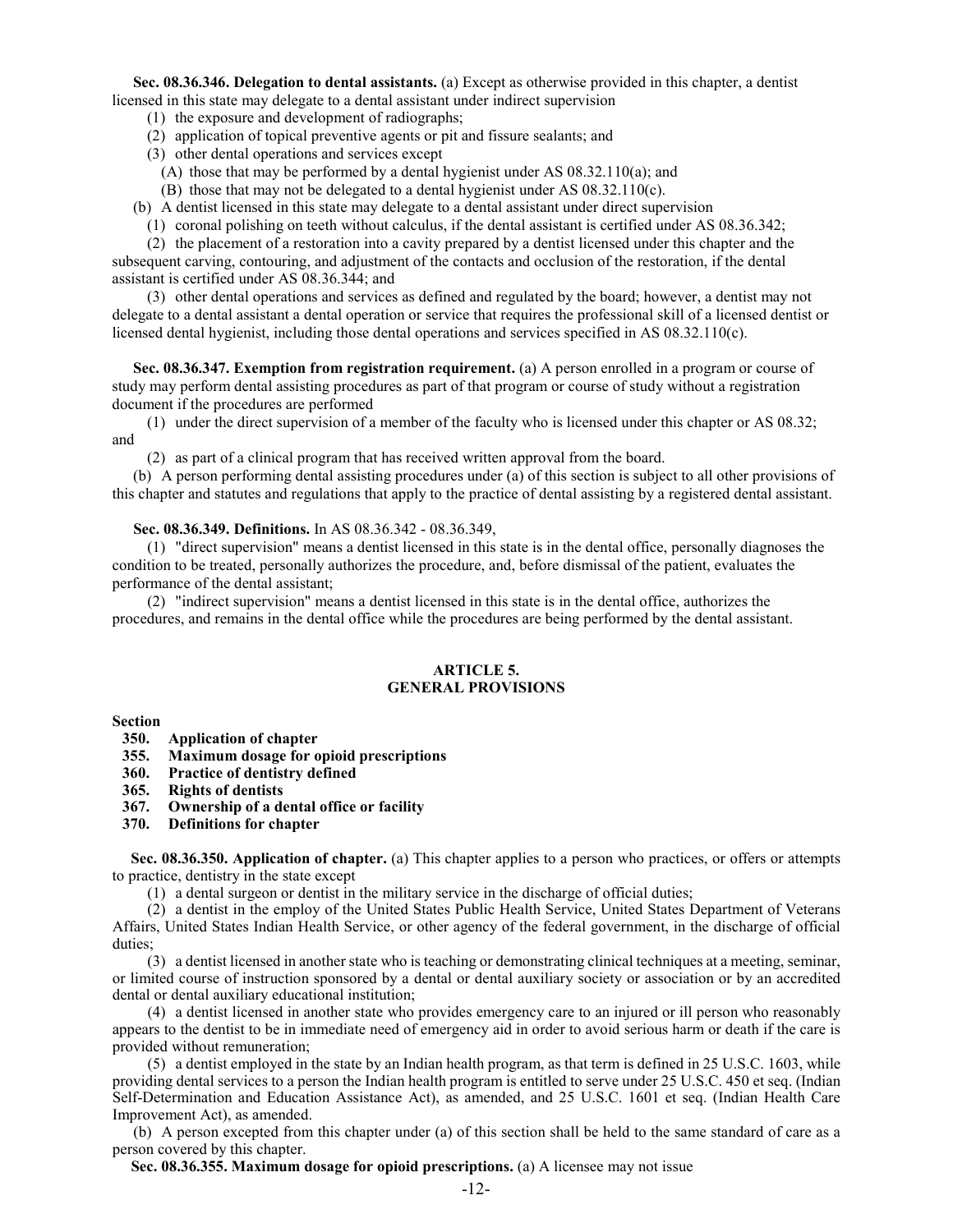(1) an initial prescription for an opioid that exceeds a seven-day supply to an adult patient for outpatient use;

(2) a prescription for an opioid that exceeds a seven-day supply to a minor; at the time a licensee writes a prescription for an opioid for a minor, the licensee shall discuss with the parent or guardian of the minor why the prescription is necessary and the risks associated with opioid use.

(b) Notwithstanding (a) of this section, a licensee may issue a prescription for an opioid that exceeds a seven-day supply to an adult or minor patient if, in the professional judgment of the licensee, more than a seven-day supply of an opioid is necessary for

(1) the patient's chronic pain management; the licensee may write a prescription for an opioid for the quantity needed to treat the patient's medical condition or chronic pain; the licensee shall document in the patient's medical record the condition triggering the prescription of an opioid in a quantity that exceeds a seven-day supply and indicate that a nonopioid alternative was not appropriate to address the medical condition; or

(2) a patient who is unable to access a practitioner within the time necessary for a refill of the seven-day supply because of a logistical or travel barrier; the licensee may write a prescription for an opioid for the quantity needed to treat the patient for the time that the patient is unable to access a practitioner; the licensee shall document in the patient's medical record the reason for the prescription of an opioid in a quantity that exceeds a seven-day supply and indicate that a nonopioid alternative was not appropriate to address the medical condition; in this paragraph, "practitioner" has the meaning given in AS 11.71.900.

(c) In this section,

(1) "adult" means

(A) an individual who has reached 18 years of age; or

(B) an emancipated minor;

(2) "emancipated minor" means a minor whose disabilities have been removed for general purposes under AS 09.55.590;

(3) "minor" means an individual under 18 years of age who is not an emancipated minor.

**Sec. 08.36.360. Practice of dentistry defined.** A person engages in the practice of dentistry who

(1) performs or holds out to the public as being able to perform dental operations;

(2) diagnoses, treats, operates on, corrects, attempts to correct, or prescribes for a disease, lesion, pain, injury, deficiency, deformity, or physical condition, malocclusion or malposition of the human teeth, alveolar process, gingiva, maxilla, mandible, or adjacent tissues;

(3) performs or attempts to perform an operation incident to the replacement of teeth;

(4) furnishes, supplies, constructs, reproduces, or repairs dentures, bridges, appliances or other structures to be used and worn as substitutes for natural teeth, except on prescription of a duly licensed and registered dentist and by the use of impressions or casts made by a duly licensed and registered dentist;

(5) uses the words "dentist" or "dental surgeon" or the letters "D.D.S." or "D.M.D." or other letter or title that represents the dentist as engaging in the practice of dentistry;

(6) extracts or attempts to extract human teeth;

(7) exercises control over professional dental matters or the operation of dental equipment in a facility where the acts and things described in this section are performed or done;

(8) evaluates, diagnoses, treats, or performs preventive procedures related to diseases, disorders, or conditions of the oral cavity, maxillofacial area, or adjacent and associated structures; a dentist whose practice includes the services described in this paragraph may only perform the services if they are within the scope of the dentist's education, training, and experience and in accord with the generally recognized ethical precepts of the dental profession; nothing in this paragraph requires a person licensed under AS 08.64 to be licensed under this chapter.

**Sec. 08.36.365. Rights of Dentists.** A dentist licensed in this state may

(1) practice in an association, partnership, corporation or other lawful entity with other dentists including specialists;

(2) practice under the name of "dental center" or other descriptive term that does not deceive the public about the nature of the services provided;

(3) supervise research that would otherwise violate this chapter or regulations adopted under this chapter when the research does not involve treatment of dental patients if the research is performed by a nonprofit dental research institution chartered by this state or by a dental or dental auxiliary school accredited by the Commission on Accreditation of the American Dental Association, or its successor agency;

(4) supervise research that would otherwise violate this chapter or regulations adopted under this chapter when the research involves the treatment of dental patients if the research is performed by a nonprofit dental research institution chartered by this state or by a dental or dental auxiliary school accredited by the Commission on Accreditation of the American Dental Association, or its successor agency, and if the dentist notifies the board in writing, at least 60 days before beginning the treatment, of the intended practices or procedures and the board does not disapprove the research.

**Sec. 08.36.367. Ownership of a dental office or facility.** (a) Only a person who holds a valid license issued under this chapter may own, operate, or maintain a dental practice, office, or clinic. This restriction does not apply to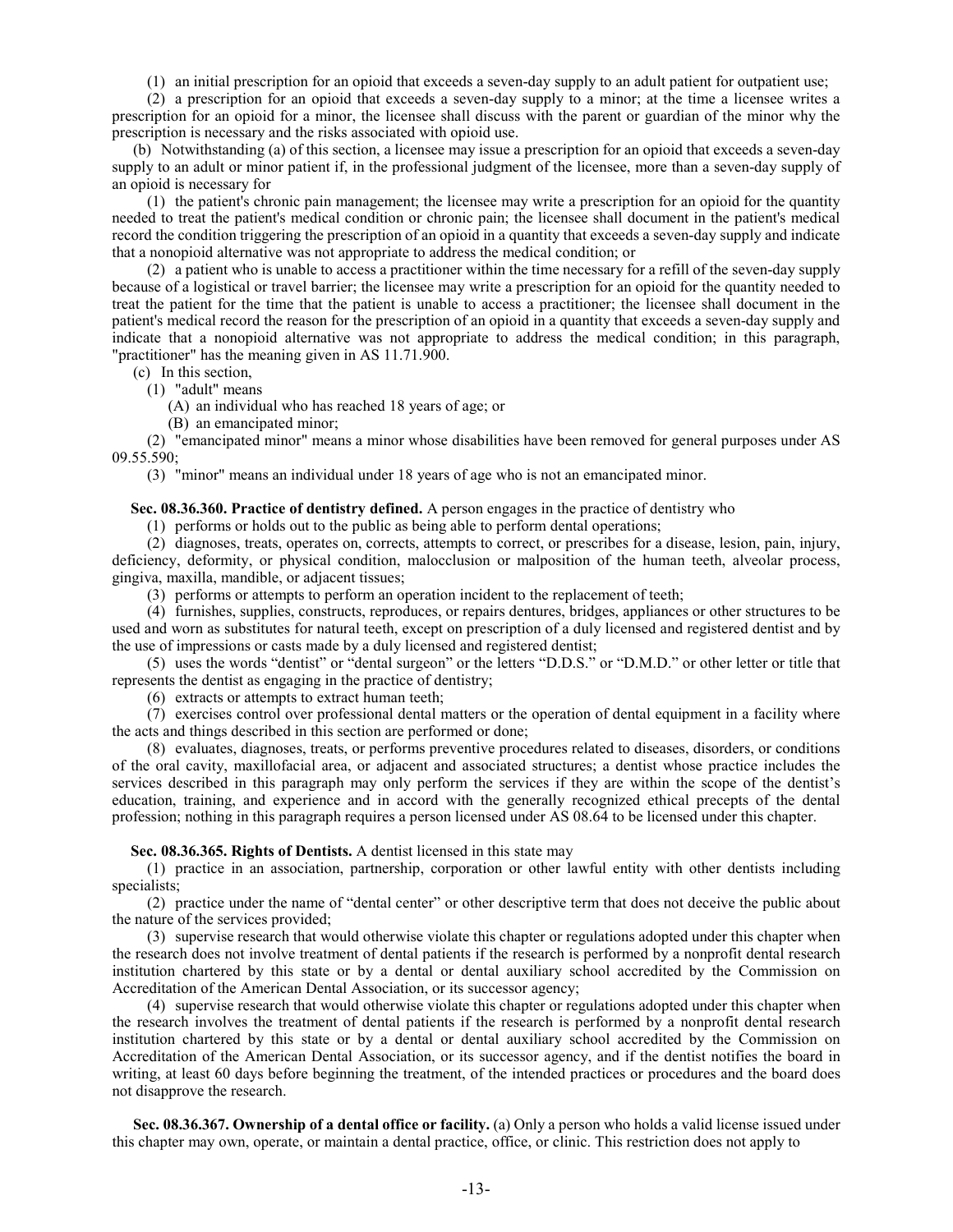(1) a labor organization or a nonprofit organization formed by or on behalf of a labor organization for the purpose of providing dental services to rural or underserved populations;

(2) an institution of higher education recognized by the board;

(3) a local government;

(4) an institution or program accredited by the Commission on Dental Accreditation of the American Dental Association to provide education and training;

(5) a nonprofit corporation organized under state law to provide dental services to rural areas and medically underserved populations of migrant, rural community, or homeless individuals under 42 U.S.C. 254b or 254c or health centers qualified under 42 U.S.C. 1396d(*l*)(2)(B) operating in compliance with other applicable state and federal law;

(6) a nonprofit charitable corporation described in 26 U.S.C.  $501(c)(3)$  (Internal Revenue Code) and determined by the board to be providing dental services by volunteer licensed dentists to populations with limited access to dental care at no charge or a substantially reduced charge.

(b) For the purpose of owning or operating a dental practice, office, or clinic, an entity described in (a) of this section shall

(1) name a licensed dentist as its dental director, who shall be subject to the provisions of AS 08.36.315 and 08.36.317 in the capacity of dental director; the dental director, or an actively licensed dentist designated by the director, shall have responsibility for the entity's practice of dentistry; and

(2) maintain current records of the names of licensed dentists who supervise dental hygienists, dental assistants, and other personnel involved in direct patient care who are employed by the entity; the records must be available to the board upon written request.

(c) Nothing in this chapter precludes a person or entity not licensed by the board from

(1) ownership or leasehold of any tangible or intangible assets used in a dental office or clinic, including real property, furnishings, equipment, and inventory, but not including dental records of patients related to clinical care;

(2) employing or contracting for the services of personnel other than licensed dentists; or

(3) management of the business aspects of a dental office or clinic that do not include the practice of dentistry.

(d) If all of the ownership interests of a dentist or dentists in a dental office or clinic are held by an administrator, executor, personal representative, guardian, conservator, or receiver of the estate of a former shareholder, member, or partner, the administrator, executor, personal representative, guardian, conservator, or receiver may retain the ownership interest for a period of 24 months following the creation of the ownership interest. The board shall extend the ownership period for an additional 24 months upon 30 days' notice and may grant additional extensions upon reasonable request.

(e) In this section, "labor organization" means an organization, not for pecuniary profit, constituted wholly or partly to bargain collectively or deal with employers, including the state and its political subdivisions, concerning grievances, terms or conditions of employment, or other mutual aid or protection in connection with employees that has existed for at least three years and that has a constitution and bylaws.

**Sec. 08.36.370. Definitions for chapter.** In this chapter, unless the context requires otherwise,

(1) "board" means the Board of Dental Examiners;

- (2) "calculus" means a hardened deposit of mineralized plaque;
- (3) "coronal polishing" means the removal of supragingival plaque and stains;
- (4) "dental assistant" means a person employed to provide clinical assistance to a dentist licensed in the state;

(5) "department" means the Department of Commerce, Community, and Economic Development;

(6) "impaired practitioner" means a person who is unfit to practice dentistry due to addiction or dependence on alcohol or other drugs that impair the practitioner's ability to practice safely;

(7) "licensed dental hygienist" means a dental hygienist licensed under AS 08.32;

(8) "licensed dentist" means a dentist licensed under this chapter;

(9) "opioid" includes the opium and opiate substances and opium and opiate derivatives listed in AS 11.71.140 and 11.71.160;

(10) "registered dental assistant" means a dental assistant registered under this chapter.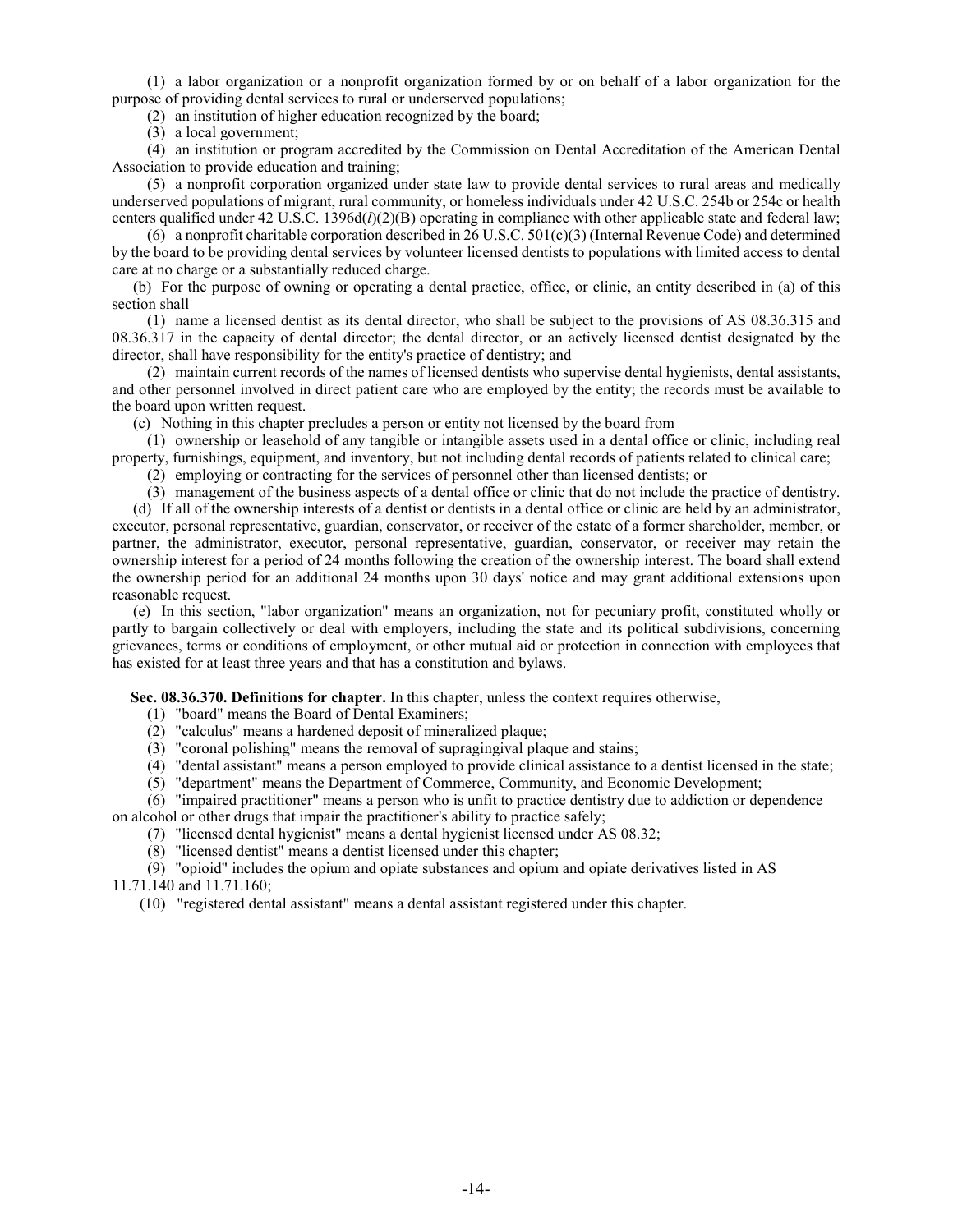## **CHAPTER 28. BOARD OF DENTAL EXAMINERS.**

# **Article**

- **1. Administration of Deep Sedation, General Anesthesia, Moderate Sedation, and Minimal Sedation (12 AAC 28.010 – 12 AAC 28.090)**
- **2. Examinations for Dental Licensure (12 AAC 28.100 – 12 AAC 28.300)**
- **3. Administration of Local Anesthetic Agents and Nitrous Oxide Sedation by Dental Hygienists (12 ACC 28.310 – 12 AAC 28.360)**
- **4. Continuing Professional Competence Requirements (12 AAC 28.400 – 12 AAC 28.420)**
- **5. Dental Hygienist Examination (12 AAC 28.500)**
- **6. Parenteral Sedation (12 AAC 28.600 – 12 AAC 28.640)**
- **7. Professional Practices (12 AAC 28.700 – 12 AAC 28.730)**
- **8. Restorative Functions by Dental Hygienists (12 AAC 28.750 – 12 AAC 28.780)**
- **9. Coronal Polishing and Restorative Functions by Dental Assistants (12 AAC 28.810 – 12 AAC 28.880)**
- **10. General Provisions (12 AAC 28.900 – 12 AAC 28.990)**

#### **ARTICLE 1.**

#### **ADMINISTRATION OF DEEP SEDATION, GENERAL ANESTHESIA, MODERATE SEDATION, AND MINIMAL SEDATION.**

# **Section**

- **10. Permit requirements for use of deep sedation or general anesthesia**
- **15. Permit requirements for use of moderate sedation, or for use of minimal sedation for a patient younger than 13 years of age**
- **20. (Repealed)**
- **30. Persons other than permit holders**
- **40. Informed written consent**
- **50. Medical history**
- **60. Requirements for administering deep sedation, general anesthesia, moderate sedation, or minimal sedation for a patient younger than 13 years of age**
- **61. Additional requirements for administering deep sedation or general anesthesia**
- **62. Additional requirements for administering moderate sedation, or minimal sedation for a patient younger than 13 years of age**
- **65. Exceptions to permit requirements under 12 AAC 28.010 - 12 AAC 28.080**
- **68. Inspections**
- **70. Suspension or revocation of permit**
- **80. Mandatory reporting**
- **90. (Repealed)**

**12 AAC 28.010. PERMIT REQUIREMENTS FOR USE OF DEEP SEDATION OR GENERAL ANESTHESIA.** (a) Before administering deep sedation or general anesthesia a dentist licensed under AS 08.36 must have a deep sedation or general anesthesia permit issued by the board.

- (b) An applicant for an initial or renewed permit to administer deep sedation or general anesthesia must
	- (1) submit a completed application on a form provided by the board;

(2) submit a dated and signed affidavit stating that the information provided is true, and that the dentist has read and complied with all applicable statutes and regulations;

(3) submit, on a form provided by the board, a dated and signed affidavit attesting that the dentist's facility meets the requirements of this chapter for the administration of deep sedation or general anesthesia;

(4) hold a current registration to prescribe and administer controlled substances in this state issued by the United States Drug Enforcement Administration (DEA);

(5) provide proof of current certification in advanced resuscitative techniques with hands-on simulated airway and megacode training for healthcare providers, including basic electrocardiographic interpretation; qualifying certification for an applicant who seeks to treat patients 13 years of age or older includes the American Heart Association's Advanced Cardiac Life Support (ACLS) for Health Professionals; qualifying certification for an applicant who seeks to treat patients younger than 13 years of age includes Pediatric Advanced Life Support (PALS) for Health Professionals; an applicant who seeks to treat patients of any age must also be certified in both ACLS for Health Professionals and PALS for Health Professionals or must be certified in equivalent qualifying certifications under this paragraph, one for advanced cardiac life support for health professionals and one for pediatric advanced life support for health professionals; and

(6) submit the applicable fees specified in 12 AAC 02.190.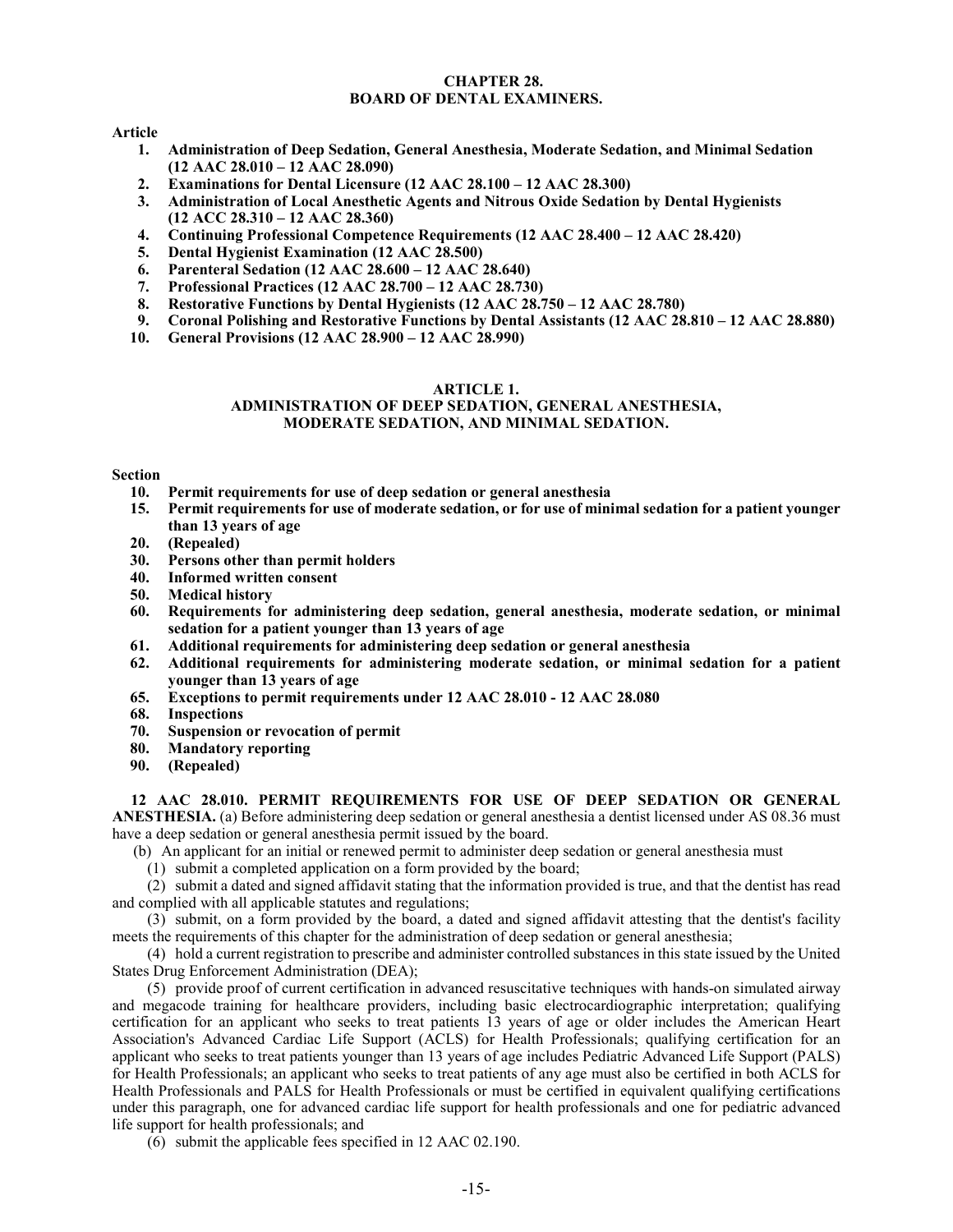(c) In addition to meeting the requirements of (b) and (d) of this section, an applicant for an initial permit to provide deep sedation or general anesthesia must provide documentation that the applicant

(1) is a member of the American Association of Oral and Maxillofacial Surgery;

(2) successfully completed an advanced educational program in oral maxillofacial surgery accredited by the Commission on Dental Accreditation (CODA) of the American Dental Association; or

(3) successfully completed an advanced educational program in dental anesthesiology accredited by the Commission on Dental Accreditation (CODA) of the American Dental Association.

(d) In addition to meeting the requirements of (b) and (c) of this section, an applicant for an initial permit to provide deep sedation or general anesthesia must provide documentation that

(1) within three years immediately before application, the applicant completed training or education identified in  $(c)(2)$  or  $(3)$  of this section in general anesthesia or deep sedation;

(2) if more than three years but less than five years have elapsed since completing training or education identified in  $(c)(2)$  or (3) of this section in general anesthesia or deep sedation, the applicant completed all continuing education that would have been required for a deep sedation or general anesthesia permit under this section;

(3) if more than three years but less than five years have elapsed since completing training or education identified in  $(c)(2)$  or  $(3)$  of this section in general anesthesia or deep sedation, the applicant completed a comprehensive review course approved by the board;

(4) if more than five years have elapsed since completing training or education identified in  $(c)(2)$  or (3) of this section in general anesthesia or deep sedation, the applicant holds a permit for general anesthesia or deep sedation from another jurisdiction where the applicant is also licensed to practice dentistry and where the applicant completed at least 25 anesthesia cases at the requested permit level not earlier than the 12 months immediately preceding application; or

(5) demonstrates current competency to the satisfaction of the board that the applicant has adequate sedation or anesthesia skill to safely deliver deep sedation or general anesthesia services to the public.

(e) In addition to meeting the requirements of (b) of this section, on or after March 1, 2019, a dentist who seeks to renew a permit to administer deep sedation or general anesthesia must

(1) during each biennial licensing period participate in four or more contact hours of continuing education that relates specifically to hands-on advanced airway management or general anesthesia; if the permit holder provides

(A) anesthesia for patients younger than 13 years of age, the course must be a pediatric course;

(B) anesthesia for patients older and younger than 13 years of age, at least four contact hours of continuing education must relate specifically to hands-on advanced airway management of patients older than 13 years of age, and at least four additional contact hours of continuing education must relate specifically to hands-on advanced airway management of patients younger than 13 years of age;

(2) during each biennial licensing period participate in eight contact hours of continuing education that focuses on one or more of the following:

(A) physical evaluation;

(B) medical emergencies;

(C) monitoring and use of monitoring equipment;

(D) pharmacology of drugs and agents used in deep sedation and general anesthesia;

(3) complete at least 50 general anesthesia or deep sedation cases each biennial licensing period;

(4) maintain continuing education records that can be audited, including course titles, instructors, dates attended, sponsors, and number of contact hours for each course; and

(5) if seeking to renew a permit to administer general anesthesia or deep sedation to a patient younger than 13 years of age,

(A) meet the requirements of this section; and

 (B) provide documentation that at least 20 of the 50 anesthesia or deep sedation cases were individually managed patients younger than 13 years of age.

(f) A dentist who has met the requirements of this section to administer deep sedation or general anesthesia to patients younger than 13 years of age will be issued a permit that so indicates.

(g) A permit to administer deep sedation and general anesthesia

(1) will be renewed when the dentist's license to practice is renewed if the dentist demonstrates continued compliance with AS 08.36 and this chapter;

(2) lapses or expires on the date the dentist's license lapses or expires; and

(3) may be reinstated if the permit has lapsed more than 60 days but less than two years of the applicant submits

(A) a completed application for renewal on a form proved by the department;

(B) the applicable renewal fee established in 12 AAC 02.190; and

(C) evidence of continuing education and documentation of sedation cases required by  $(e)(1)$ ,  $(2)$ ,  $(3)$ , and (5) of this section, as applicable; the sedation cases required under this subparagraph must be completed while holding a current deep sedation and general anesthesia permit, or while under the supervision of a current deep sedation or general anesthesia permit holder, or an anesthesiologist or certified registered nurse anesthetist.

(h) For purposes of this section,

(1) one contact hour equals 50 minutes of instruction;

(2) one academic semester credit hour equals 15 contact hours;

(3) one academic quarter credit equals 10 contact hours; and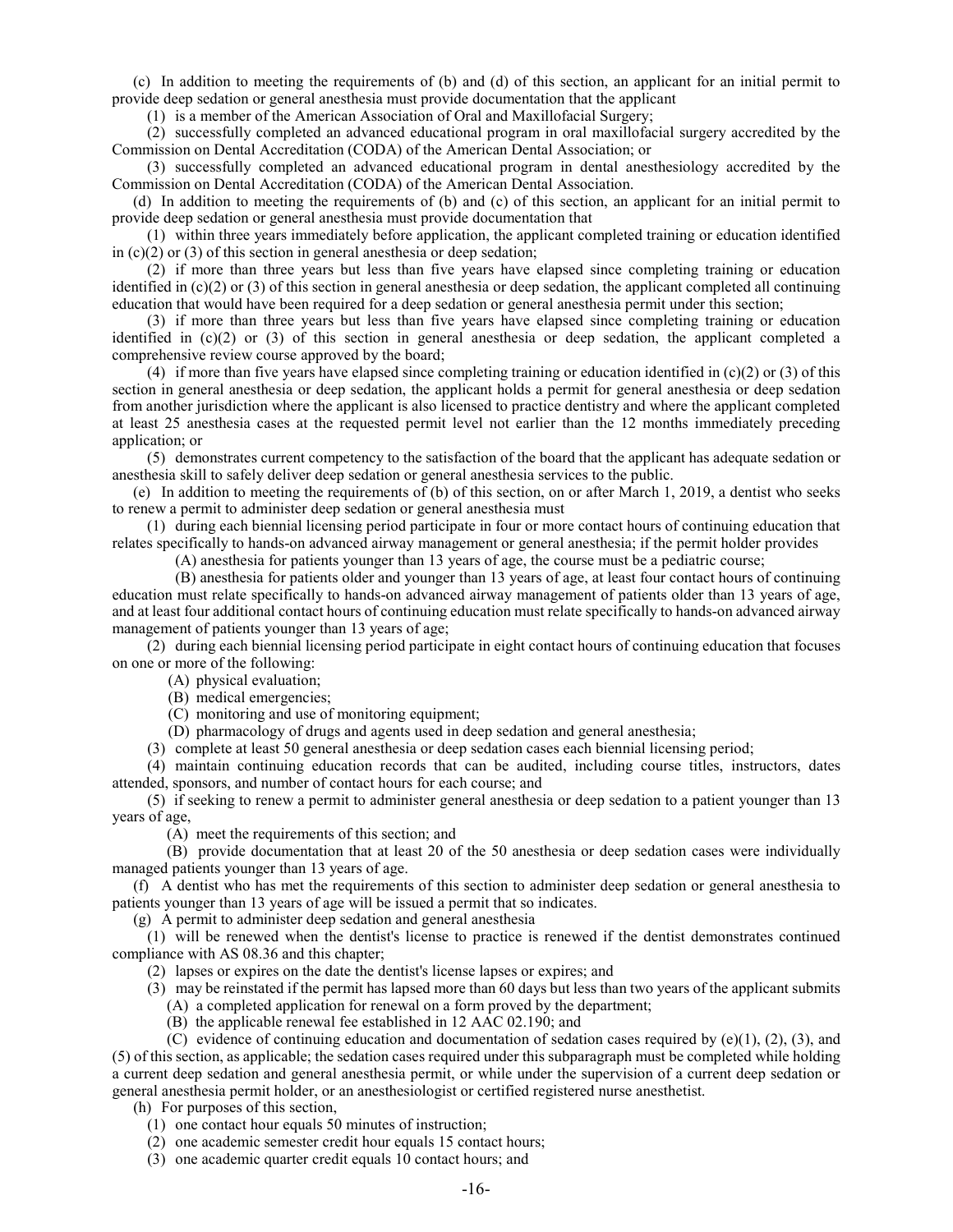(4) one continuing education credit equals one contact hour.

(i) Credit is given only for class hours and not hours devoted to class preparation.

| Authority: | AS 08.01.065 | AS 08.36.100 | AS 08.36.234 |
|------------|--------------|--------------|--------------|
|            | AS 08.36.070 | AS 08.36.110 | AS 08.36.250 |

# **12 AAC 28.015. PERMIT REQUIREMENTS FOR USE OF MODERATE SEDATION, OR FOR USE OF MINIMAL SEDATION FOR A PATIENT YOUNGER THAN 13 YEARS OF AGE.** (a) Unless exempt under

12 AAC 28.065, before administering moderate sedation to a patient, or minimal sedation to a patient younger than 13 years of age, a dentist licensed under AS 08.36 must have a moderate sedation permit issued by the board.

(b) The requirement to obtain a permit to administer moderate or minimal sedation under this section does not apply to a dentist currently permitted under 12 AAC 28.010 to administer deep sedation and general anesthesia.

(c) A dentist who holds a permit under this section may not administer or employ an agent or technique that has so narrow a margin for maintaining consciousness that the agent or technique is most likely to produce deep sedation or general anesthesia. These agents include ketamine, propofol, brevital, and sodium pentothal.

(d) An applicant for an initial or renewed permit to administer moderate or minimal sedation under this section must

(1) submit a completed application on a form provided by the board;

(2) submit a dated and signed affidavit stating that the information provided is true, and that the dentist has read and complied with all applicable statutes and regulations;

(3) submit, on a form provided by the board, a dated and signed affidavit attesting that the dentist's facility meets the requirements of this chapter for the administration of moderate or minimal sedation under this section;

(4) hold a current registration to prescribe and administer controlled substances in this state issued by the United States Drug Enforcement Administration (DEA);

(5) provide proof of current certification in advanced resuscitative techniques with hands-on simulated airway and megacode training for healthcare providers, including basic electrocardiographic interpretation; qualifying certification for an applicant who seeks to treat patients 13 years of age and older includes the American Heart Association's Advanced Cardiac Life Support (ACLS) for Health Professionals; qualifying certification for an applicant who seeks to treat patients younger than 13 years of age includes Pediatric Advanced Life Support (PALS) for Health Professionals; an applicant who seeks to treat patients of any age must also be certified in both ACLS for Health Professionals and PALS for Health Professionals or must be certified in equivalent qualifying certifications under this paragraph, one for advanced cardiac life support for health professionals and one for pediatric advanced life support for health professionals; and

(6) submit the applicable fees specified in 12 AAC 02.190.

(e) In addition to meeting the requirements of  $(d)$  and  $(g)$  of this section,

 (1) an applicant for an initial permit to administer moderate sedation to a patient who is at least 13 years of age under this section must provide documentation that the applicant completed either

 (A) training in moderate sedation consistent with the *Guidelines for Teaching Pain Control and Sedation to Dentists and Dental Students*, as adopted by the American Dental Association (ADA) House of Delegates, October 2016, adopted by reference; the applicant must complete the training required under this subparagraph while enrolled in

 (i) a dental program accredited by the Commission on Dental Accreditation (CODA) of the American Dental Association; or

(ii) a post-doctoral university or teaching hospital program; or

 (B) a board-approved continuing education course in sedation consistent with the *Guidelines for Teaching Pain Control and Sedation to Dentists and Dental Students*, adopted by reference in (A) of this paragraph, and required under 12 AAC 28.026; the course must consist of a minimum of 60 hours of instruction plus administration of sedation for at least 20 individually managed patients per participant to establish competency and clinical experience in moderate sedation and management of a compromised airway; and

(2) before administering moderate or minimal sedation to a patient younger than 13 years of age, an applicant for an initial permit must

 (A) provide proof that the applicant completed an additional 30 hours of board-approved coursework in pediatric moderate sedation required under 12 AAC 28.027; and

 (B) provide proof of administration of sedation for at least 20 individually managed patients younger than 13 years of age while under the supervision of a sedation provider holding a current moderate or deep sedation permit in good standing for patients under 13 years of age or an anesthesiologist or certified registered nurse anesthetist licensed in this state or another jurisdiction.

(f) In addition to meeting the requirements of (d) and (g) of this section, an applicant for an initial permit to administer moderate or minimal sedation only to patients who are younger than 13 years of age under this section must provide proof of administration of sedation for at least 20 individually managed patients younger than 13 years of age to establish competency and clinical experience in management of a comprised airway, and provide documentation that the applicant has completed a Commission on Dental Accreditation (CODA) accredited residency in pediatric dentistry.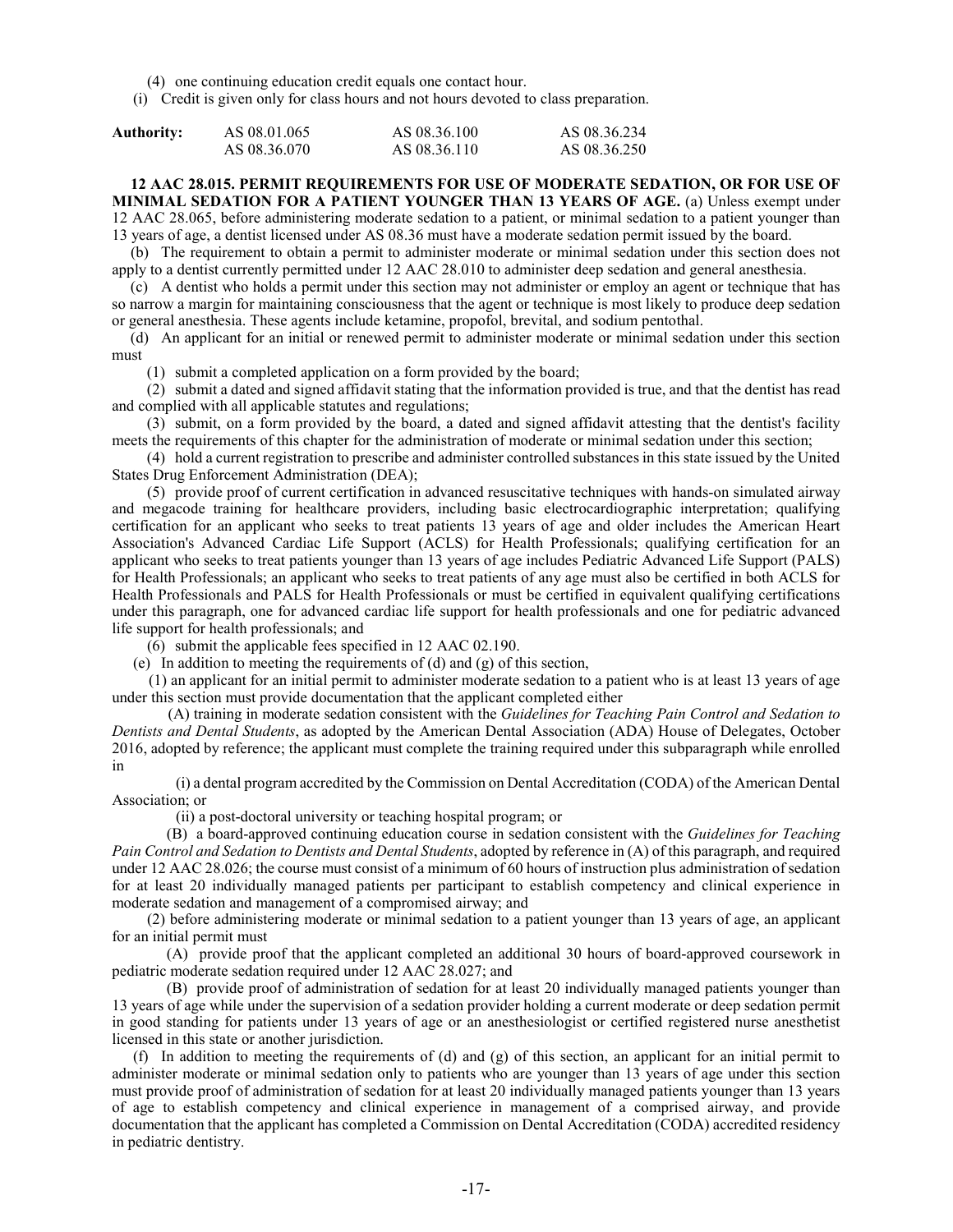(g) In addition to meeting the requirements of (d) and (e) of this section, or (f) of this section if administering moderate or minimal sedation to a patient who is younger than 13 years of age, an applicant for an initial permit to provide moderate sedation and minimal sedation under this section must provide documentation that

(1) within three years immediately before application, the applicant completed training or education as required in this section in moderate sedation;

(2) if more than three years but less than five years have elapsed since completing training or education as required in this section in moderate sedation, the applicant completed all continuing education that would have been required for a permit under this section;

(3) if more than three years but less than five years have elapsed since completing training or education as required in this section in moderate sedation, the applicant completed a comprehensive review course approved by the board in moderate sedation;

(4) if more than five years have elapsed since completing training or education as required in this section in moderate sedation, the applicant holds a permit for moderate sedation from another jurisdiction where the applicant is also licensed to practice dentistry and where the applicant completed at least 25 anesthesia cases at the moderate sedation level not earlier than the 24 months immediately preceding application; or

(5) demonstrates current competency to the satisfaction of the board that the applicant has skill in moderate sedation to safely deliver moderate sedation services to the public.

(h) In addition to meeting the requirements of (d) of this section, on or after March 1, 2019, a dentist who seeks to renew a permit to administer moderate or minimal sedation under this section must

(1) during each biennial licensing period participate in four or more contact hours of continuing education that relates specifically to hands-on advanced airway management; contact hours earned from certification in health care provider basic life support (BLS), advanced cardiac life support (ACLS), and pediatric advanced life support (PALS) courses may be used to meet the continuing education requirements for obtaining or renewing a permit to administer moderate or minimal sedation under this section; if the permit holder provides

 (A) moderate or minimal sedation for patients younger than 13 years of age, the course must be a pediatric course;

 (B) moderate or minimal sedation for patients older and younger than 13 years of age, at least four contact hours of continuing education must relate specifically to hands-on advanced airway management of patients older than 13 years of age, and at least four additional contact hours of continuing education must relate specifically to hands-on advanced airway management of patients younger than 13 years of age;

(2) during each biennial licensing period participate in four contact hours of continuing education that focuses on one or more of the following:

(A) venipuncture;

(B) intravenous sedation;

(C) enteral sedation;

(D) physiology;

(E) pharmacology;

(F) nitrous oxide analgesia;

(G) patient evaluation, patient monitoring, or medical emergencies;

(3) complete at least 25 moderate sedation cases each biennial renewal period;

(4) maintain continuing education records that can be audited, including course titles, instructors, dates attended, sponsors, and number of contact hours for each course; and

(5) if seeking to renew a permit to administer moderate or minimal sedation to a patient younger than 13 years of age,

(A) meet the requirement of this section;

 (B) provide documentation that at least 10 of the 25 moderate sedation cases were individually managed patients younger than 13 years of age.

(i) A dentist who holds a permit for parenteral sedation that the board issued before April 14, 2018 will be issued a moderate sedation permit immediately.

(j) After March 1, 2019, in order to provide moderate or minimal sedation to patients younger than 13 years of age, a dentist who holds a moderate sedation permit for a patient 13 years of age or older must

 (1) provide proof of an additional 30 hours of board-approved continuing education in pediatric moderate sedation required under 12 AAC 28.027; and

 (2) provide proof of administration of sedation for at least 20 individually managed patients younger than 13 years of age while under the supervision of a sedation provider holding a current moderate or deep sedation permit in good standing for patients under 13 years of age or an anesthesiologist or certified registered nurse anesthetist licensed in this state or another jurisdiction.

(k) A dentist who has met the requirements of this section to administer moderate or minimal sedation to patients younger than 13 years of age will be issued a permit that so indicates.

(*l*) A permit to administer moderate or minimal sedation under this section

(1) will be renewed when the dentist's license to practice is renewed if the dentist demonstrates continued compliance with AS 08.36 and this chapter;

(2) lapses or expires on the date the dentist's license lapses or expires; and

(3) may be reinstated if the permit has lapsed more than 60 days but less than two years if the applicant submits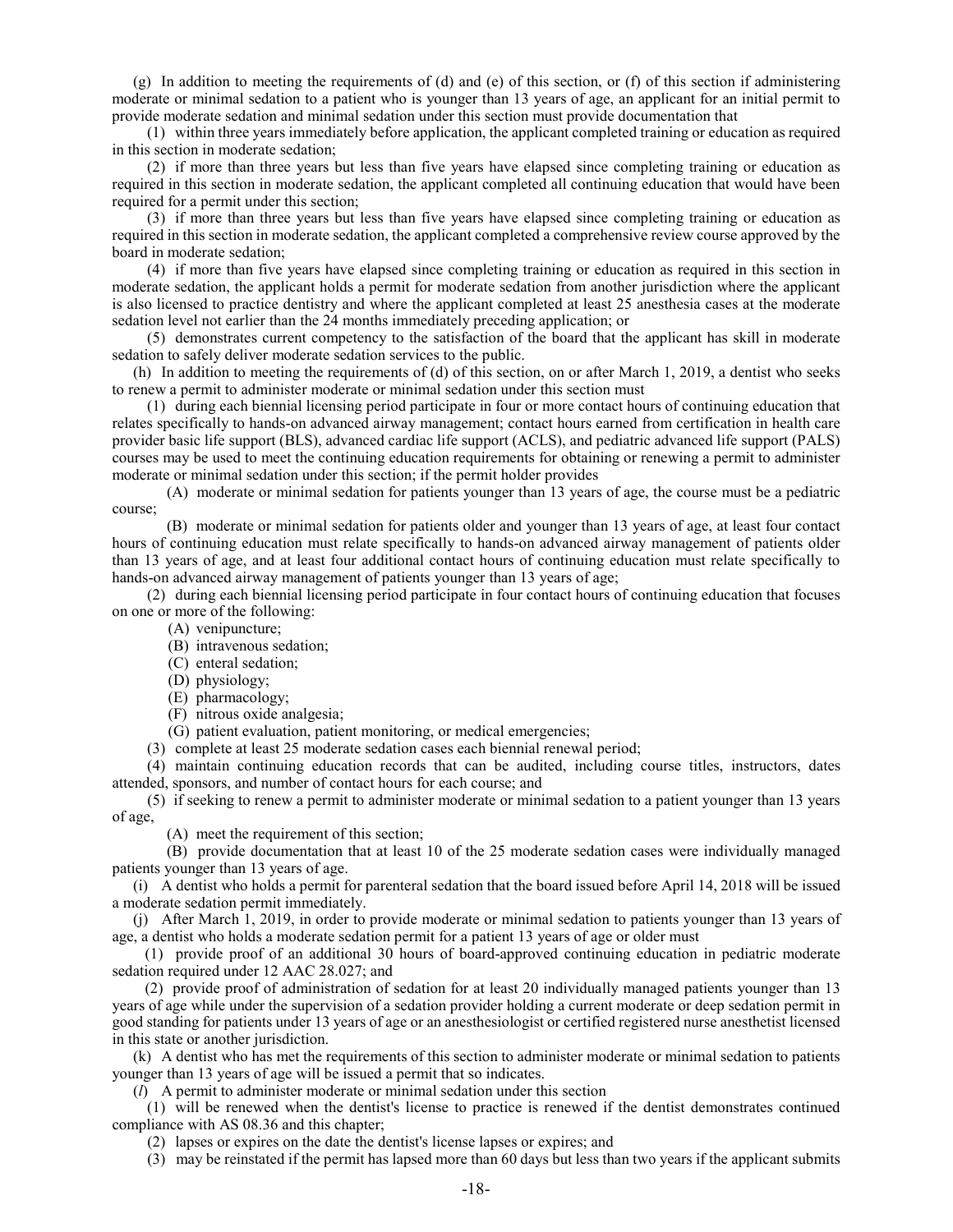- (A) a completed application for renewal on a form provided by the department;
- (B) the applicable renewal fee established in 12 AAC 02.190; and

(C) evidence of continuing education and documentation of sedation cases required by  $(h)(1)$ ,  $(2)$ ,  $(3)$ , and (5) of this section, as applicable; the sedation cases required under this subparagraph must be completed while holding a current moderate sedation permit, or while under the supervision of a current deep sedation and general anesthesia permit holder, or an anesthesiologist or certified registered nurse anesthetist.

(m) For purposes of this section,

- (1) one contact hour equals 50 minutes of instruction;
- (2) one academic semester credit hour equals 15 contact hours;
- (3) one academic quarter credit equals 10 contact hours; and
- (4) one continuing education credit equals one contact hour.
- (n) Credit is given only for class hours and not hours devoted to class preparation.

| Authority: | AS 08.01.065 | AS 08.36.100 | AS 08.36.234 |
|------------|--------------|--------------|--------------|
|            | AS 08.36.070 | AS 08.36.110 | AS 08.36.250 |

**Editor's note:** A copy of the *Guidelines for Teaching Pain Control and Sedation to Dentists and Dental Students*, adopted by reference in 12 AAC 28.015, or an electronic equivalent may be obtained by contacting the American Dental Association, 211 East Chicago Ave., Chicago, Illinois 60611-2678; Internet address: http://www.ada.org/en/~/media/ADA/Advocacy/Files/anesthesia\_use\_guidelines.

**12 AAC 28.020. OPERATIVE PROCEDURE.** Repealed 6/24/2012.

**12 AAC 28.025. BOARD APPROVAL OF COURSEWORK OR CONTINUING EDUCATION IN MODERATE SEDATION, OR MINIMAL SEDATION OF PATIENTS YOUNGER THAN 13 YEARS OF AGE.** The board may upon its own motion or upon the request of any interested person, approve coursework required under 12 AAC 28.015(e)(2)(A) or continuing education required under 12 AAC 28.015(e)(1)(B) or (j)(1) upon receipt of

(1) a completed form provided by the department that includes the name of the college or university providing the course, or if the course is completed through a continuing education course, the name of the sponsor, accredited program and faculty member presenting the course;

(2) a course outline that verifies inclusion of the subjects and procedures required under

(A) 12 AAC 28.026 if certification to administer moderate sedation only for patients 13 years of age and older is sought; and

(B) 12 AAC 28.027 if certification to administer moderate or minimal sedation only for patients younger than 13 years

of age is sought; and

(3) an explanation of the evaluation procedures used to determine successful completion of the course.

**Authority:** AS 08.36.070

# **12 AAC 28.026. REQUIREMENTS FOR DOCUMENTATION OF TRAINING OR A CONTINUING EDUCATION COURSE IN MODERATE SEDATION FOR PATIENTS 13 YEARS OF AGE AND OLDER.**

(a) Documentation of training or a continuing education course required under 12 AAC 28.015(e)(1)(B) for an initial permit in moderate sedation only for patients 13 years of age and older must include

(1) a certification of competence in moderate sedation techniques;

(2) a certification of competence in rescuing patients from a deeper level of sedation than intended, including managing the airway, intravascular or intraosseous access, and reversal medications;

(3) a provision by the course director or faculty of additional clinical experience if participant competency has not been achieved in the time allotted; and

(4) records of instruction and clinical experience that are maintained and available for participant review,

including the number of patients managed by each participant in each modality or route.

(b) To receive board approval, a continuing education course required under  $12$  AAC  $28.015(e)(1)(B)$  for an initial permit in moderate sedation for patients 13 years of age and older must be certified by the American Dental Association (ADA) Continuing Education Recognition Program (CERP), or the Academy of General Dentistry (AGD) Program for Continuing Education (PACE).

**Authority:** AS 08.36.070

# **12 AAC 28.027. REQUIREMENTS FOR COURSEWORK OR CONTINUING EDUCATION IN MODERATE SEDATION AND MINIMAL SEDATION FOR PATIENTS YOUNGER THAN 13 YEARS OF AGE**. To receive board approval for coursework required under 12 AAC 28.015(e)(2)(A) or continuing education under 12 AAC  $28.015(j)(1)$ , the coursework or continuing education must be certified by the American Dental Association (ADA) Continuing Education Recognition Program (CERP), the Academy of General Dentistry (AGD)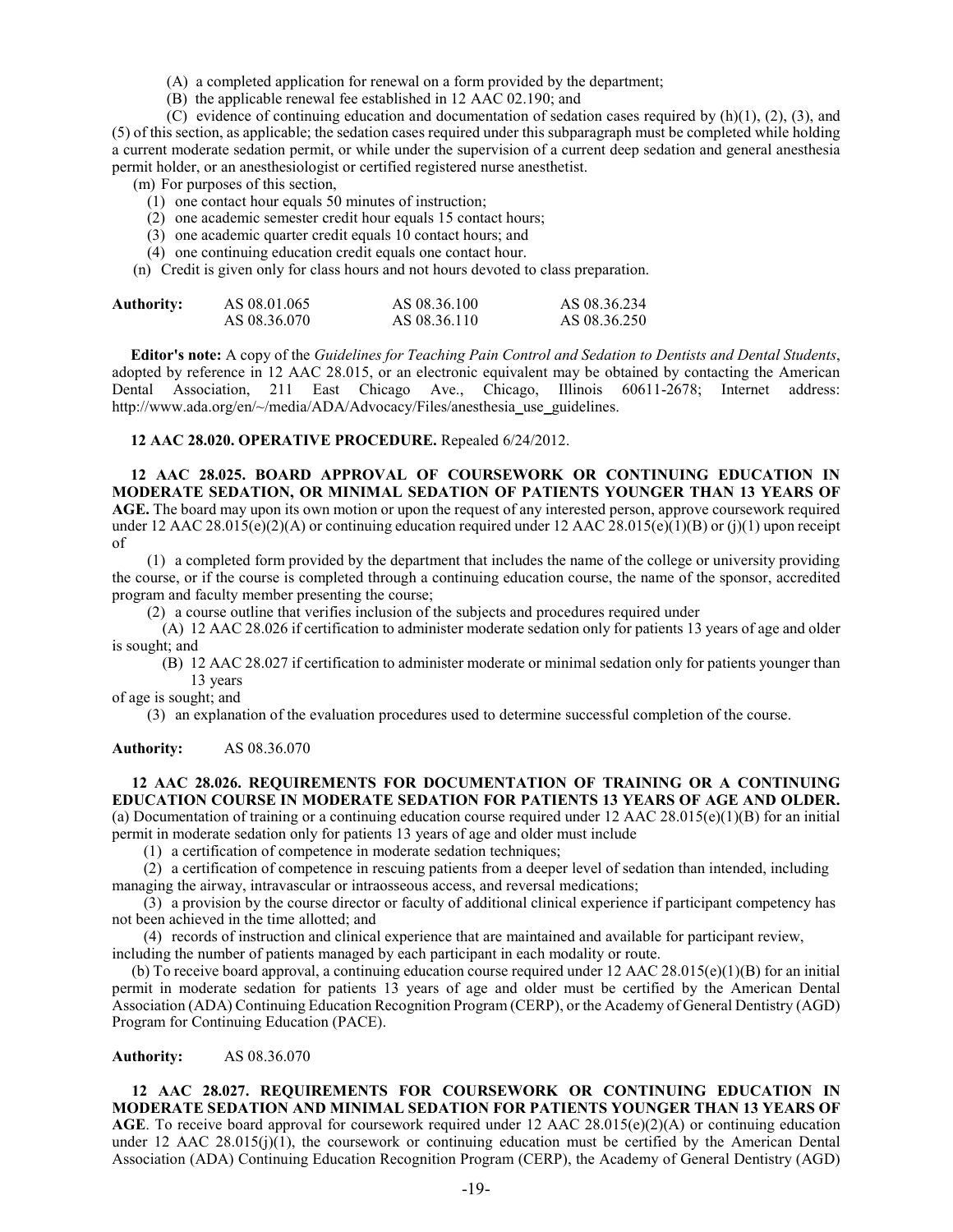Program Approval for Continuing Education (PACE), or the American Academy of Pediatric Dentistry (AAPD), or offered by other organizations approved by the board including, the American Dental Society of Anesthesiology (ADSA), and the Society for Pediatric Sedation (SPS). Course titles and outlines must be provided to the board and must include the following subject areas:

(1) physical, psychological, and social child development, and age-appropriate behavior response;

(2) principles and objectives of sedation and anesthesia as behavior guidance techniques in children, and indication and contraindications for sedatives and their use;

(3) prevention, recognition, treatment, and management of pharmacological related emergencies in pediatric patients, and rescuing a child from a deeper level of sedation than intended;

- (4) pre-operative evaluation and risk assessment of the pediatric patient;
- (5) assessing the effects of pharmacologic agents on the pediatric patient;
- (6) at least three hours of hands-on simulated airway management specific to the pediatric patient;
- (7) pediatric patient monitoring; and
- (8) recovery room management and pediatric post-operative appraisal and follow-up.

#### **Authority:** AS 08.36.070

**12 AAC 28.030. PERSONS OTHER THAN PERMIT HOLDERS.** (a) In addition to a dentist holding a valid permit under 12 AAC 28.010 or 12 AAC 28.015, the following persons may administer deep sedation, general anesthesia, or moderate sedation:

(1) a certified registered nurse anesthetist with a valid license under AS 08.68 and 12 AAC 44 from the Board of Nursing;

(2) a physician with a valid license under AS 08.64 and 12 AAC 40 from the State Medical Board to practice anesthesiology.

(b) A dentist employing or collaborating with a person described in (a)(1) or (2) of this section must establish a written agreement with that person to guarantee that, when deep sedation, general anesthesia, or moderate sedation is provided, all facility, equipment, monitoring, and training requirements for all personnel under this chapter have been met. The dentist shall provide the written agreement to the board.

(c) The dentist employing or collaborating with a person described in  $(a)(1)$  or (2) of this section must

(1) hold a current registration to prescribe and administer controlled substances in this state issued by the United States Drug Enforcement Administration (DEA);

(2) provide all dental treatment and ensure that the person described in (a)(1) or (2) of this section remains in the dental facility until the patient receiving anesthesia or sedation services is discharged;

(3) ensure that all sedation and anesthesia records provided by the person described in (a)(1) or (2) of this section are maintained as a permanent part of the patient's treatment record; and

(4) notify the board at the initiation of the employment or collaboration by filing notice of the written agreement, on a form provided by the board; the dentist must notify the board of any amendments to the agreement when a dental license is renewed.

#### **Authority:** AS 08.36.070

**12 AAC 28.040. INFORMED WRITTEN CONSENT.** Before administering deep sedation, general anesthesia, or moderate sedation, and before administering minimal sedation to a patient younger than 13 years of age, a dentist shall

(1) discuss with the patient, or with the patient's parent, legal guardian, or caregiver if the patient is younger than 13 years of age, the nature and objectives of the sedation and anesthesia along with the risks, benefits, and alternatives;

(2) obtain informed written consent of the patient or of the parent or legal guardian; and

(3) maintain a copy of the informed written consent in the patient's permanent record.

#### **Authority:** AS 08.36.070

**12 AAC 28.050. MEDICAL HISTORY.** (a) Before administering deep sedation, general anesthesia, or moderate sedation to a patient, and before administering minimal sedation to a patient younger than 13 years of age, a dentist shall

- (1) obtain and record the patient's medical history, including
	- (A) a description of all current treatments;
	- (B) all current medications and dosages;
	- (C) assessment of the patient's Body Mass Index (BMI);
	- (D) impending operations;
	- (E) pregnancies; and
	- (F) other information that may be helpful to the person administering the sedation or anesthesia; and

(2) record the questions asked of and answers received from the patient, parent, legal guardian, or caregiver, signed by the patient, parent, legal guardian, or caregiver, as a permanent part of the patient's treatment record.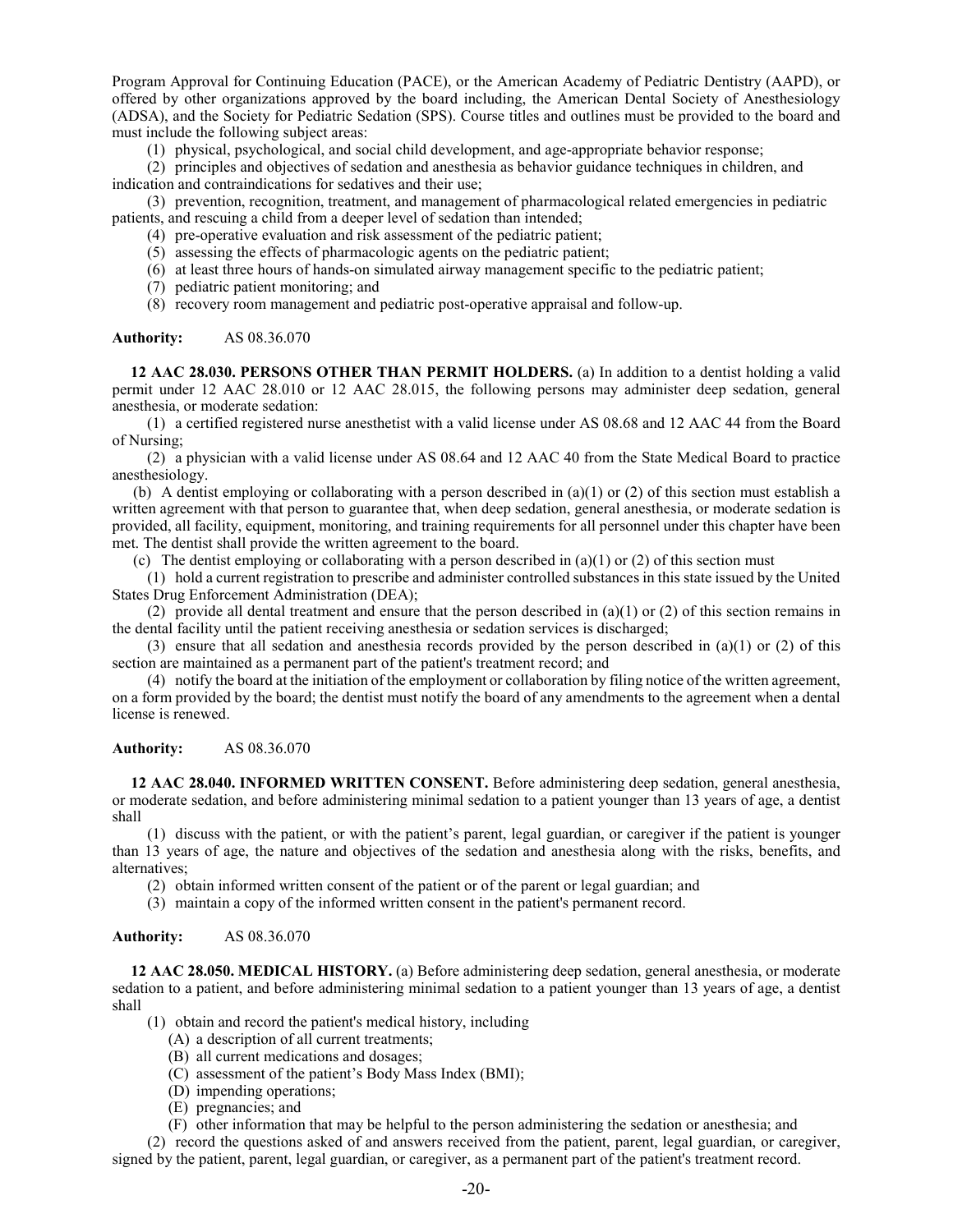(b) The dentist is not required to make a medical examination of the patient and draw medical diagnostic conclusions. If the dentist suspects a problem and calls in a physician for an examination, the dentist may rely upon the physician's conclusion and diagnosis.

## **Authority:** AS 08.36.070

**12 AAC 28.060. REQUIREMENTS FOR ADMINISTERING DEEP SEDATION, GENERAL ANESTHESIA, MODERATE SEDATION, OR MINIMAL SEDATION FOR A PATIENT YOUNGER THAN 13 YEARS OF AGE.** (a) The document *Guidelines for the Use of Sedation and General Anesthesia by Dentists*, as adopted by the American Dental Association (ADA) House of Delegates, October 2016, is adopted by reference as the standards for administering deep sedation, general anesthesia, and moderate sedation to patients 13 years of age and older and applies to all licensees subject to this chapter, unless otherwise specified in this chapter.

(b) The document *Guideline for Monitoring and Management of Pediatric Patients During and After Sedation for Diagnostic and Therapeutic Procedures*, developed and endorsed by the American Academy of Pediatrics and the American Academy of Pediatric Dentistry, adopted in 2006 and reaffirmed in 2011, is adopted by reference as the standards for administering deep sedation, general anesthesia, moderate sedation, and minimal sedation to patients younger than 13 years of age and applies to all licensees subject to this chapter, unless otherwise specified in this chapter.

(c) When a patient younger than 13 years of age requires sedation or anesthesia, a sedating medication may not be prescribed for or administered to that patient before the patient arrives at the dentist's facility.

(d) When deep sedation, general anesthesia, moderate sedation, or minimal sedation to a patient younger than 13 years old is administered, the dentist

(1) shall record baseline vital signs before administration of a controlled substance and before discharge, unless the patient's behavior prevents this determination; in this paragraph "controlled substance" has the meaning given in AS 11.71.900;

(2) repealed 12/9/2018;

(3) shall record sedation and anesthesia records in a timely manner; the records must include

(A) blood pressure;

- (B) heart rate;
- (C) respiration;
- (D) blood oxygen saturation;

(E) drugs administered, including dosages, the time that drugs were administered, and the route of administration;

(F) the length of the procedure;

(G) the patient's temperature; if depolarizing medications or volatile anesthetics are administered, temperature must be monitored constantly; and

(H) any complications from anesthesia or sedation;

(4) shall stop the dental procedure if a patient enters a deeper level of sedation than the dentist is permitted to provide until the patient returns to, and is stable at, the intended level of sedation; while returning the patient to the intended level of sedation, the patient's pulse, respiration, blood pressure, and pulse oximetry must be monitored and recorded at least every five minutes;

(5) may not discharge a patient until the person who administered the sedation or anesthesia, or another practitioner qualified to administer the same level of sedation or anesthesia, determines that the patient's level of consciousness, oxygenation, ventilation, and circulation are satisfactory for discharge and vital signs have been taken and recorded;

(6) shall give postoperative instructions verbally and in writing; the written instructions must include a 24-hour emergency telephone number that directly calls the dental provider;

(7) shall discharge the patient to a responsible individual who has been instructed with regard to the patient's care; and

(8) shall make a discharge entry in the patient's record describing the patient's condition upon discharge and the responsible party to whom the patient was discharged.

(e) When deep sedation, general anesthesia, moderate sedation, or minimal sedation to a patient younger than 13 years of age is administered, the dentist's facility shall

(1) have an operating table or chair that permits the patient to be positioned so the operating team can maintain the airway, quickly alter patient position in an emergency, and provide a firm platform for the administration of basic life support;

(2) have a lighting system that is adequate to permit evaluation of the patient's skin and mucosal color, and a backup lighting system of sufficient intensity to permit conclusion of the operation when power fails;

(3) have suction equipment capable of aspirating gastric contents from the mouth and pharyngeal cavities, and a backup suction device that does not depend on power supply from the facility;

(4) have an oxygen delivery system with adequate full face masks and appropriate connectors that is capable of delivering high flow oxygen to the patient under positive pressure, and an adequate portable backup system;

(5) have a recovery area that has available oxygen, adequate lighting, suction, and electrical outlets, though the recovery area can be the operating area;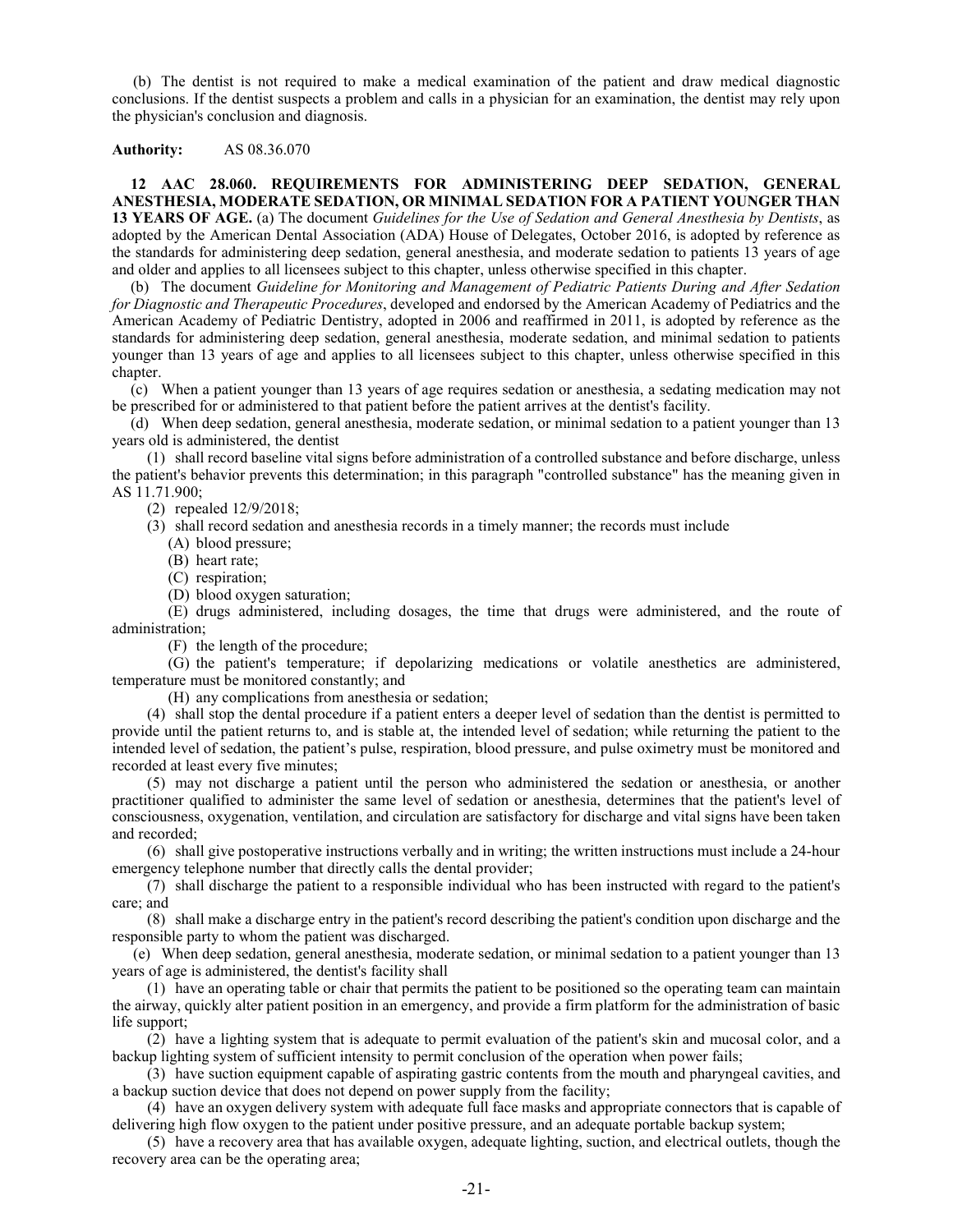(6) have a defibrillator or automated external defibrillator (AED) available and in reach within 60 seconds from any area where anesthesia or sedation is administered;

(7) have written basic emergency procedures established and maintain a staff of supervised personnel capable of handling procedures, complications, and emergency incidents; all personnel involved in patient care must hold a certification in healthcare professional cardiopulmonary resuscitation (CPR);

(8) conduct a training exercise at least two times each calendar year and log each exercise; the log must be signed and dated and must include

(A) the names and positions of facility personnel or practitioners present;

(B) proof of current certification in cardiopulmonary resuscitation (CPR), advanced cardiac life support (ACLS), or pediatric advanced life support (PALS) for each person involved in patient care; and

(C) a completed checklist provided by the board, or an equivalent, to establish competency in handling procedures, complications, and emergency incidents;

(9) maintain the following equipment and drugs in the facility and available for immediate use:

- (A) oral and nasal airways of various sizes;
- (B) a supra-glottic airway device;
- (C) a blood pressure cuff of appropriate size and stethoscope, or equivalent monitoring devices;
- (D) a pulse oximeter;
- (E) a respiratory monitoring device;
- (F) adequate equipment to establish an intravenous infusion, including hardware and fluids;
- (G) a narcotic antagonist;
- (H) a corticosteroid;
- (I) a bronchodilator;
- (J) an anticholinergic;
- (K) an antiarrhythmic;
- (L) an antihistamine;
- (M) a coronary artery vasodilator;
- (N) a benzodiazepine antagonist;
- (O) sterile needles, syringes, tourniquets, and tape;
- (P) epinephrine;
- (Q) an antiemetic; and
- (R) 50 percent dextrose or other anti-hypoglycemic; and

(10) display a permit for moderate sedation, deep sedation, or general anesthesia and current dental license in a conspicuous place where the dentist practices.

**Authority:** AS 08.36.070

**Editor's note:** A copy of the *Guidelines for the Use of Sedation and General Anesthesia by Dentists*, adopted by reference in 12 AAC 28.060, or an electronic equivalent may be obtained by contacting the American Dental Association, 211 East Chicago Ave., Chicago, Illinois 60611-2678; Internet address: http://www.ada.org/~/media/ADA/Education%20and%20Careers/Files/anesthesia\_use\_guidelines.pdf.

An electronic copy of the *Guideline for Monitoring and Management of Pediatric Patients During and After Sedation for Diagnostic and Therapeutic Procedures*, adopted by reference in 12 AAC 28.060, may be obtained from the American Academy of Pediatric Dentistry; Internet address: http://www.aapd.org/media/Policies\_Guidelines/G\_Sedation.pdf.

**12 AAC 28.061. ADDITIONAL REQUIREMENTS FOR ADMINISTERING DEEP SEDATION OR GENERAL ANESTHESIA.** In addition to meeting the requirements of 12 AAC 28.060, when deep sedation or general anesthesia is administered,

(1) the dentist's facility must have an operating area large enough to adequately accommodate the patient on a table or in an operating chair and permit an operating team consisting of at least three individuals to freely move about the patient;

(2) the dentist's facility must have a laryngoscope complete with an adequate selection of blades, spare batteries, and bulbs;

(3) the dentist's facility must have endotracheal tubes and appropriate connectors, a supra-glottic airway device, and other appropriate equipment necessary to do an intubation;

- (4) the dentist's facility must have a tonsillar or pharyngeal suction tip adaptable to all outlets;
- (5) the dentist's facility must have endotracheal tube forceps;
- (6) the dentist's facility must have an electrocardiographic monitor;
- (7) the dentist shall use an end-tidal carbon dioxide monitor to monitor respiration;

(8) the dentist's facility must have the following emergency equipment and drugs in the facility and available for immediate use:

(A) a vasopressor;

(B) a muscle relaxant;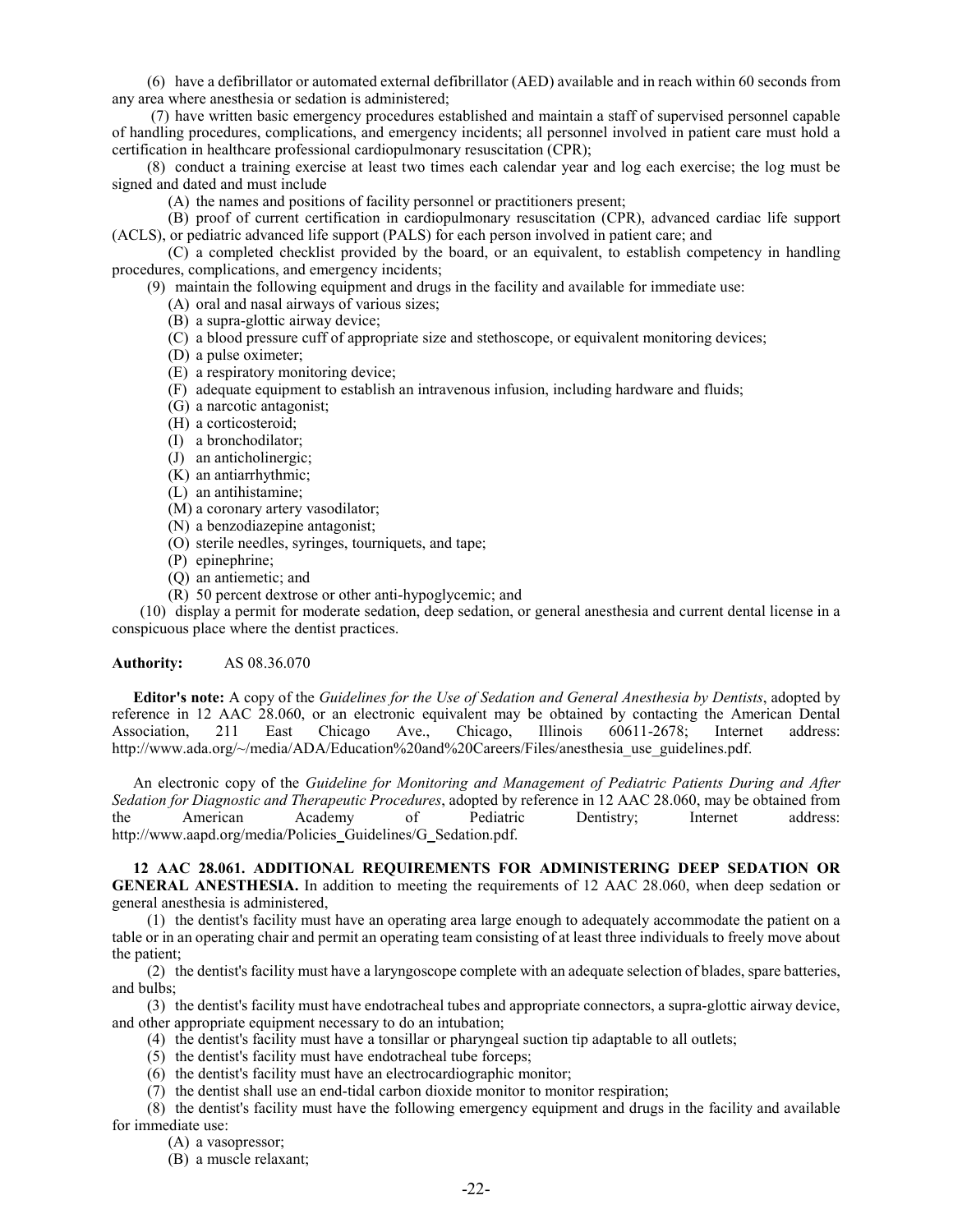(C) intravenous medications for treatment of cardiac arrest;

- (D) an antihypertensive;
- (E) an anticonvulsant; and
- (F) dantrolene sodium or its equivalent if administering general anesthesia by means of inhalation;

(9) the provider administering deep sedation or general anesthesia shall establish and maintain a secured intravenous line throughout the procedure, unless poor patient cooperation prevents placement or the ability to maintain the line;

(10) the provider administering deep sedation or general anesthesia shall remain in the operatory room to monitor the patient continuously until the patient is responsive and recovery care can be transferred to a staff member capable of handling procedures, complications, and emergency incidents related to the type of sedation or anesthesia used;

(11) the provider who administered deep sedation or general anesthesia, or another licensed practitioner qualified to administer the same level of sedation or anesthesia, shall remain on the premises of the dentist's facility until the patient has regained consciousness and is discharged;

(12) if the deep sedation or general anesthesia provider is the treating dentist, the treatment team shall include a second trained person to monitor and observe the patient at all times during the procedure, and a third person to assist the dentist; and

(13) the provider must continually monitor a patient's heart rate, blood pressure, and respiration using electrocardiographic monitoring, pulse oximetry, a blood pressure monitoring device, and a respiration monitoring device.

# **Authority:** AS 08.36.070

**12 AAC 28.062. ADDITIONAL REQUIREMENTS FOR ADMINISTERING MODERATE SEDATION, OR MINIMAL SEDATION FOR A PATIENT YOUNGER THAN 13 YEARS OF AGE.** In addition to meeting the requirements of 12 AAC 28.060, when moderate sedation is administered to a patient of any age, or minimal sedation is administered to a patient younger than 13 years of age,

(1) the dentist's facility must have an operating area of size and design to permit access of emergency equipment and personnel and to permit effective emergency management;

(2) the dentist shall use an end-tidal carbon dioxide monitor or a pre-cordial stethoscope to monitor respiration;

(3) the treatment team shall consist of the treating dentist and a second person to assist, monitor, and observe the patient; both the treating dentist and the second person shall be in the operating area with the patient throughout the dental procedure; and

(4) the dentist shall continually monitor the patient's heart rate, blood pressure, and respiration using electrocardiographic monitoring, pulse oximetry, a blood pressure monitoring device, and a respiration monitoring device, unless the patient's behavior prevents it and is documented in the patient record.

**Authority:** AS 08.36.070

**12 AAC 28.065. EXCEPTIONS TO PERMIT REQUIREMENTS UNDER 12 AAC 28.010 - 12 AAC 28.080.**  The requirement to obtain a permit under 12 AAC 28.010 or 12 AAC 28.015 does not apply to

(1) the administration of local anesthesia;

(2) the administration of nitrous oxide sedation to patients of any age if the delivery system for the nitrous oxide-oxygen contains a mechanism that guarantees that an oxygen concentration of at least 25 percent will be administered to the patient at all times during the administration of the nitrous oxide;

(3) the administration of an oral medication to achieve minimal sedation if

(A) the patient is 13 years of age or older;

(B) the dose of the administered drug is within the United States Food and Drug Administration's (FDA) recommended dose as printed in that agency's approved labeling for unmonitored home use; the dentist may not use a second drug without obtaining a permit under 12 AAC 28.010 or 12 AAC 28.015, as applicable;

(C) the dose of the administered drug is used in combination with nitrous oxide or oxygen and does not exceed minimal sedation; and

(D) the patient is re-appointed if the intended level of minimal sedation is not achieved; or

(4) the administration of deep sedation, general anesthesia, moderate sedation, or minimal sedation in a licensed hospital, a state-operated hospital, or a facility directly maintained or operated by the federal government.

**Authority:** AS 08.36.070 AS 08.36.315 AS 08.36.360

**12 AAC 28.068. ON-SITE INSPECTIONS.** (a) A licensed dentist who holds a permit for deep sedation or general anesthesia under 12 AAC 28.010, or holds a permit for moderate sedation or minimal sedation for patients younger than 13 years of age under 12 AAC 28.015, must obtain at least once every four years an on-site inspection where sedation or anesthesia is provided. The inspection must be conducted by an organization approved by the board under (b) of this section. If the permit holder provides anesthesia or sedation in more than one office, the permit holder must choose one office for the inspection and provide an attestation that all the same inspection standards have been met in each office where anesthesia or sedation is provided.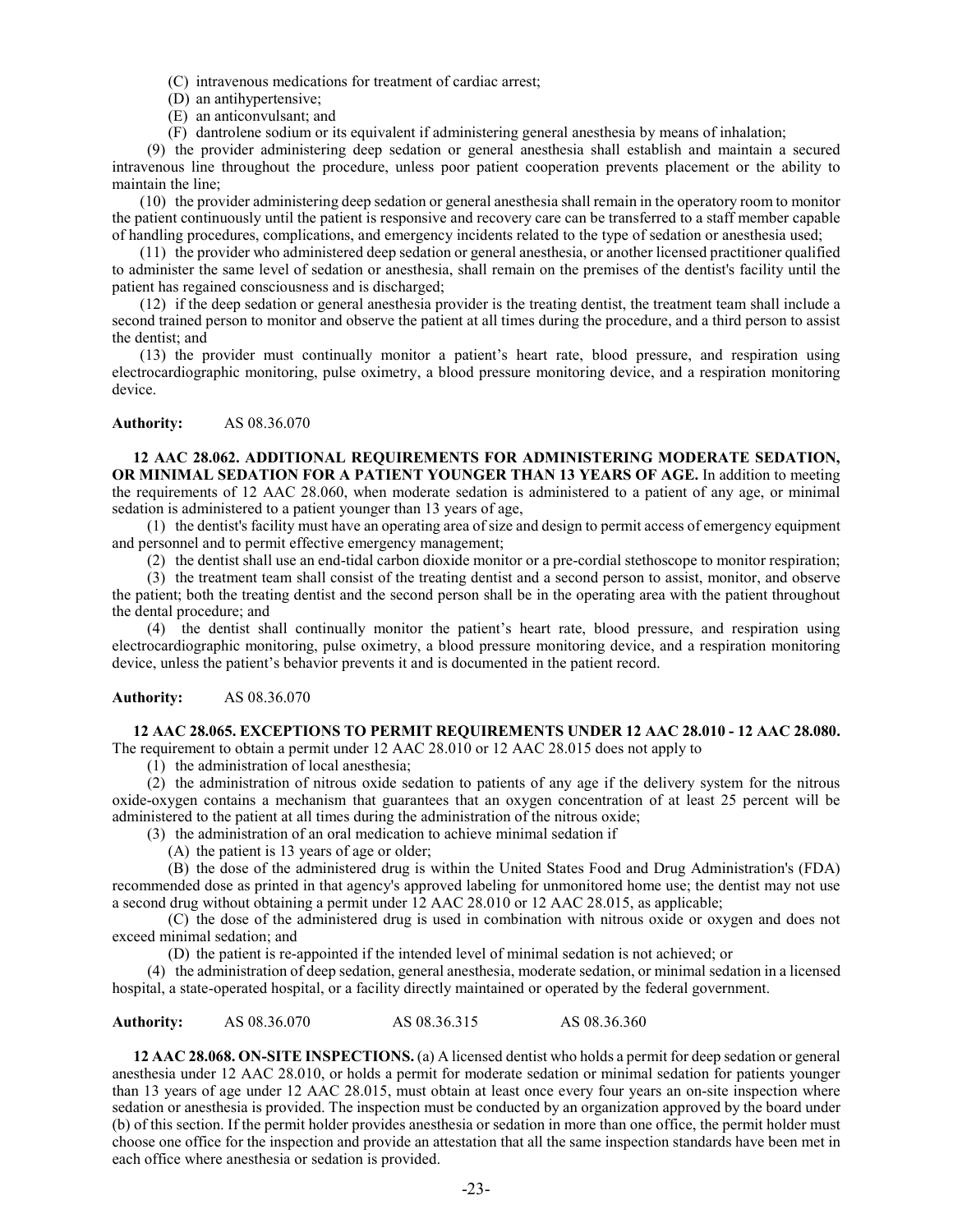(b) Organizations approved by the board to perform an on-site inspection of a dental office where anesthesia or sedation is provided include

(1) the Accreditation Association for Dental Offices (AAFDO);

(2) the American Association of Oral and Maxillofacial Surgeons (AAOMS);

(3) the American Association for Accreditation of Ambulatory Surgery Facilities (AAAASF);

(4) the Accreditation Association for Ambulatory Health Care (AAAHC); or

 (5) other substantially equivalent organizations approved by the board that conduct inspections in accordance with applicable guidelines provided in the *Office Anesthesia Evaluation Manual*, Ninth Edition, 2019, adopted by reference.

(c) For anesthesia or sedation permits issued before August 8, 2020, an on-site inspection required under this section must be completed before the end of the first full licensing period after August 8, 2020.

(d) For initial anesthesia or sedation permits issued on or after August 8, 2020, an on-site inspection must be completed not later than two years after issuance.

(e) Unless otherwise provided under (c) or (d) of this section, a licensed dentist who seeks to renew a permit to administer deep sedation or general anesthesia under 12 AAC 28.010, or moderate sedation or minimal sedation for patients younger than 13 years of age under 12 AAC 28.015, must submit documentation of an on-site inspection by an organization approved by the board under (b) of this section within the four years preceding the end of the licensing period.

(f) If the inspection report submitted to the board finds that the equipment, facilities, or personnel training are inadequate to assure safe use of anesthesia or sedation, the board will allow for a follow-up inspection not later than 90 days after the date of the submitted report. If after review of the follow-up inspection the board finds that the equipment, facilities, or trained personnel are still inadequate to assure safe use of sedation or anesthesia, the board may deny issuance or renewal of a permit under 12 AAC 28.010 or 12 AAC 28.015, or order the dentist to immediately cease sedation or anesthesia services if provided under 12 AAC 28.030 by a certified registered nurse anesthetist or a physician.

**Authority:** AS 08.01.075 AS 08.01.087 AS 08.36.070

**Editor's note:** A copy of the *Office Anesthesia Evaluation Manual*, adopted by reference in 12 AAC 28.068, can be obtained by contacting the American Association of Oral and Maxillofacial Surgeons, 9700 West Bryn Mawr Avenue, Rosemont, Illinois 60018-5701.

**12 AAC 28.070. SUSPENSION OR REVOCATION OF PERMIT.** The board will automatically suspend or revoke a permit under 12 AAC 28.010 or 12 AAC 28.015 upon the suspension or revocation of the holder's license to practice dentistry in the state.

**Authority:** AS 08.36.070 AS 08.36.315 AS 08.36.320

**12 AAC 28.080. MANDATORY REPORTING.** (a) If a dental patient dies or experiences sedation or anesthesia complications that require hospitalization or emergency room care during or immediately after receiving sedation or general anesthesia, the dentist who treated the patient shall submit a written or electronic report of the incident to the board not later than 48 hours after learning of the death or hospitalization. The report must include

- (1) the name, age, and address of the patient;
- (2) the names of the dentist and of other personnel or providers present during the treatment;
- (3) the address of the facility where the treatment took place;
- (4) the medical history of the patient;

(5) a description of the type of sedation or anesthetic that was used and the dosages of drugs administered to the patient;

(6) a narrative description of the incident including approximate times and evolution of symptoms; and

(7) as requested by the board, a designee of the board, or the board's investigator, additional information that is relevant to investigating the incident.

(b) Not later than 30 days after the receipt of a report required under (a) of this section, the board investigator may review the report, consult with a member of the board who is a dentist licensed under AS 08.36, and make a recommendation in writing as to whether further investigation by the board or the board's investigator should be made. The department will make a report of recommendations under this subsection at the next board meeting. If a recommendation by the department is that further investigation is not warranted, the department will make only a summary report. The board may accept the recommendation or request the department to make further investigations.

**Authority:** AS 08.01.087 AS 08.36.070 AS 08.36.315

**12 AAC 28.090. DEFINITION.** Repealed 4/13/91.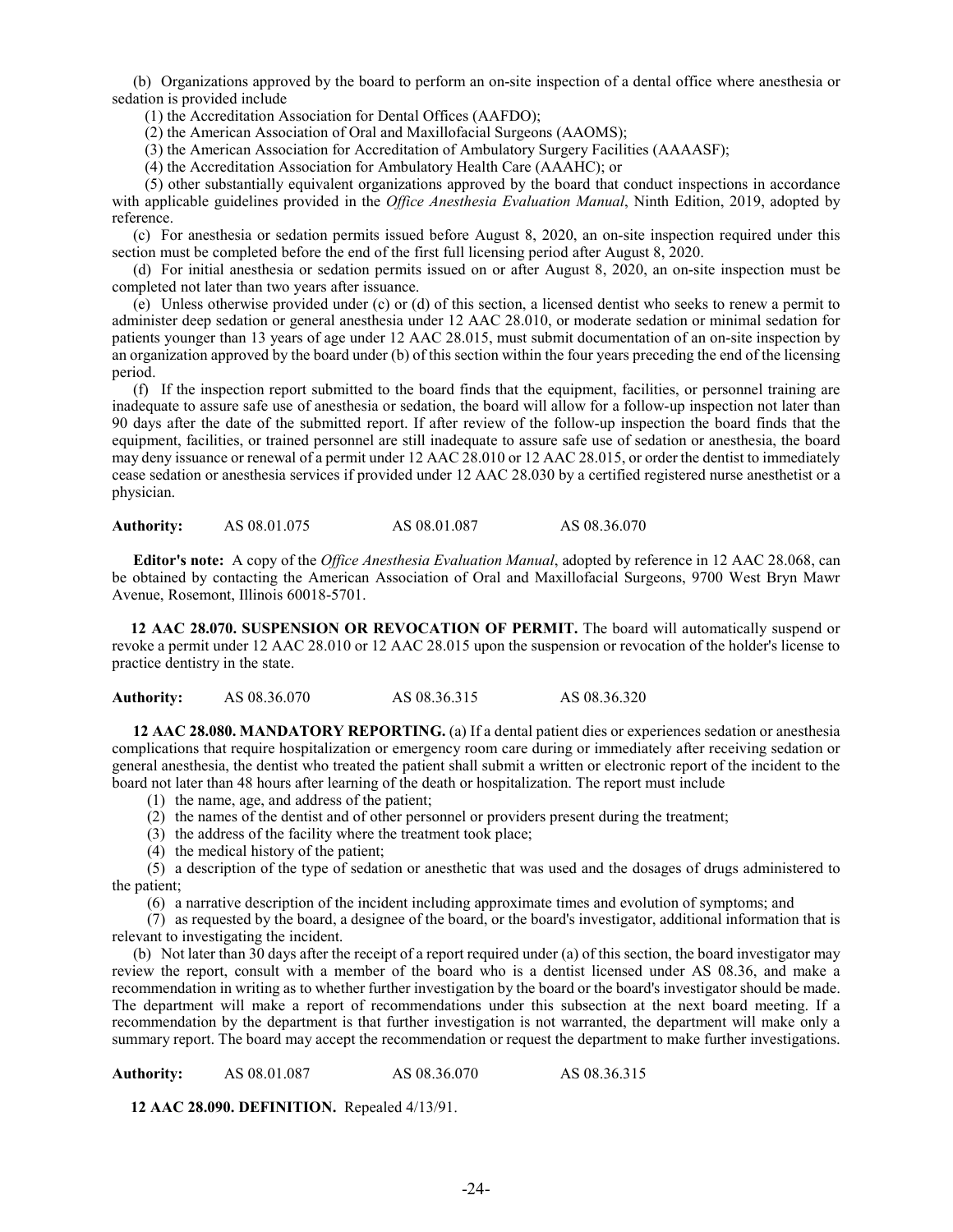# **ARTICLE 2. EXAMINATIONS FOR DENTAL LICENSURE.**

**Section**

- **100. (Repealed) 105. (Repealed) 110. (Repealed) 120. (Repealed) 130. (Repealed) 140. (Repealed) 150. (Repealed) 160. (Repealed) 170. (Repealed) 180. (Repealed) 190. (Repealed) 200. (Repealed) 210. (Repealed) 220. (Repealed) 230. (Repealed) 240. (Repealed) 250. (Repealed) 260. (Repealed) 270. (Repealed) 280. (Repealed)**
- **290. (Repealed)**
- **300. (Deleted)**

**12 AAC 28.100. EXAMINERS APPOINTED.** Repealed 5/29/98.

- **12 AAC 28.105. EXAMINATIONS.** Repealed 10/19/2008.
- **12 AAC 28.110. IDENTIFICATION OF APPLICANT.** Repealed 5/29/98.
- **12 AAC 28.120. OPERATORY ASSIGNED TO APPLICANT.** Repealed 5/29/98.
- **12 AAC 28.130. EQUIPMENT.** Repealed 5/29/98.
- **12 AAC 28.140. PATIENTS.** Repealed 5/29/98.
- **12 AAC 28.150. ASSISTANTS.** Repealed 5/29/98.
- **12 AAC 28.160. SECTIONS OF EXAMINATION.** Repealed 5/29/98.
- **12 AAC 28.170. TIME ALLOWED FOR CLINICAL EXAMINATION.** Repealed 5/29/98.
- **12 AAC 28.180. CRITERIA FOR TEETH TO BE RESTORED.** Repealed 5/29/98.
- **12 AAC 28.190. LOCAL ANESTHESIA; RUBBER DAM.** Repealed 5/29/98.
- **12 AAC 28.200. ITEMS TO BE TURNED IN TO THE BOARD.** Repealed 5/29/98.
- **12 AAC 28.210. ALL WORK PERFORMED IN CLINIC BY APPLICANT.** Repealed 5/29/98.
- **12 AAC 28.220. LABORATORY PROCEDURES.** Repealed 5/29/98.

**12 AAC 28.230. EXAMINERS MAY CONTACT PATIENT, TAKE PHOTOGRAPHS AND MODELS.**  Repealed 5/29/98.

**12 AAC 28.240. STEPS OF OPERATIONS CHECKED BY EXAMINERS.** Repealed 5/29/98.

**12 AAC 28.250. ERRORS OR OMISSIONS REQUIRING FAILING GRADE.** Repealed 5/29/98.

**12 AAC 28.260. GRADING OF A BOARD CONDUCTED CLINICAL EXAMINATION.** Repealed 5/29/98.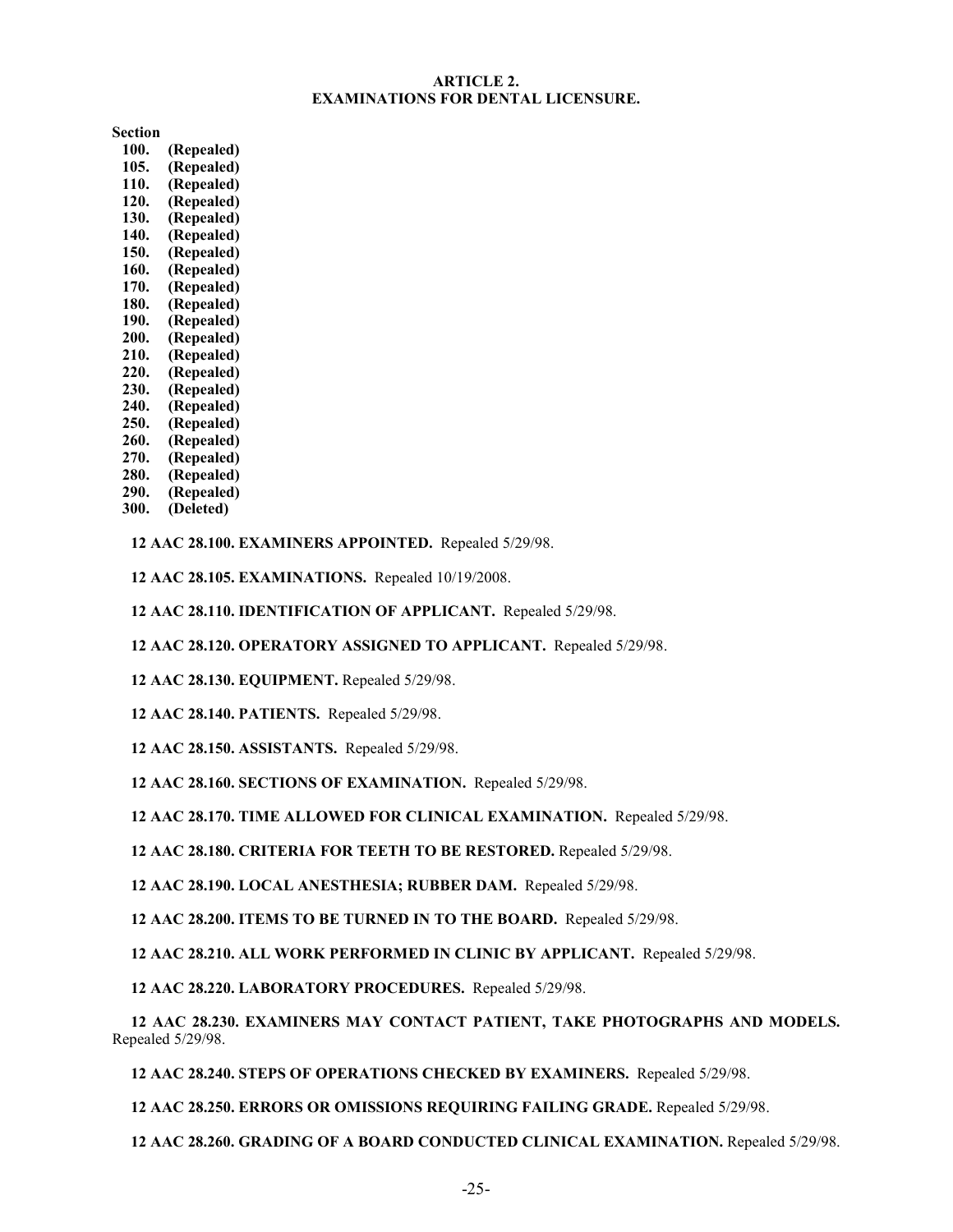**12 AAC 28.270. COMPUTATION OF GRADE.** Repealed 5/29/98.

**12 AAC 28.280. NOTIFICATION OF GRADES.** Repealed 5/29/98.

# **12 AAC 28.290. REEXAMINATION.** Repealed 5/29/98.

# **12 AAC 28.300. DENIAL OF LICENSURE.** Deleted 1/28/2000.

### **ARTICLE 3.**

#### **ADMINISTRATION OF LOCAL ANESTHETIC AGENTS AND NITROUS OXIDE SEDATION BY DENTAL HYGIENISTS.**

**Section**

- **310. (Deleted)**
- **320. Application for certification to administer local anesthetic agents**
- **325. Application for certification to administer nitrous oxide sedation**
- **330. Approval of course of instruction**
- **340. Requirements for course of instruction in local anesthetics**
- **345. Requirements for course of instruction for administering nitrous oxide**
- **350. Expiration of certification**
- **360. Registry**

**12 AAC 28.310. ADMINISTRATION OF LOCAL ANESTHETIC AGENTS.** Deleted 5/6/88.

# **12 AAC 28.320. APPLICATION FOR CERTIFICATION TO ADMINISTER LOCAL ANESTHETIC**

**AGENTS.** (a) The board will issue, to a dental hygienist licensed in this state, a certification to administer local anesthetic agents if the licensed hygienist submits

- (1) a completed, notarized application on the form provided by the department;
	- (2) the applicable fees required in 12 AAC 02.190;

(3) written verification of successful completion of an accredited college or university course of instruction in the administration of local anesthetics, approved by the board under 12 AAC 28.330 - 12 AAC 28.340; and

(4) evidence of having passed the local anesthetic written and patient based clinical components of the Western Regional Examining Board (WREB) dental hygienist examination or an equivalent examination, within the five years immediately preceding the date of application.

(b) Instead of meeting the requirements of  $(a)(4)$  of this section, an applicant who is currently licensed or certified in another licensing jurisdiction to administer local anesthetic agents may submit evidence showing that the

(1) applicant's license or certification in that licensing jurisdiction is current and in good standing;

(2) applicant has actively, as part of routine dental hygiene procedure, administered local anesthetic agents at least an average of once per week during the two years immediately preceding the date of application.

**Authority:** AS 08.32.110 AS 08.36.070

 **12 AAC 28.325. APPLICATION FOR CERTIFICATION TO ADMINISTER NITROUS OXIDE SEDATION.** The board will issue a certification to administer nitrous oxide sedation under direct or indirect supervision to a dental hygienist licensed in this state if the hygienist

- (1) submits a completed, notarized application on the form provided by the department;
- (2) pays the applicable fee required in 12 AAC 02.190; and

(3) provides written verification of successful completion of an accredited college or university course of instruction in the administration of nitrous oxide, approved by the board under 12 AAC 28.345.

**Authority:** AS 08.01.065 AS 08.32.110 AS 08.36.070

**12 AAC 28.330. APPROVAL OF COURSE OF INSTRUCTION.** The board may, upon its own motion or upon the request of any interested person, approve a course of instruction upon receipt of

- (1) the name of the college or university sponsoring the course;
- (2) the name of the accredited program and faculty member presenting the course;
- (3) a course outline that verifies inclusion of the subjects and procedures required under
	- (A) 12 AAC 28.340 if certification to administer local anesthesia is sought; or
	- (B) 12 AAC 28.345, if certification to administer nitrous oxide sedation is sought; and
- (4) an explanation of the evaluation procedures used to determine successful completion of the course.

**Authority:** AS 08.32.110 AS 08.36.070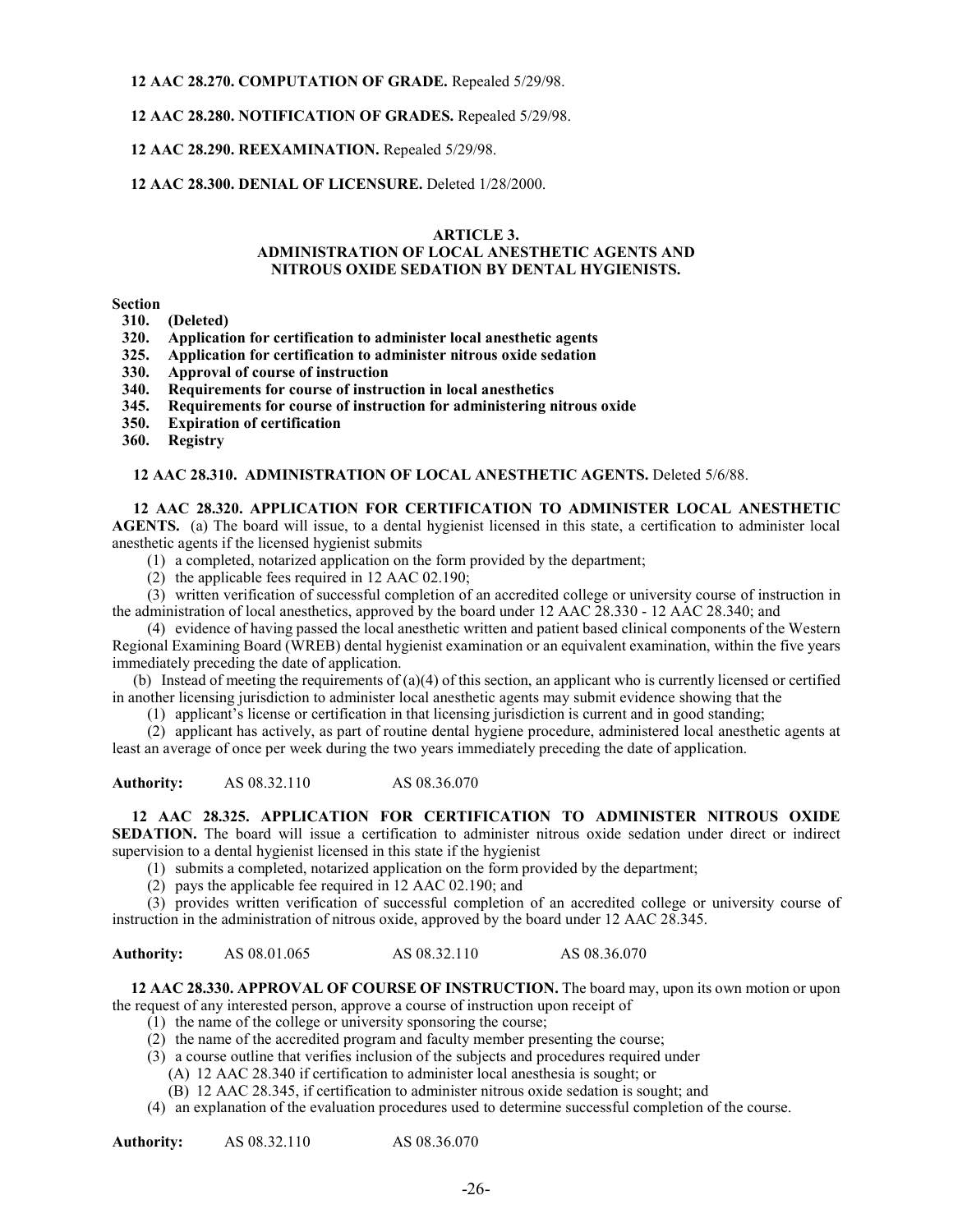# **12 AAC 28.340. REQUIREMENTS FOR COURSE OF INSTRUCTION IN LOCAL ANESTHETICS.** A

course of instruction in local anesthetics must include

(1) at least 16 clock hours of didactic instruction;

(2) at least eight clock hours of laboratory instruction during which time three injections each of the anterior palatine, incisive palatine, anterior and middle superior alveolar, posterior superior alveolar, inferior alveolar, mental, long buccal, and infiltration injections are administered;

(3) clinical experience sufficient to establish the hygienist's ability to adequately anesthetize the entire dentition and supporting structures in a clinical setting, requiring not less than six clock hours, under the direct supervision of course faculty;

(4) instruction in

- (A) medical history evaluation procedures;
- (B) anatomy of the head, neck and oral cavity as it relates to administering local anesthetic agents;
- (C) pharmacology of local anesthetic agents, vasoconstrictors and preservatives, including physiologic actions, types of anesthetics, and maximum dose per weight;
	- (D) systemic conditions which influence selection and administration of anesthetic agents;
	- (E) signs and symptoms of reactions to local anesthetic agents, including monitoring of vital signs;

(F) management of reactions to, or complications associated with, the administration of local anesthetic agents to include

- (i) a currently valid cardiopulmonary resuscitation certification card from either the American Heart Association or the American Red Cross; or
- (ii) a provision for instruction and certification in cardiopulmonary resuscitation from an instructor certified in cardiopulmonary resuscitation by the American Heart Association or the American Red Cross as part of the course curriculum;
- (G) selection and preparation of the armamentaria for administering various local anesthetic agents;

(H) methods of administering local anesthetic agents with emphasis on

- (i) technique;
- (ii) aspiration;
- (iii) slow injection;
- (iv) minimum effective dosage;
- (5) instruction by a faculty member of the college or university presenting the course; and

(6) procedures for determining whether the hygienist has acquired the necessary knowledge and proficiency to administer local anesthetic agents.

# **Authority:** AS 08.32.110

**12 AAC 28.345. REQUIREMENTS FOR COURSE OF INSTRUCTION FOR ADMINISTERING NITROUS OXIDE.** (a) To satisfy the requirements for a certification under 12 AAC 28.325, a course of instruction for administering nitrous oxide must be provided by an organization accredited by the Commission on Dental Accreditation (CODA) of the American Dental Association or approved by the board.

(b) To satisfy the requirements for certification under 12 AAC 28.325, a course of instruction for administering nitrous oxide must include

(1) a minimum of three hours of clinical instruction sufficient to establish the ability to

- (A) inspect, operate, and decontaminate nitrous oxide delivery and scavenging systems;
- (B) properly induce nitrous oxide sedation; and
- (C) recognize and counteract complications;
- (2) a minimum of three hours of didactic instruction, including
	- (A) sedation techniques;
	- (B) physiology of respiration and pharmacology of nitrous oxide;
	- (C) nitrous oxide machines;
	- (D) induction techniques; and
	- (E) complications and their management; and

(3) procedures for determining whether the dental hygienist has acquired the necessary knowledge and proficiency to administer nitrous oxide sedation.

**Authority:** AS 08.32.110 AS 08.36.070

**12 AAC 28.350. EXPIRATION OF CERTIFICATION.** (a) A certification to administer local anesthetic agents or nitrous oxide sedation expires on the date the dental hygienist's license expires or is revoked or suspended.

(b) A certification to administer local anesthesia or nitrous oxide sedation remains active as long as the holder's dental hygiene license is active and in good standing.

(c) The board will notify a dental hygienist of initial certification to provide local anesthesia or nitrous oxide sedation and thereafter certification will be listed on the dental hygiene license.

**Authority:** AS 08.32.110 AS 08.36.070 AS 08.36.315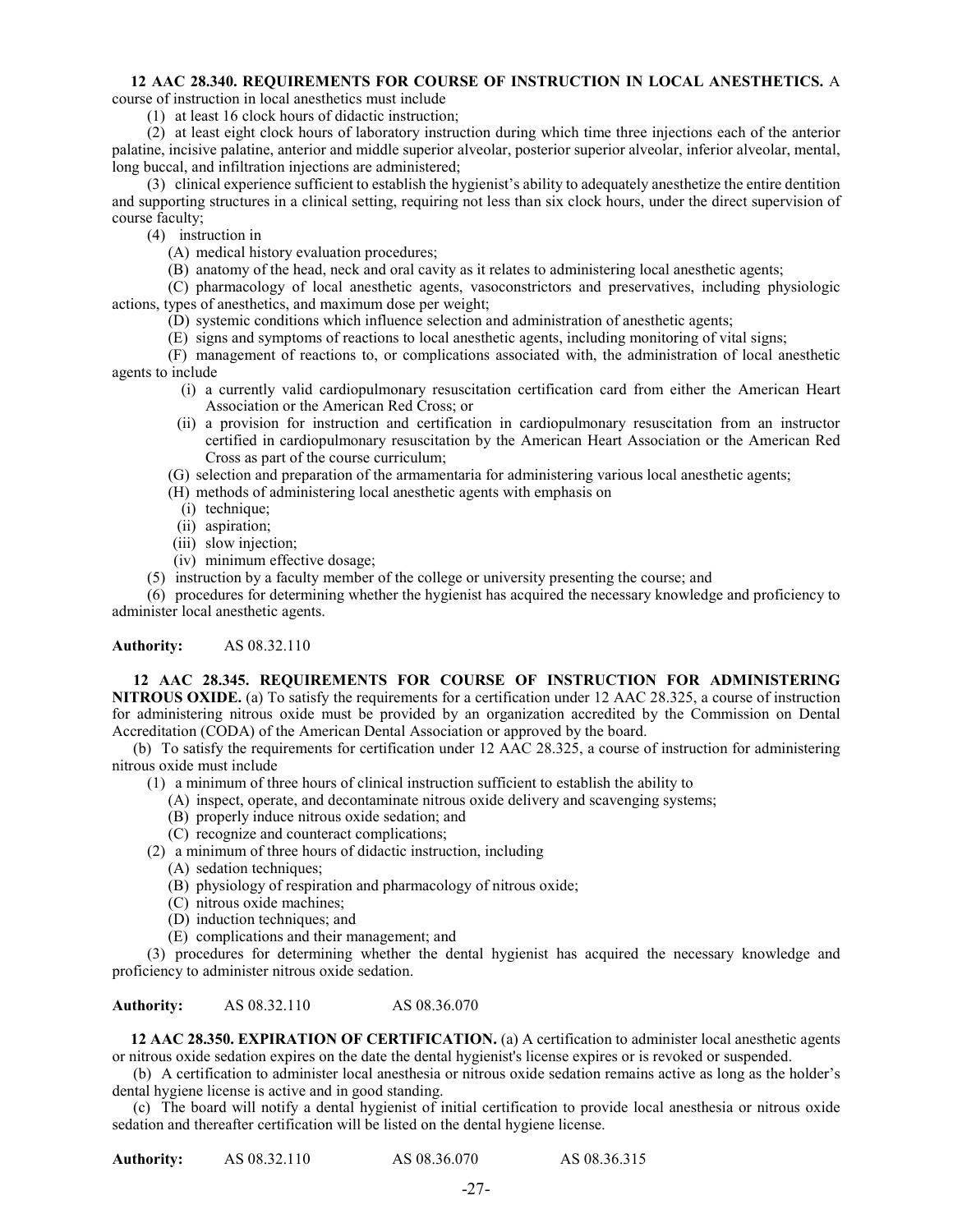**12 AAC 28.360. REGISTRY.** The board will maintain a registry of all dental hygienists certified to administer local anesthetic agents or nitrous oxide sedation.

**Authority:** AS 08.32.110 AS 08.36.070

#### **ARTICLE 4. CONTINUING PROFESSIONAL COMPETENCE REQUIREMENTS.**

Section<br>400.

**400. Continuing education requirements for dentistry and dental hygienists licensees**

**405. Continuing education requirements for first time renewal of a license**

**410. Approved continuing education courses**

**420. Report of continuing education**

#### **12 AAC 28.400. CONTINUING EDUCATION REQUIREMENTS FOR DENTISTRY AND DENTAL HYGIENISTS LICENSEES.** (a) Except as provided in 12 AAC 28.405(a), an applicant for renewal of a dentistry

license shall submit evidence of continued professional competence by documenting

(1) completion of at least 32 contact hours of continuing education;

(2) cardiopulmonary resuscitation (CPR) certification that meets the requirements of 12 AAC 28.920; and

(3) if the applicant holds a valid federal Drug Enforcement Administration registration number, verification that the applicant has completed not less than two hours of continuing education in pain management and opioid use and addiction.

(b) Except as provided in 12 AAC 28.405(b), an applicant for renewal of a dental hygienist license shall submit evidence of continued professional competence by documenting

- (1) completion of at least 20 contact hours of continuing education; and
- (2) cardiopulmonary resuscitation (CPR) certification that meets the requirements of 12 AAC 28.920.

(c) An applicant for renewal of a dental hygienist restorative function endorsement under 12 AAC 28.780 shall submit evidence of continued competence by documenting an additional two hours of continuing education relating to materials or techniques used for the restoration of teeth.

(d) For the purpose of this section,

- (1) one "contact hour" equals a minimum of 50 minutes of instruction;
- (2) one academic semester credit hour equals 15 contact hours;
- (3) one academic quarter credit hour equals 10 contact hours;
- (4) one continuing education unit equals one contact hour;
- (5) one continuing education credit equals one contact hour.

(e) Credit is given only for class hours and not hours devoted to class preparation.

(f) Except as provided under 12 AAC 02.965, the continuing education requirements of 12 AAC 28.010, 12 AAC 28.015, and 12 AAC 28.400 – 12 AAC 28.410 must be completed during the concluding licensing period.

| <b>Authority:</b> | AS 08.32.071 | AS 08.36.070 | AS 08.36.344 |
|-------------------|--------------|--------------|--------------|
|                   | AS 08.32.085 | AS 08.36.250 |              |

**12 AAC 28.405. CONTINUING EDUCATION REQUIREMENTS FOR FIRST TIME RENEWAL OF A LICENSE.** (a) An applicant applying for renewal of a dentistry license for the first time shall submit evidence of continued professional competence by documenting

(1) completion of at least one-half of the number of contact hours of continuing education required by 12 AAC 28.400(a)(1) and (c) for each complete year that the applicant was licensed during the concluding licensing period; and

(2) cardiopulmonary resuscitation (CPR) certification that meets the requirements of 12 AAC 28.920.

(b) An applicant applying for renewal of a dental hygienist license for the first time shall submit evidence of continued professional competence by documenting

(1) completion of at least one-half of the number of contact hours of continuing education required by 12 AAC 28.400(b)(1) and (c) for each complete year that the applicant was licensed during the concluding licensing period; and

(2) cardiopulmonary resuscitation (CPR) certification that meets the requirements of 12 AAC 28.920.

| Authority: | AS 08.32.071 | AS 08.36.070 | AS 08.36.344 |
|------------|--------------|--------------|--------------|
|            | AS 08.32.085 | AS 08.36.250 |              |

**12 AAC 28.410. APPROVED CONTINUING EDUCATION COURSES.** (a) Except as provided in (c) of this section, and subject to the limits set out in (g) and (h) of this section, only the following courses will be accepted as continuing education under 12 AAC  $28.400 - 12$  AAC  $28.420$  and 12 AAC  $28.880(b)$ , and only if participation in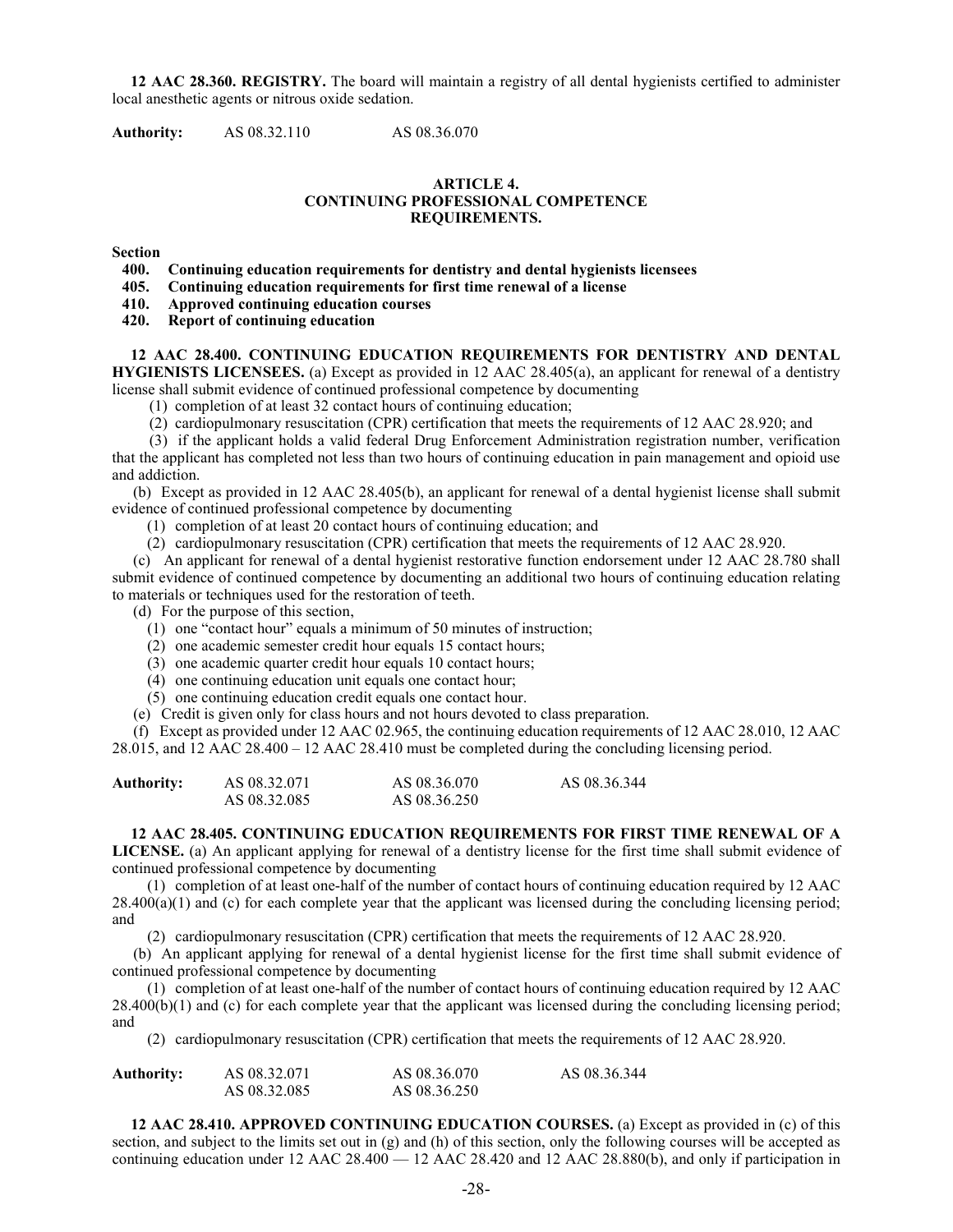those courses is verifiable and the subject matter contributes to the professional knowledge and development of the practitioner or enhances the ability to provide services to the patient:

(1) courses, workshops, or symposiums approved, provided, or sponsored by the American Dental Hygienist's Association (ADHA), Academy of General Dentistry (AGD), or American Dental Association (ADA);

(2) other courses, workshops, or symposiums approved by the board that are offered by dental or dental hygiene colleges or universities, or similar dental or dental hygiene organizations or associations;

(3) organized study club courses approved by the board;

(4) self-study programs offered by a dental or dental hygiene college or university, the AGD, or the ADA that have been approved by the board.

(b) Repealed 1/15/2003.

(c) The continuing education contact hours required by 12 AAC 28.400 or 12 AAC 28.405 for renewal of a dentistry license or a dental hygienist license may include no more than four hours of CPR training for the entire renewal period.

(d) An applicant for renewal of a dentistry or dental hygienist license may receive contact hours of continuing education for the applicant's presentation of a lecture or course that meets the requirements of (a) of this section. For the purpose of this section, contact hours for the presentation of a lecture or course will be awarded as follows:

(1) three contact hours for each 50 minutes of an initial presentation; and

(2) one contact hour for each 50 minutes of a repeat presentation.

(e) Acceptance or approval by the board under this section of a course, workshop, or symposium is valid for two years, if a change is not made to its content.

(f) If a change is made to the content of a course, workshop, or symposium or more than two years have passed since its acceptance or approval by the board, the course, workshop, or symposium must be resubmitted to the board for acceptance or approval under this section.

(g) Courses in practice management and risk management are limited to three hours per licensing period.

(h) Not more than two credit hours of continuing education may apply for at least two hours of volunteer service in a dental related setting.

(i) Not more than eight hours of continuing education taken through the Internet in a 24-hour period may apply to meet the continuing education hours required by 12 AAC 28.400 or 12 AAC 28.405.

| <b>Authority:</b> | AS 08.32.071 | AS 08.36.070 | AS 08.36.344 |
|-------------------|--------------|--------------|--------------|
|                   | AS 08.32.085 | AS 08.36.250 |              |

**12 AAC 28.420. REPORT OF CONTINUING EDUCATION.** (a) An applicant for renewal of a dentistry license or a dental hygienist license shall submit, on a renewal form provided by the department, a signed statement of compliance with the continuing education requirements under 12 AAC 28.400 – 12 AAC 28.410, as described in 12 AAC 02.960.

(b) An applicant for renewal is responsible for maintaining adequate and detailed records of continuing education courses taken, as described in 12 AAC 02.960(f), and shall make them available to the board upon request.

(c) Falsification of any written evidence submitted to the board under this section is grounds for license revocation or suspension under AS 08.32.160(1) and (5) and AS 08.36.315(1) and (7).

| <b>Authority:</b> | AS 08.32.071 | AS 08.36.070 | AS 08.36.315 |
|-------------------|--------------|--------------|--------------|
|                   | AS 08.32.160 | AS 08.36.250 |              |

# **ARTICLE 5. DENTAL HYGIENIST EXAMINATION.**

**Section**

**500. (Repealed)**

**12 AAC 28.500. DENTAL HYGIENIST EXAMINATION.** Repealed 10/19/2008.

#### **ARTICLE 6. PARENTERAL SEDATION.**

Section<br>600.

**600. (Repealed) 610. (Repealed) 620. (Repealed) 630. (Repealed) 640. (Repealed)**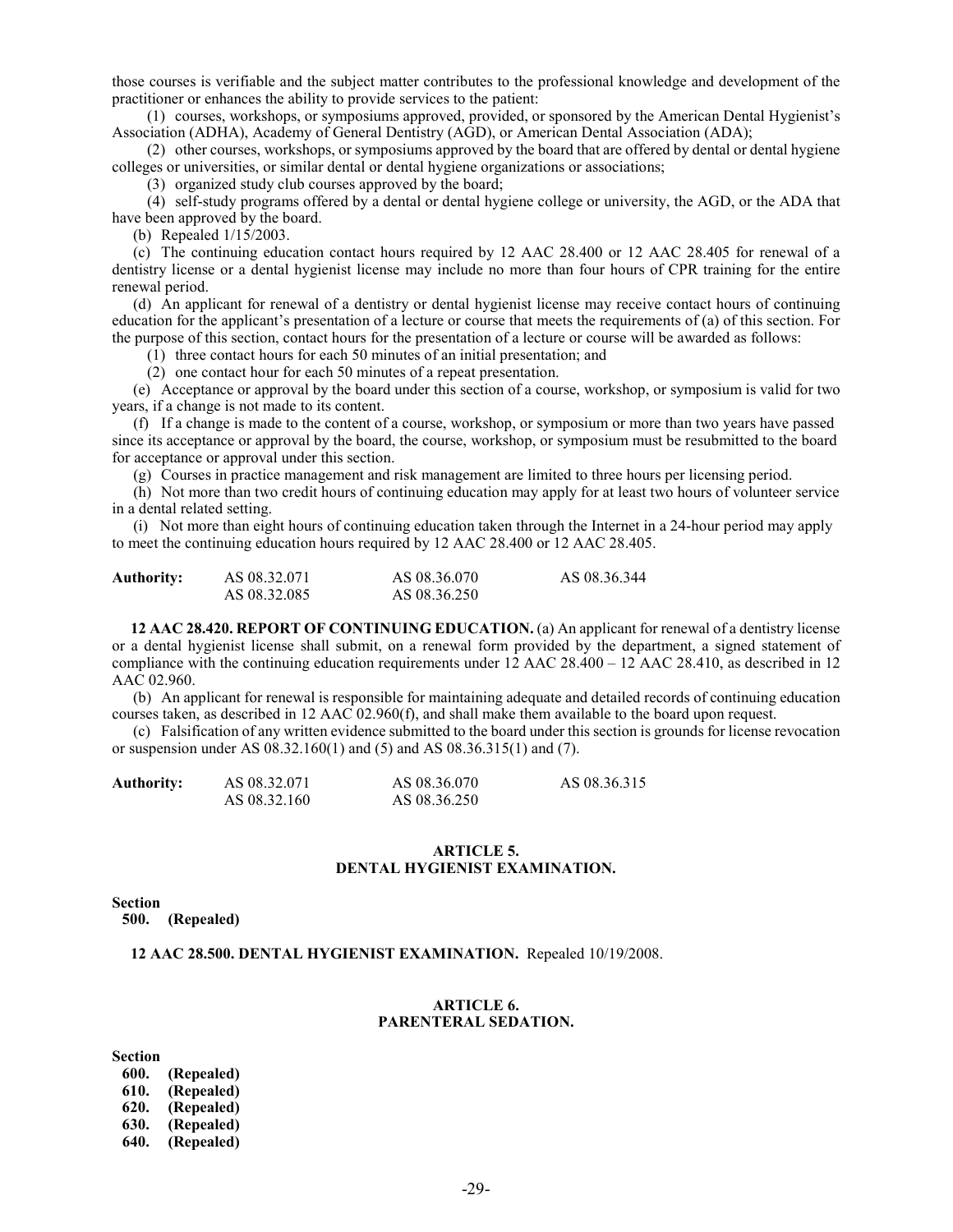#### **12 AAC 28.600. ADMINISTRATION OF PARENTERAL SEDATION.** Repealed 4/14/2018.

# **12 AAC 28.610. PARENTERAL SEDATION PERMIT.** Repealed 4/14/2018.

 **12 AAC 28.620. EDUCATION, TRAINING, AND CERTIFICATION REQUIREMENTS.** Repealed 4/14/2018.

## **12 AAC 28.630. EQUIPMENT, FACILITIES, AND STAFF STANDARDS.** Repealed 4/14/2018.

 **12 AAC 28.640. MANDATORY REPORTING.** Repealed 4/14/2018.

### **ARTICLE 7. PROFESSIONAL PRACTICES.**

#### **Section**

- **700. Identification of dental prosthesis**
- **710. (Repealed)**
- **720. (Repealed)**
- **730. Control over professional dental matters and operation of dental equipment**

**12 AAC 28.700. IDENTIFICATION OF DENTAL PROSTHESIS.** All non-metal full base dentures shall be permanently identified with the first initial and last name of the owner at the time of processing of the dentures.

**Authority:** AS 08.36.070

**12 AAC 28.710. USE OF LASER DEVICES.** Repealed 11/15/2005.

**12 AAC 28.720. ADMINISTRATION OF NITROUS OXIDE.** Repealed 4/14/2018.

 **12 AAC 28.730. CONTROL OVER PROFESSIONAL DENTAL MATTERS AND OPERATION OF DENTAL EQUIPMENT.** In evaluating whether a person has engaged in the practice of dentistry under AS 08.36.360, the board will consider that a person "exercises control over professional dental matters or the operation of dental equipment" if the person determines, interprets, specifies, limits, prescribes, regulates, or otherwise controls by policy, lease, or other arrangement

(1) the use of dental equipment or material while the equipment or material is being used for the provision of dental treatment, whether the treatment is provided by the dentist, a dental hygienist, or a dental assistant;

(2) the selection of a course of treatment for the patient, the procedures, or materials to be used as part of the course of treatment and the manner in which the course of treatment is carried out by the dentist;

(3) the patient records of a dentist;

(4) policies and decisions relating to fees, rebates, billing, and advertising if the practice would result in the violation of AS 08.36 or this chapter, including the Principles of Ethics and Code of Professional Conduct adopted by reference under 12 AAC 28.905;

(5) decisions relating to the use of auxiliary personnel for the delivery of patient care in the dentist's practice and the hours of practice if the hours would impair the dentist's ability to safely and professionally deliver care for patients.

Authority: AS 08.36.070 AS 08.36.360 AS 08.36.367

#### **ARTICLE 8.**

# **RESTORATIVE FUNCTIONS BY DENTAL HYGIENISTS.**

#### **Section**

**750. Restorative functions by dental hygienists**

**760. Approval of restorative function courses for dental hygienists**

**770. Requirements for restorative function courses for dental hygienists**

**780. Renewal of dental hygienist's restorative function license endorsement**

**12 AAC 28.750. RESTORATIVE FUNCTIONS BY DENTAL HYGIENISTS.** (a) The board will issue an endorsement to perform restorative functions to a dental hygienist licensed in this state who meets the requirements of AS 08.32.085 and this section.

(b) An applicant for an endorsement under this section must submit to the department

(1) a complete notarized application on a form provided by the department;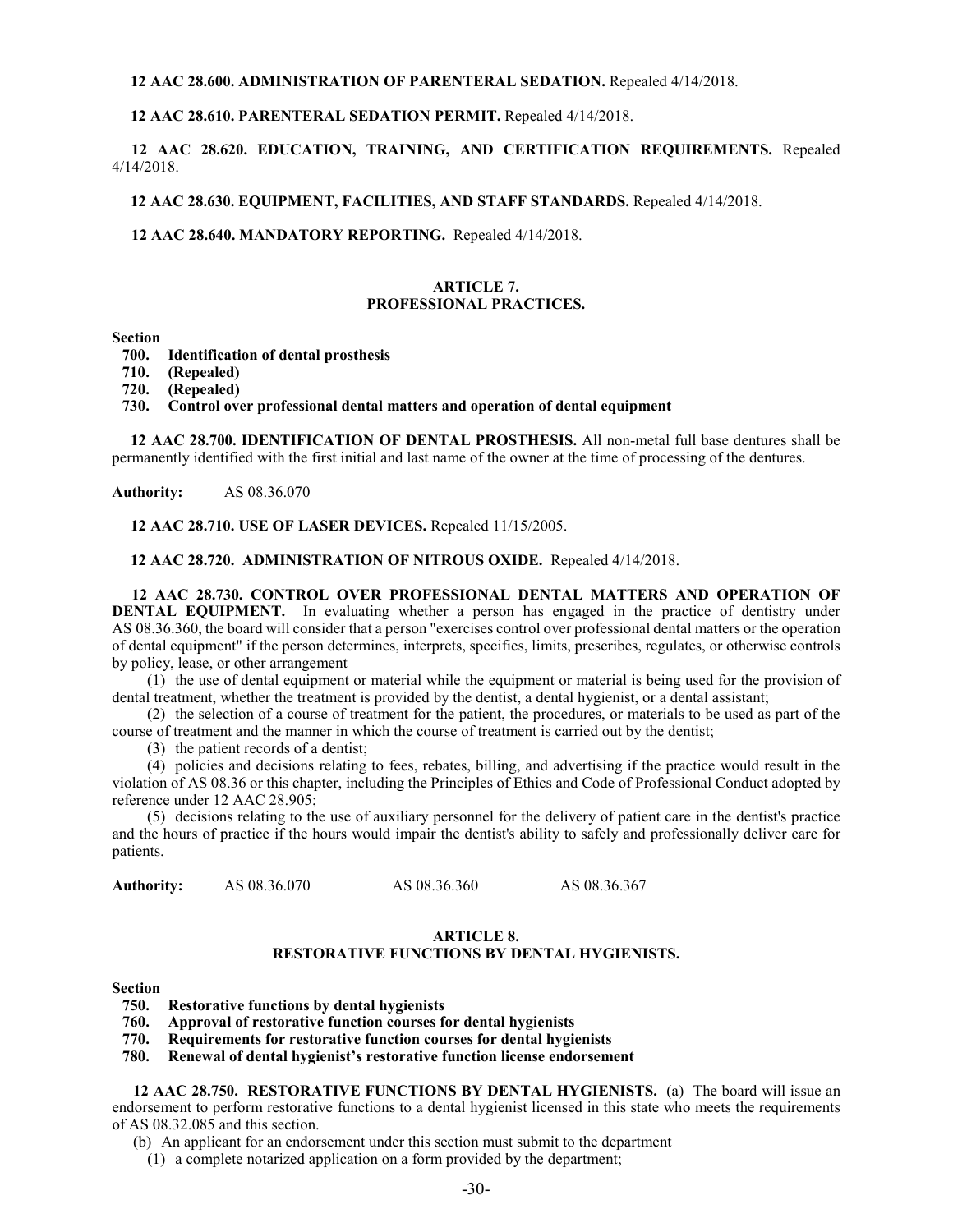- (2) the applicable fees under 12 AAC 02;
- (3) verification that the applicant has successfully completed either

(A) a restorative function program accredited by the Commission on Dental Accreditation of the American Dental Association; or

- (B) another course of instruction approved by the board under 12 AAC 28.760; and
- (4) verification that the applicant either
	- (A) is licensed in another state or United States territory to perform restorative functions; or

(B) within the five years immediately before the date of application for an endorsement under this section, the applicant has passed either the restorative function examination of the Western Regional Examining Board or a restorative function examination approved by the board as equivalent to the restorative function examination of the Western Regional Examining Board.

| <b>Authority:</b> | AS 08.32.085 | AS 08.32.187 | AS 08.36.070 |
|-------------------|--------------|--------------|--------------|
|-------------------|--------------|--------------|--------------|

#### **12 AAC 28.760. APPROVAL OF RESTORATIVE FUNCTION COURSES FOR DENTAL HYGIENISTS.**

The board may, upon its own motion or upon request of any interested person, approve a course of instruction upon receipt of an application that includes

- (1) the name of the course sponsor;
- (2) the name and credentials of the course presenter; and
- (3) a course outline showing that the course content meets the requirements of 12 AAC 28.770.

Authority: AS 08.32.085 AS 08.32.187 AS 08.36.070

# **12 AAC 28.770. REQUIREMENTS FOR RESTORATIVE FUNCTION COURSES FOR DENTAL**

**HYGIENISTS.** A course of instruction for restorative functions for dental hygienists must include

(1) the physical, chemical, and biological properties of dental materials, including amalgam and composite materials;

(2) the limitations and acceptability of a dental material based on the physical, chemical, and biological properties of the material;

- (3) proper safety when using dental materials, including appropriate infection control and mercury hygiene;
- (4) dental anatomy and occlusion;
- (5) isolation procedures;
- (6) proper placement and finishing of restorative materials;
- (7) assessment outcomes that measure the stated goals and objectives;
- (8) didactic course hours sufficient to meet the restorative course requirements of this section;
- (9) laboratory experience to be able to place and finish all classes of restorations; and

(10) a required clinical proficiency to establish a demonstrated ability to place and finish all classes of restorations.

**Authority:** AS 08.32.085 AS 08.32.187 AS 08.36.070

# **12 AAC 28.780. RENEWAL OF DENTAL HYGIENIST'S RESTORATIVE FUNCTION LICENSE**

**ENDORSEMENT.** (a) A dental hygienist's endorsement to perform restorative functions lapses or expires on the date the dental hygienist's license lapses or expires.

(b) A dental hygienist's endorsement to perform restorative functions will be renewed when the dental hygienist's license to practice is renewed.

(c) The board will maintain a registry of dental hygienists who have an endorsement under AS 08.32.085 and 12 AAC 28.750 to perform restorative functions.

(d) An applicant for renewal of a dental hygienist endorsement to perform restorative functions must submit

(1) a completed application for renewal on a form provided by the department;

(2) the applicable renewal fee established in 12 AAC 02.190;

 (3) documentation of successful completion of two hours of continuing education required under 12 AAC  $28.400(c)$ .

| <b>Authority:</b> | AS 08.32.071 | AS 08.32.187 | AS 08.36.070 |
|-------------------|--------------|--------------|--------------|
|                   | AS 08.32.085 |              |              |

# **ARTICLE 9. CORONAL POLISHING AND RESTORATIVE FUNCTIONS BY DENTAL ASSISTANTS.**

**Section**

**810. Coronal polishing by dental assistants**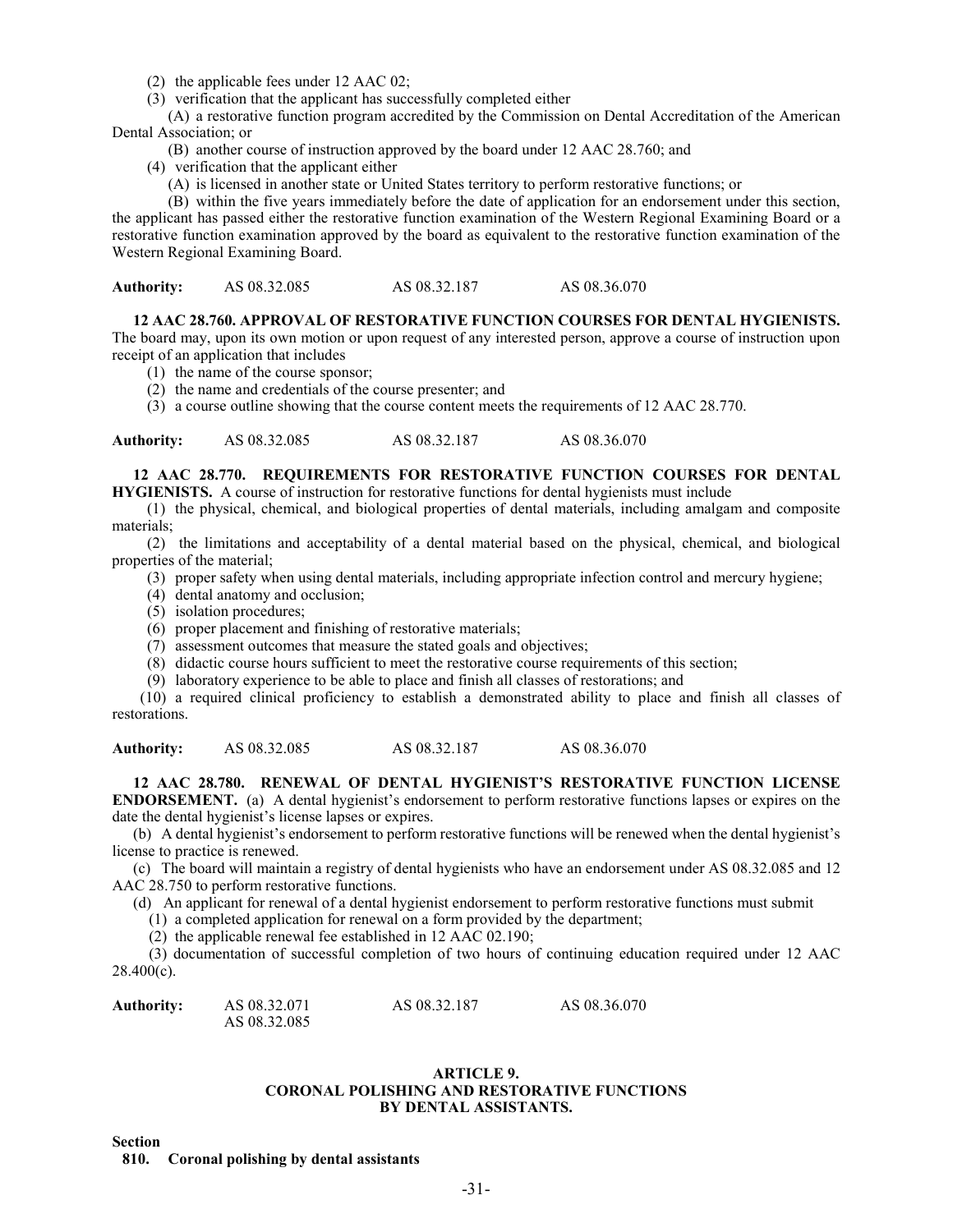- **820. Approval of coronal polishing courses**
- **830. Requirements for coronal polishing courses**
- **840. Renewal of coronal polishing certificate**
- **850. Restorative functions by dental assistants**
- **860. Approval of restorative function courses for dental assistants**
- **870. Requirements for restorative function courses for dental assistants**

 **880. Renewal of dental assistant's restorative function certificate**

**12 AAC 28.810. CORONAL POLISHING BY DENTAL ASSISTANTS.** (a) The board will issue a

certificate to perform coronal polishing to a dental assistant who meets the requirements of AS 08.36.342 and this section.

(b) An applicant for certification under this section must submit to the department

- (1) a complete, notarized application on a form provided by the department;
- (2) the following fees:
	- (A) \$60 nonrefundable application fee;
	- (B) \$60 certification fee;

(3) either

(A) verification of successful completion of a course of instruction approved by the board under 12 AAC 28.820; or

(B) if the applicant is currently licensed or certified in another licensing jurisdiction to perform coronal polishing, evidence showing that the applicant's license or certificate to perform coronal polishing is current and in good standing in that licensing jurisdiction and a list of course of instruction for coronal polishing; the board will only approve the course of instruction under this subparagraph if it substantially complies with the requirements set out in 12 AAC 28.830.

| <b>Authority:</b> | AS 08.36.070 | AS 08.36.342 | AS 08.36.346 |
|-------------------|--------------|--------------|--------------|
|-------------------|--------------|--------------|--------------|

**12 AAC 28.820. APPROVAL OF CORONAL POLISHING COURSES.** The board may, upon its own motion or upon request of any interested person, approve a course of instruction upon receipt of an application that includes

- (1) the name of the course sponsor;
- (2) the name of the instructor presenting the course;
- (3) a course outline showing that the course content meets the requirements of 12 AAC 28.830;
- (4) an explanation of the evaluation procedures used to determine successful completion of the course.

**Authority:** AS 08.36.070 AS 08.36.342

**12 AAC 28.830. REQUIREMENTS FOR CORONAL POLISHING COURSES.** A course of instruction in coronal polishing must include didactic and clinical instruction in

- (1) characteristics of abrasives used for polishing;
- (2) aerosol production during polishing;
- (3) effects of heat production during polishing;
- (4) removal of tooth structure by polishing;
- (5) indications and contraindications of polishing;
- (6) selective polishing techniques;

(7) coronal polishing by removing soft plaque and stain from exposed enamel utilizing appropriate rotary instrument and suitable polishing agent; and

(8) proper infection control techniques while performing rotary coronal polishing.

**Authority:** AS 08.36.070 AS 08.36.342

**12 AAC 28.840. RENEWAL OF CORONAL POLISHING CERTIFICATE.** (a) A dental assistant certificate to perform coronal polishing must be renewed biennially on or before February 28 of odd-numbered years. In order to renew a certificate to perform coronal polishing, a dental assistant must submit to the department a

(1) completed application for renewal on a form provided by the department; and

(2) \$60 certificate renewal fee.

(b) The board will maintain a registry of dental assistants certified to perform coronal polishing under AS 08.36.342.

**Authority:** AS 08.36.070 AS 08.36.342

**12 AAC 28.850. RESTORATIVE FUNCTIONS BY DENTAL ASSISTANTS.** (a) The board will issue a certificate to perform restorative functions to a dental assistant in this state who meets the requirements of AS 08.36.344 and this section.

(b) An applicant for certification under this section must submit to the department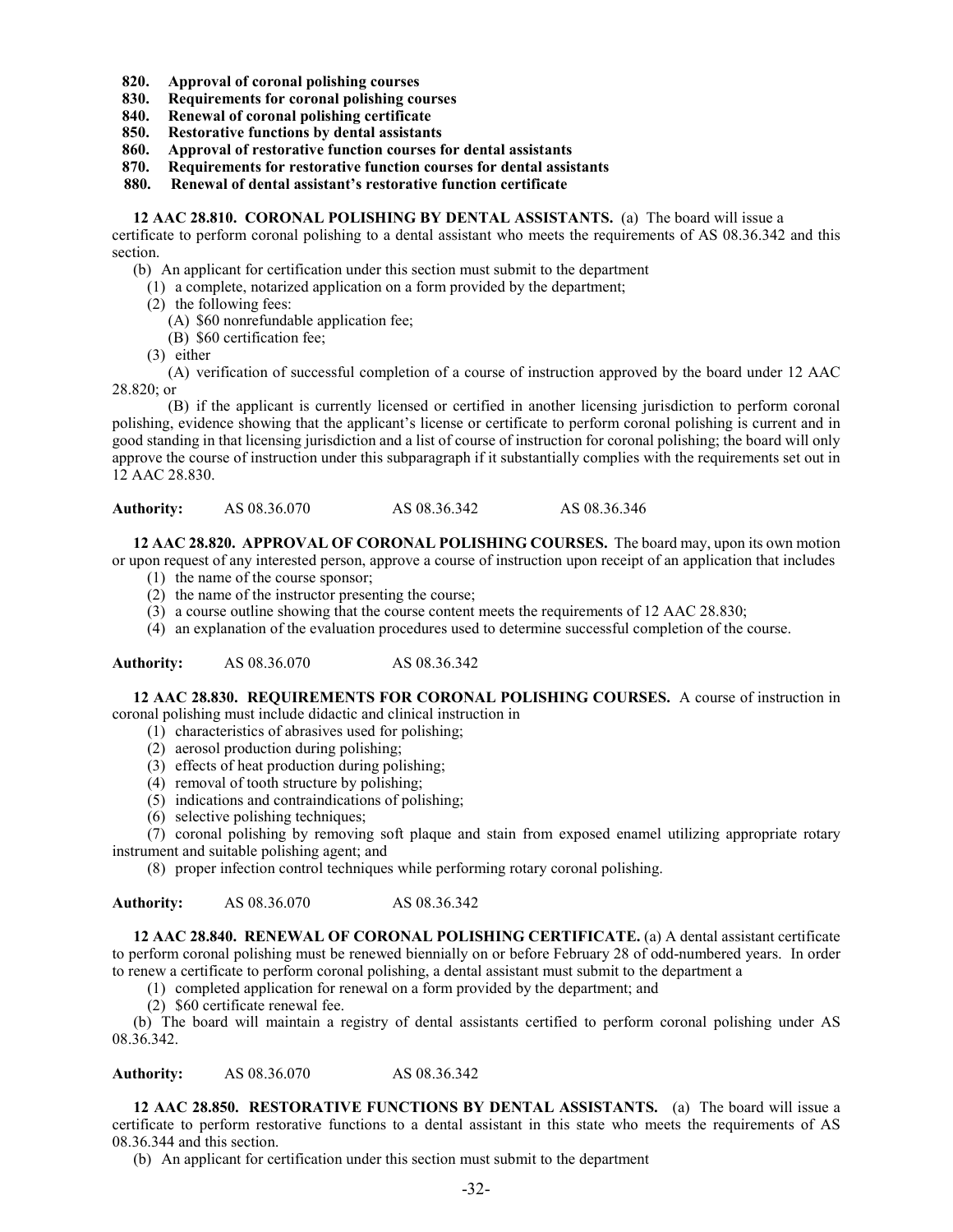- (1) a complete, notarized application on a form provided by the department;
- (2) the following fees:
	- (A) \$60 nonrefundable application fee;
	- (B) \$60 certification fee;
- (3) verification that the applicant has successfully completed either

(A) a restorative function program accredited by the Commission on Dental Accreditation of the American Dental Association; or

(B) another course of instruction approved by the board under 12 AAC 28.860; and

- (4) verification that the applicant either
	- (A) has legal authorization from another state or jurisdiction to perform restorative functions; or

(B) within the five years immediately before the date of application for a certificate under this section, the applicant has passed either the restorative function examination of the Western Regional Examining Board or a restorative function examination approved by the board as equivalent to the restorative function examination of the Western Regional Examining Board.

**Authority:** AS 08.36.070 AS 08.36.344

# **12 AAC 28.860. APPROVAL OF RESTORATIVE FUNCTION COURSES FOR DENTAL ASSISTANTS.**

The board may, upon its own motion or upon request of any interested person, approve a course of instruction upon receipt of an application that includes

- (1) the name of the course sponsor;
- (2) the name and credentials of the course presenter; and
- (3) a course outline showing that the course content meets the requirements of 12 AAC 28.870.

**Authority:** AS 08.36.070 AS 08.36.344

# **12 AAC 28.870. REQUIREMENTS FOR RESTORATIVE FUNCTION COURSES FOR DENTAL**

**ASSISTANTS.** (a) A course of instruction for restorative functions for dental assistants must include

(1) the physical, chemical, and biological properties of dental materials, including amalgam and composite materials;

(2) the limitations and acceptability of a dental material based on the physical, chemical, and biological properties of the material;

- (3) proper safety when using dental materials, including appropriate infection control and mercury hygiene;
- (4) dental anatomy and occlusion;
- (5) isolation procedures;
- (6) proper placement and finishing of restorative materials;
- (7) assessment outcomes that measure the stated goals and objectives;
- (8) classroom hours sufficient to meet the restorative course requirements of this section;
- (9) laboratory experience to be able to place and finish all classes of restorations; and

(10) a required clinical proficiency to establish a demonstrated ability to place and finish all classes of restorations.

**Authority:** AS 08.36.070 AS 08.36.344

# **12 AAC 28.880. RENEWAL OF DENTAL ASSISTANT'S RESTORATIVE FUNCTION CERTIFICATE.**

(a) A dental assistant's restorative function certificate must be renewed biennially on or before February 28 of oddnumbered years. In order to renew a certificate to perform restorative function, a dental assistant must submit to the department

- (1) a completed application for renewal on a form provided by the department;
- (2) the \$60 certificate renewal fee; and
- (3) documentation of completion of two hours of continuing education required under (b) of this section.

(b) An applicant for renewal of a dental assistant restorative function certificate shall complete two hours of continuing education approved under 12 AAC 28.410(a) relating to materials or techniques used for restoration of teeth.

 (c) The board will maintain a registry of dental assistants certified under AS 08.36.344 and 12 AAC 28.850 to perform restorative functions.

 (d) A dental assistant restorative function certificate may not be renewed if the certificate has lapsed for two years or more.

**Authority:** AS 08.36.070 AS 08.36.344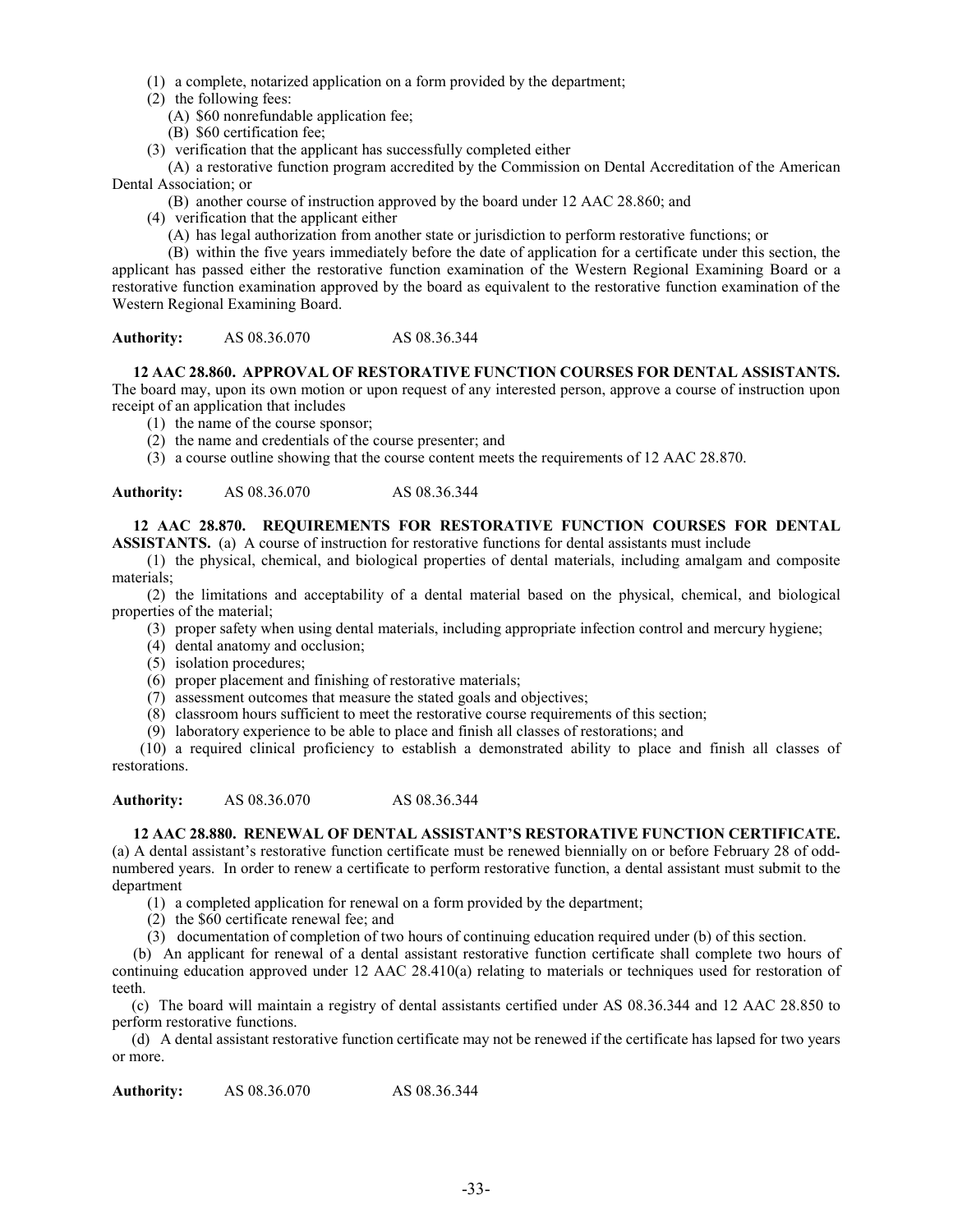#### **ARTICLE 10. GENERAL PROVISIONS.**

#### **Section**

- **900. Current address**
- **905. Ethical standards**
- **906. Disciplinary sanctions**
- **908. Additional qualifications for licensure**
- **910. Denial of dental license**
- **912. Denial of dental hygiene license**
- **915. Application deadline for personal interview**
- **920. CPR certification**
- **925. Lapsed licenses**
- **930. (Repealed)**
- **935. Dental hygienist licensure by examination**
- **937. Dental hygienist licensure by credentials**
- **938. Dental educational requirements**
- **Dental licensure by examination**
- **950. (Repealed)**
- **951. Dental licensure by credentials**
- **952. (Repealed)**
- **953. Registration with the prescription drug monitoring program controlled substance prescription Database**
- **954. Temporary permit**
- **955. Courtesy license**
- **956. Collaborative agreement requirements**
- **957. Maximum dosage of an opioid for acute pain**
- **958. Temporary military courtesy license**
- **960. Registration of dental radiological equipment**
- **965. Inspection of dental radiological equipment**
- **970. Registration and inspection forms; review of completed forms**
- **990. Definitions**

**12 AAC 28.900. CURRENT ADDRESS.** A licensee shall maintain a current, valid mailing address on file with the division at all times. The latest mailing address on file for an active, inactive or lapsed license is the address of the licensee for official communications, notifications and service of legal process.

**Authority:** AS 08.36.070(a) AS 08.36.080

**12 AAC 28.905. ETHICAL STANDARDS.** (a) The "Code of Ethics for Dental Hygienists", as set out in the American Dental Hygienists' Association document titled *Bylaws – Code of Ethics*, dated June 2018, is adopted by reference as the ethical standards for dental hygienists, and applies to all dental hygienists in the state.

(b) The American Dental Association's *Principles of Ethics and Code of Professional Conduct*, with official advisory opinions revised to November 2018, is adopted by reference as the ethical standards for dentists, and applies to all dentists in the state.

| <b>Authority:</b> | AS 08.01.070 | AS 08.36.070 | AS 08.36.110 |
|-------------------|--------------|--------------|--------------|
|                   | AS 08.32.160 |              |              |

**Editor's note:** A copy of the "Code of Ethics for Dental Hygienists," adopted by reference in 12 AAC 28.905, is available for inspection at the Department of Commerce, Community, and Economic Development, Division of Corporations, Business and Professional Licensing, Juneau, Alaska, or may be obtained from the American Dental Hygienists' Association, 444 North Michigan Avenue, Suite 3400, Chicago, IL 60611-3980; Internet https://www.adha.org. A copy of the *Principles of Ethics and Code of Professional Conduct*, adopted by reference in 12 AAC 28.905, is available for inspection at the Department of Commerce, Community, and Economic Development, Division of Corporations, Business and Professional Licensing, Juneau, Alaska, or may be obtained from the American Dental Association, Council on Ethics, Bylaws and Judicial Affairs, 211 East Chicago Avenue, Chicago, IL 60611; Internet https://www.ada.org.

**12 AAC 28.906. DISCIPLINARY SANCTIONS.** The following acts, in addition to those specified in AS 08.36.315, constitute grounds for disciplinary sanctions:

(1) failing to prepare and maintain accurate, complete, and legible records in accordance with generally accepted standards of practice for each patient or to make those records available to the board or the board's representatives for inspection for investigation purposes;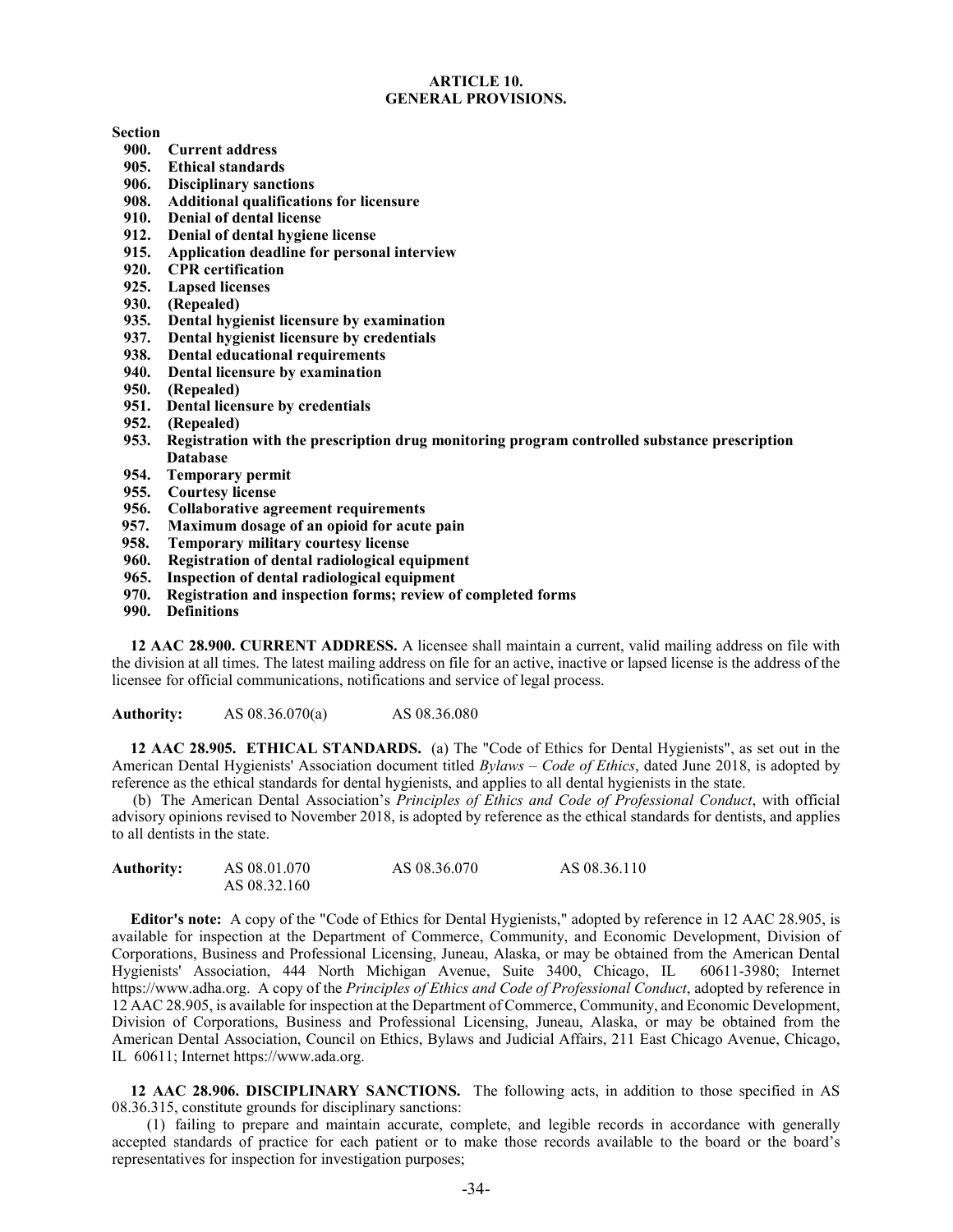(2) failing to provide copies of complete patient records in the licensee's custody and control within 30 days after receipt of a written request from the patient or the patient's guardian;

(3) failing to cooperate with an official investigation by the board or the board's representatives, including failing to timely provide requested information;

(4) failing to allow the board or the board's representative, upon written request, to examine and have access to records maintained by the licensee that relate to the licensee's practice under AS 08.36;

(5) failing to report to the board, not later than 30 days after the effective date of the action, any disciplinary action against the licensee taken by another licensing jurisdiction, health care entity, or law enforcement agency.

**Authority:** AS 08.36.070 AS 08.36.315

**12 AAC 28.908. ADDITIONAL QUALIFICATIONS FOR LICENSURE.** (a) In addition to the requirements of AS 08.32 and the other requirements of this chapter, to be eligible for licensure as a dental hygienist an applicant shall provide, with the application, on a form provided by the department and signed by the applicant,

(1) a statement that the applicant understands that a licensed dental hygienist shall adhere to the ethical standards for dental hygienists that are established by the board, and that failure to adhere to the ethical standards may result in the imposition of a sanction that is described in AS 08.32.160; and

(2) a certification that the applicant, if licensed as a dental hygienist, will adhere to the ethical standards.

(b) In addition to the requirements of AS 08.36 and the other requirements of this chapter, to be eligible for licensure as a dentist, an applicant shall provide, with the application, on a form provided by the department and signed by the applicant,

(1) a statement that the applicant understands that a licensed dentist shall adhere to the ethical standards for dentists that are established by the board, and that failure to adhere to the ethical standards may result in the imposition of a sanction that is described in AS 08.36.315; and

(2) a certification that the applicant, if licensed as a dentist, will adhere to the ethical standards.

| <b>Authority:</b> | AS 08.01.070 | AS 08.36.070 | AS 08.36.110 |
|-------------------|--------------|--------------|--------------|
|                   | AS 08.32.160 |              |              |

**12 AAC 28.910. DENIAL OF DENTAL LICENSE.** (a) The board will deny an application for a dental license by examination if the applicant does not meet the requirements of AS 08.36.110 and the applicable requirements of this chapter.

(b) The board will deny an application for a dental license by credentials if the applicant does not meet the requirements of AS 08.36.234 and the applicable requirements of this chapter.

(c) The board may deny an application for a dental license for the same reasons that the board may impose disciplinary sanctions upon a licensee under AS 08.36.315.

| Authority: | AS 08.36.070 | AS 08.36.110 | AS 08.36.315 |
|------------|--------------|--------------|--------------|
|            | AS 08.36.100 | AS 08.36.234 |              |

**12 AAC 28.912. DENIAL OF DENTAL HYGIENE LICENSE.** (a) The board will deny an application for a dental hygiene license by examination if the applicant does not meet the requirements of AS 08.32.014 and the applicable requirements of this chapter.

(b) The board will deny an application for a dental hygiene license by credentials if the applicant does not meet the requirements of AS 08.32.030 and the applicable requirements of this chapter.

(c) The board may deny an application for a dental hygiene license for the same reasons that the board may impose disciplinary sanctions upon a licensee under AS 08.32.160.

| <b>Authority:</b> | AS 08.32.014 | AS 08.32.160 | AS 08.36.070 |
|-------------------|--------------|--------------|--------------|
|                   | AS 08.32.030 |              |              |

**12 AAC 28.915. APPLICATION DEADLINE FOR PERSONAL INTERVIEW.** To be scheduled for a personal interview as required in AS 08.36.234, an applicant for licensure by credentials must file with the department a complete application at least 30 days before the interview will be conducted. An application is considered complete when the completed application form, all supporting documents required in AS 08.36.234 and 12 AAC 28.951, and the application and credential review fees required in 12 AAC 02.190 are filed with the department.

**Authority:** AS 08.36.070 AS 08.36.110 AS 08.36.234

**12 AAC 28.920. CPR CERTIFICATION.** (a) Certification in cardiopulmonary resuscitation (CPR) techniques required under this chapter for a license or license renewal must be based upon training equivalent to that required for completion of a cardiopulmonary resuscitation course certified by the American Heart Association or American Red Cross. Online courses are not acceptable, unless there is a hands-on component.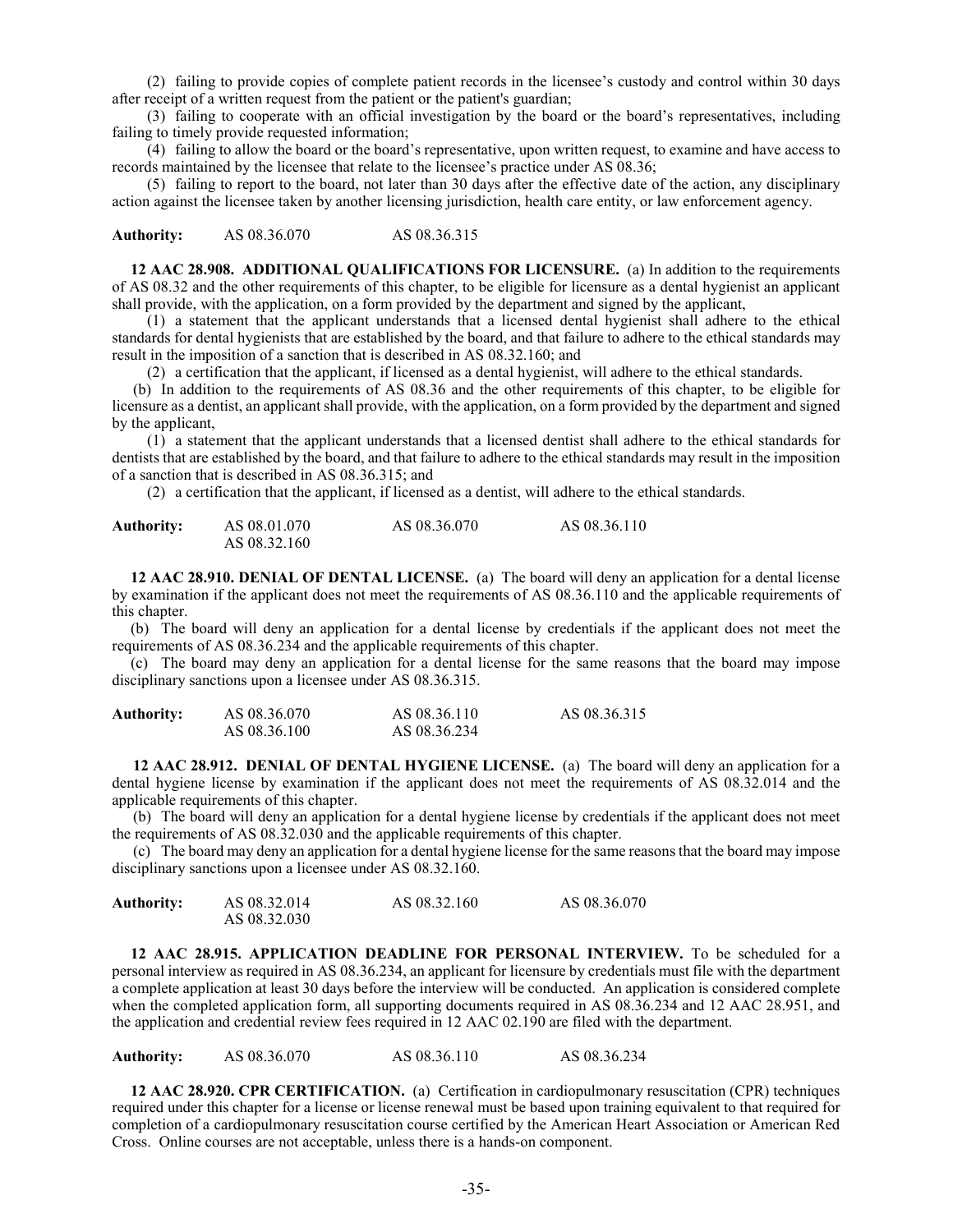(b) The board may approve a waiver of the cardiopulmonary resuscitation requirements upon submission of documentation of a physical disability prohibiting the person from performing cardiopulmonary resuscitation. A person with a waiver must work in close proximity to a staff person with current certification in cardiopulmonary resuscitation.

**Authority:** AS 08.32.014 AS 08.36.070 AS 08.36.110 AS 08.32.110

**12 AAC 28.925. LAPSED LICENSES.** (a) A dental license or dental hygienist license that has been lapsed for at least 60 days but less than one year will be reinstated if the applicant

(1) submits a completed application for renewal;

(2) pays the renewal fee established in 12 AAC  $02.190(a)(4)$  and  $(10)$  and  $(b)(6)$ ,  $(10)$ , and  $(13)$ , as applicable; and

(3) submits satisfactory documentation to verify the completion of the continuing education requirements in 12 AAC 28.400.

(b) Except as provided in (c) of this section, a dental license or a dental hygiene license that has been lapsed at least one year but no more than two years will be reinstated if the applicant

(1) meets the requirements of (a) of this section;

(2) arranges for reports to be sent directly to the department from the National Practitioner Data Bank and the American Association of Dental Examiners Clearinghouse for Board Actions;

(3) arranges for verification of licensure to be sent directly to the division from each state where the applicant holds or has ever held a license as a dentist or dental hygienist; and

(4) is qualified for a license under AS 08.32 or AS 08.36.

(c) After notice and hearing, the board may refuse to reinstate a dental license or dental hygienist license for the same reasons that the board may impose disciplinary sanctions against a licensee under AS 08.32 or AS 08.36, and under this chapter.

**Authority:** AS 08.32.081 AS 08.36.070 AS 08.36.250

**12 AAC 28.930. INACTIVE LICENSE RENEWAL.** Repealed 12/5/2009.

 **12 AAC 28.935. DENTAL HYGIENIST LICENSURE BY EXAMINATION**. (a) The board will issue a license by examination to practice dental hygiene to an applicant who meets the requirements of AS 08.32.014 and this section.

(b) An applicant for license under this section shall submit

(1) a complete, notarized application on a form provided by the department;

(2) the applicable fees established in 12 AAC 02.190;

(3) as required under 12 AAC 28.908(a), a signed statement from the applicant certifying the applicant will adhere to the ethical standards specified in 12 AAC 28.905(a);

(4) an authorization from the applicant for release of the applicant's records to the department;

(5) an affidavit from the applicant that lists the license number and name of the jurisdiction for all dental hygiene licenses that the applicant holds or has ever held in any jurisdiction;

(6) a copy of a current certification in cardiopulmonary resuscitation (CPR) techniques that meets the requirements of 12 AAC 28.920;

(7) a copy of the applicant's certificate of examination showing that the applicant has passed, within the five years immediately preceding the date of application, a patient based clinical examination approved by the board that requires calibration of examiners, requires anonymity between candidates and grading examiners, and tests the ability of the applicant to practice dental hygiene and utilize professional judgement; the clinical examination must include the following:

(A) extraoral and intraoral assessment;

(B) radiographic evaluation;

(C) periodontal assessment;

(D) subgingival calculus detection and removal; and

(E) tissue management; and

(8) a copy of the applicant's certificate of examination that meets the requirements of AS  $08.32.014(a)(1)(B)$ ;

(9) an official transcript sent directly to the department from the educational institution verifying graduation from a dental hygiene program that meets the requirements of AS  $08.32.014(a)(1)(A)$ ; and

(10) an affidavit from the applicant stating the applicant is not impaired to an extent that affects the applicant's ability to practice dental hygiene.

(c) In addition to the requirements of (b) of this section, an applicant for licensure by examination must pass the written Alaska jurisprudence examination authorized under AS 08.32.014 and conducted by the board with a passing score of at least 70 percent.

(d) Repealed 2/19/2021.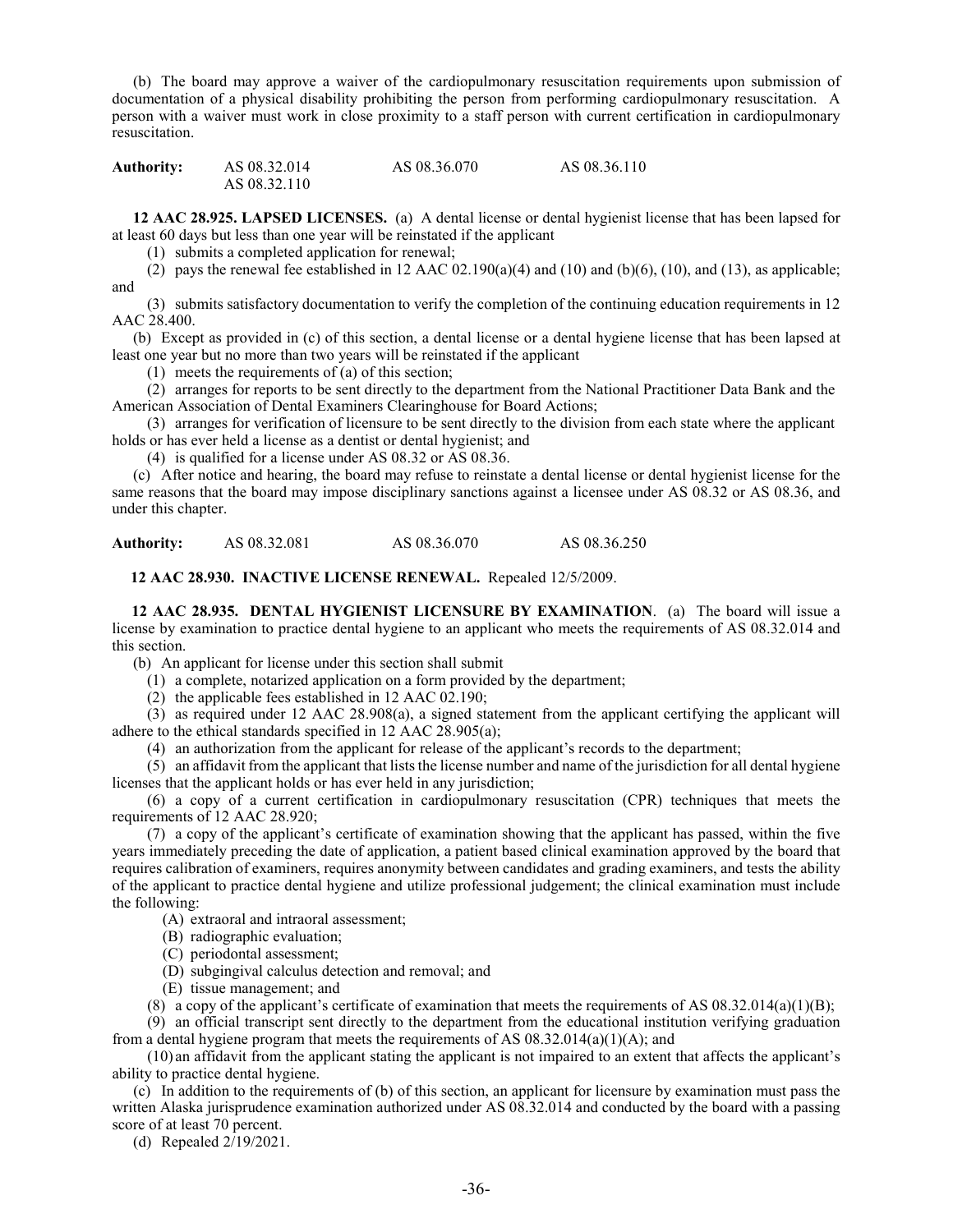(e) In addition to the requirements of (b) and (c) of this section, an applicant under this section who currently holds or has ever held a dental hygiene license in any jurisdiction before the 90 days immediately preceding the date of application shall submit verification of the applicant's status and complete information sent directly to the department from the licensing jurisdiction, regarding any disciplinary action or investigation taken or pending from all licensing jurisdictions where the applicant holds or has ever held a dental hygiene license.

**Authority:** AS 08.32.014 AS 08.32.070 AS 08.36.070

**12 AAC 28.937. DENTAL HYGIENIST LICENSURE BY CREDENTIALS**. (a) The board will issue a license by credentials to practice dental hygiene under this section to an applicant who meets the requirements of AS 08.32.014, 08.32.030, and this section.

(b) An applicant for a license under this section shall submit to the department

(1) a complete, notarized application on a form provided by the department;

(2) the applicable fees established in 12 AAC 02.190;

(3) an authorization from the applicant for release of the applicant's records to the department;

(4) an affidavit from the applicant that lists the license number and the name of the jurisdiction for all dental hygiene licenses that the applicant holds or has ever held in any jurisdiction;

(5) copies of certificates showing the applicant has completed 30 hours of continuing education during the three years immediately preceding the date of application as required under 12 AAC 28.410;

(6) a copy of a current certification in cardiopulmonary resuscitation (CPR) techniques for the applicant that meets the requirements of 12 AAC 28.920;

(7) a copy of the applicant's certificate of examination that meets the requirements of AS  $08.32.014(a)(1)(B)$ ;

(8) a copy of the applicant's certificate of examination that meets the requirements of AS  $08.32.014(a)(1)(C)$ ;

(9) as required under 12 AAC 28.908(a), a statement from the applicant certifying the applicant will adhere to the ethical standards specified in 12 AAC 28.905(a);

(10) an affidavit from the applicant stating the applicant is not impaired to an extent that affects the applicant's ability to practice dental hygiene; and

(11) an affidavit from the applicant documenting

 (A) the dates and locations where the applicant has practiced dental hygiene during the five years immediately preceding the date of application; and

 (B) that the applicant has been licensed for five years or more and in active clinical practice documenting at least 2,500 hours during the five years immediately preceding the date of application.

(c) In addition to the requirements of (a) and (b) of this section, an applicant for a license

under this section shall arrange for and ensure the submission of

(1) if the applicant is or has ever been employed as a dental hygienist with a federal agency, verification of the current status and disciplinary history from each federal agency where the applicant is or has been employed, sent directly to the department from the agency;

(2) verification of the applicant's status and complete information regarding any disciplinary action or investigation taken or pending from all licensing jurisdictions where the applicant holds or has ever held a dental hygiene license, sent directly to the department from the licensing jurisdiction;

(3) affidavits from three licensed dentists or licensed dental hygienists stating the applicant has been licensed for five years or more and in active clinical practice documenting at least 2,500 hours during the five years immediately preceding the date of application, sent directly to the department from the dentist or dental hygienist providing the documentation; and

(4) an official transcript sent directly to the department from the educational institution verifying graduation from a dental hygiene program that meets the requirements of AS  $08.32.014(a)(1)(A)$ .

(d) In addition to the requirements of this section, an applicant for a dental hygiene license must document completion of the jurisprudence examination prepared by the board, covering the provisions of AS 08.32, AS 08.36, and this chapter relating to the practice of dental hygiene, with a passing score of at least 70 percent.

| <b>Authority:</b> | AS 08.32.014 | AS 08.32.070 | AS 08.36.070 |
|-------------------|--------------|--------------|--------------|
|                   | AS 08.32.030 |              |              |

**12 AAC 28.938. DENTAL EDUCATIONAL REQUIREMENTS.** An applicant for a license to practice dentistry must be a graduate of a dental school that, at the time of graduation, is accredited by the Commission on Dental Accreditation of the American Dental Association.

**Authority:** AS 08.36.070 AS 08.36.110

**12 AAC 28.940. DENTAL LICENSURE BY EXAMINATION.** (a) The board will issue a license by examination to practice dentistry to an applicant who meets the requirements of AS 08.36.110 and this section.

(b) An applicant for a license under this section shall submit

(1) a complete, notarized application on a form provided by the department;

(2) the applicable fees established in 12 AAC 02.190;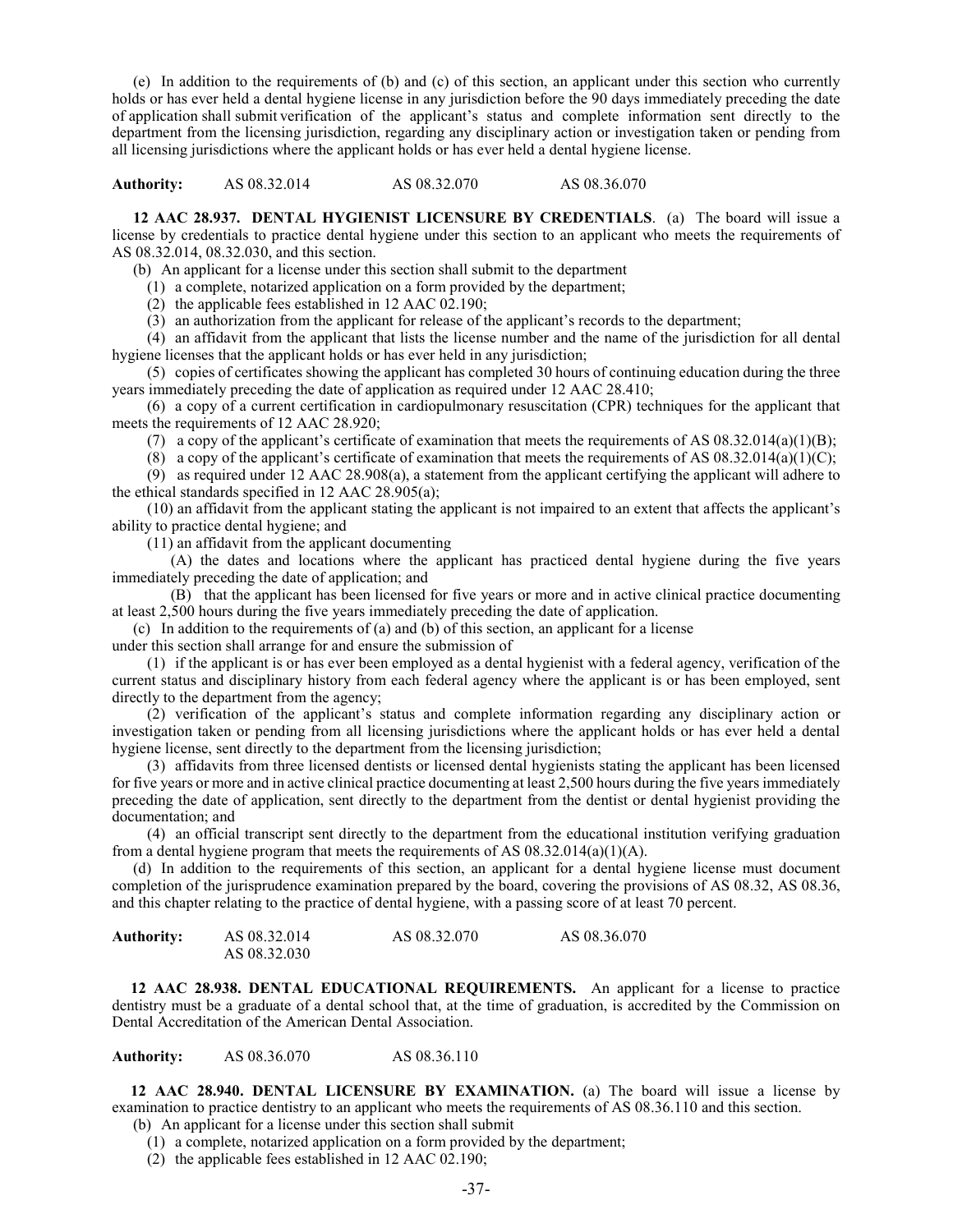(3) an affidavit by the applicant stating the applicant is not impaired to an extent that affects the applicant's ability to practice dentistry;

(4) as required under 12 AAC 28.908(b), a statement from the applicant certifying the applicant will adhere to the ethical standards specified in 12 AAC 28.905(b);

(5) an authorization from the applicant for release of the applicant's records to the department;

(6) an affidavit from the applicant that lists the license number and name of the jurisdiction for all dental licenses that the applicant holds or has ever held in any jurisdiction;

(7) a copy of a current certification in cardiopulmonary resuscitation (CPR) techniques that meets the requirements of 12 AAC 28.920;

(8) a copy of the applicant's certificate

(A) of examination from the Western Regional Examining Board (WREB) showing that the applicant has passed the clinical examination conducted by WREB before February 1, 2019 and within the five years immediately preceding the date of application;

(B) of examination showing that the applicant has passed the clinical examination conducted by WREB on or after February 1, 2019 or an equivalent examination; an applicant must have passed an examination under this subparagraph within the five years immediately preceding the date of application; and the examination must include the following subject areas, components, or characteristics:

- (i) standardization and calibration of the examiners and anonymity between candidates and grading examiners;
- (ii) repealed 10/4/2020;

(iii) constructive response or objective structured clinical examination testing that includes diagnosis and treatment planning, periodontics, restorative dentistry, oral pathology, medical considerations, prescription writing and prosthodontics;

(iv) endodontics testing, on a mannequin or live patient, to include access and obturation of an anterior tooth and access of a multi-canalled posterior tooth;

(v) prosthetics testing, on a mannequin or live patient, to include a crown prep or a bridge prep;

(vi) a patient based or a mannequin based operative examination that includes one class II posterior alloy or composite procedure, and one additional operative procedure, either anterior class III or posterior class II;

(C) showing successful completion of a two-year or more postgraduate dental specialty training program approved by the Commission on Dental Accreditation of the American Dental Association, and evidence of having five years of continuous clinical practice with an average of 20 hours per week, immediately preceding the date of application; for purposes of the clinical practice requirements of this subparagraph, clinical practice may include dental school; or

(D) showing satisfactory completion of a clinically-based postdoctoral general practice residency (GPR) or advanced education in general dentistry program (AEGD), of at least one year's duration, in a hospital or dental facility accredited for teaching purposes by the Commission on Dental Accreditation of the American Dental Association; the residency program must include a formal evaluation of the resident's competence to practice dentistry;

(9) a copy of the applicant's certificate of examination from the American Dental Association Joint Commission on National Dental Examinations, verifying successful passage of the National Board Dental Examination Part I and Part II, or the Integrated National Board Dental Examination;

 (10) if the applicant holds a valid federal Drug Enforcement Administration registration number, verification that the applicant has completed not less than two hours of education in pain management and opioid use and addiction within the two years before the date of application; and

 (11) an official transcript sent directly to the department from a dental school verifying a dental degree from a school that meets the requirements of 12 AAC 28.938.

(c) In addition to the requirements of (a) and (b) of this section, an applicant for licensure by examination must pass the written Alaska jurisprudence examination authorized under AS 08.36.110 and conducted by the board with a passing score of at least 70 percent.

(d) Repealed 2/19/2021.

(e) In addition to the requirements of  $(a)$   $-$  (c) of this section, an applicant who has ever been licensed in a jurisdiction before the 90 days immediately preceding the date of application or has ever been licensed to practice dentistry in a foreign country shall submit

(1) repealed 2/19/2021;

(2) verification of the status of the applicant's registration with the Drug Enforcement Administration (DEA), sent directly to the department from DEA, even if the applicant is not currently registered with the DEA; and

(3) verification of the applicant's status and complete information regarding any disciplinary action or investigation taken or pending from all licensing jurisdictions where the applicant holds or has ever held a dental license.

(f) Notwithstanding other provisions of this section, the board will issue a license to practice dentistry to an applicant who

(1) held an active Alaska dental specialty license from this state in 2012;

(2) meets the requirements of AS  $(0.36.110 \text{ and } (b)(1) - (7) \text{ and } (11) \text{ of this section; and})$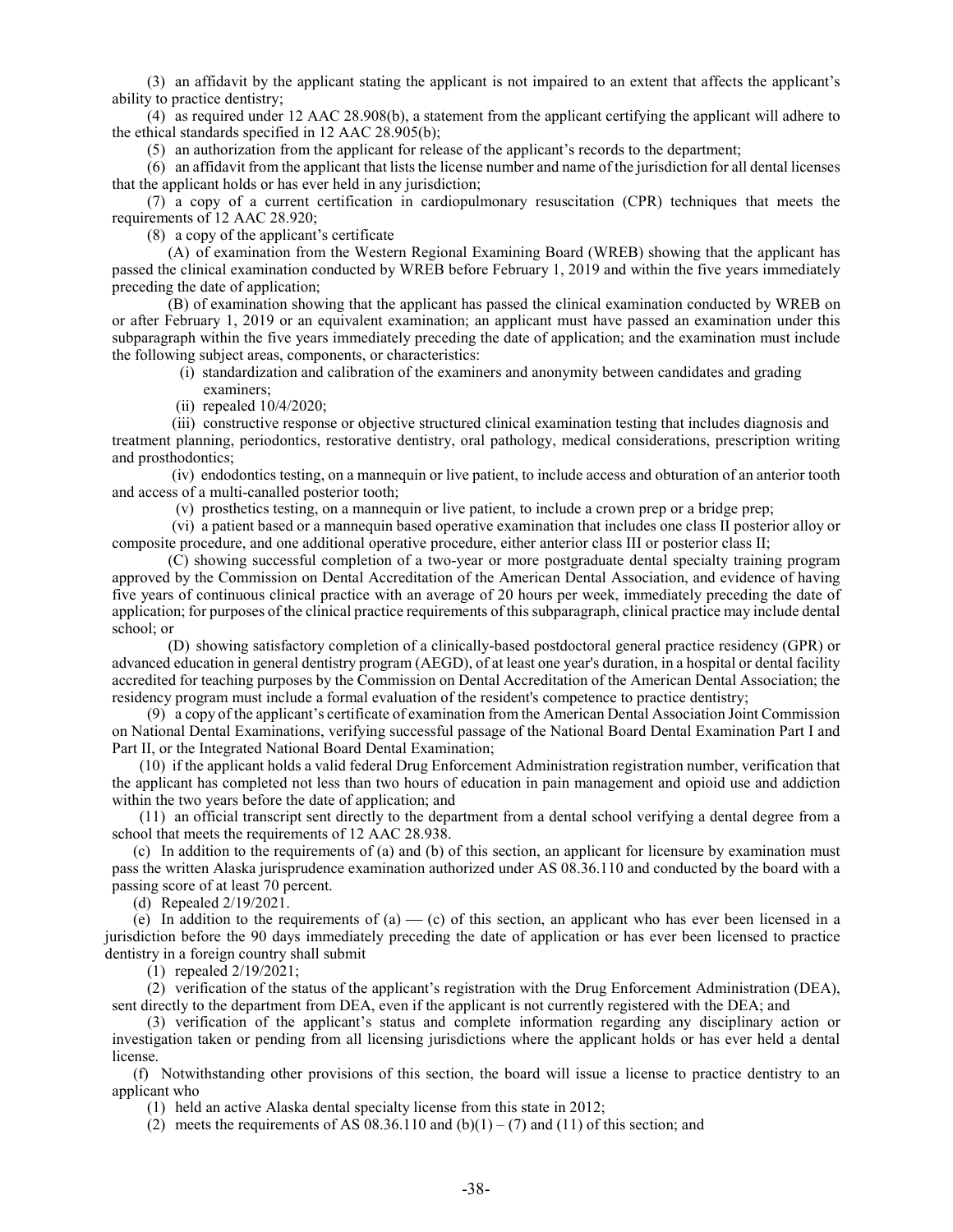(3) provides a copy of the applicant's certificate of examination from the American Dental Association Joint Commission on National Dental Examinations that the applicant has successfully passed the written examinations given by the commission.

# **Authority:** AS 08.36.070 AS 08.36.110

**Editor's note:** Information regarding the examination required under 12 AAC 28.940(b)(8) may be obtained from the Western Regional Examining Board (WREB), 2400 West Dunlap Avenue, Suite 155, Phoenix, AZ, 85021- 2826; telephone: (602) 944-3315, or the Department of Commerce, Community, and Economic Development, Division of Corporations, Business and Professional Licensing, P.O. Box 110806, Juneau, AK 99811-0806.

# **12 AAC 28.950. CESSATION OF LICENSING BY CREDENTIALS.** Repealed 2/18/93.

**12 AAC 28.951. DENTAL LICENSURE BY CREDENTIALS.** (a) The board will issue a license by credentials to practice dentistry to an applicant who meets the requirements of AS 08.36.110, 08.36.234, and this section.

(b) An applicant for a license under this section shall submit to the department

(1) a complete, notarized application on a form provided by the department;

(2) the applicable fees established in 12 AAC 02.190;

(3) an authorization from the applicant for release of the applicant's records to the department;

(4) an affidavit from the applicant that lists the license number and name of the jurisdiction for all dental licenses that the applicant holds or has ever held in any jurisdiction;

(5) verification of the status of the applicant's registration with the Drug Enforcement Administration (DEA), sent directly to the department from DEA, even if the applicant is not currently registered with the DEA;

(6) copies of certificates showing the applicant has completed 48 hours of continuing education during the three years immediately preceding the date of application as required under 12 AAC 28.410;

(7) if the applicant holds a valid federal Drug Enforcement Administration registration number, verification that the applicant has completed not less than two hours of education in pain management and opioid use and addiction within the two years before the date of application;

(8) a copy of a current certification in cardiopulmonary resuscitation (CPR) techniques that meets the requirements of 12 AAC 28.920;

(9) a copy of the applicant's certificate from the American Dental Association Joint Commission on National Dental Examinations verifying successful passage of the National Board Dental Examination Part 1 and Part II, or the Integrated National Board Dental Examination;

(10) an affidavit from the applicant stating the applicant is not impaired to an extent that affects the applicant's ability to practice dentistry;

(11) as required under 12 AAC 28.908(b), a statement from the applicant certifying the applicant will adhere to the ethical standards specified in 12 AAC 28.905(b); and

(12) an affidavit from the applicant documenting

 (A) the dates and locations where the applicant has practiced dentistry during the five years immediately preceding the date of application; and

 (B) that the applicant has been licensed for five years or more and in active clinical practice documenting at least 5,000 hours during the five years immediately preceding the date of application.

(c) In addition to the requirements of (a) and (b) of this section, an applicant for a license under this section shall arrange for and ensure submission of

(1) if the applicant is or has ever been employed as a dentist with a federal agency, verification of the current status and disciplinary history from each federal agency where the applicant is or has been employed, sent directly to the department from the agency;

(2) a certification from the applicable licensing jurisdiction or testing agency, that verifies that a state, territory, or region of the United States where the applicant passed a written and clinical dental examination and has been licensed to practice dentistry has, at the time the applicant applies for licensure by credentials in this state, licensing requirements at least generally equivalent to those of this state, sent directly to the department from the licensing jurisdiction;

(3) verification of the applicant's status and complete information regarding any disciplinary action or investigation taken or pending from all licensing jurisdictions where the applicant holds or has ever held a dental license, sent directly to the department from the licensing jurisdiction;

(4) affidavits from three licensed dentists documenting the applicant has been licensed for five years or more and in active clinical practice for at least 5,000 hours during the five years immediately preceding the date of application, sent directly to the department from the dentist providing the documentation;

(5) three professional references from licensed dentists that reflect clinical skills that meet the standard of care, ability to exercise sound professional judgment, and professional ethics that meet the code established by the American Dental Association's *Principles of Ethics and Code of Professional Conduct* adopted by reference in 12 AAC 28.905(b), sent directly to the department from the dentist providing the documentation; and

(6) an official transcript sent directly to the department from a dental school verifying a dental degree from a school that meets the requirements of 12 AAC 28.938.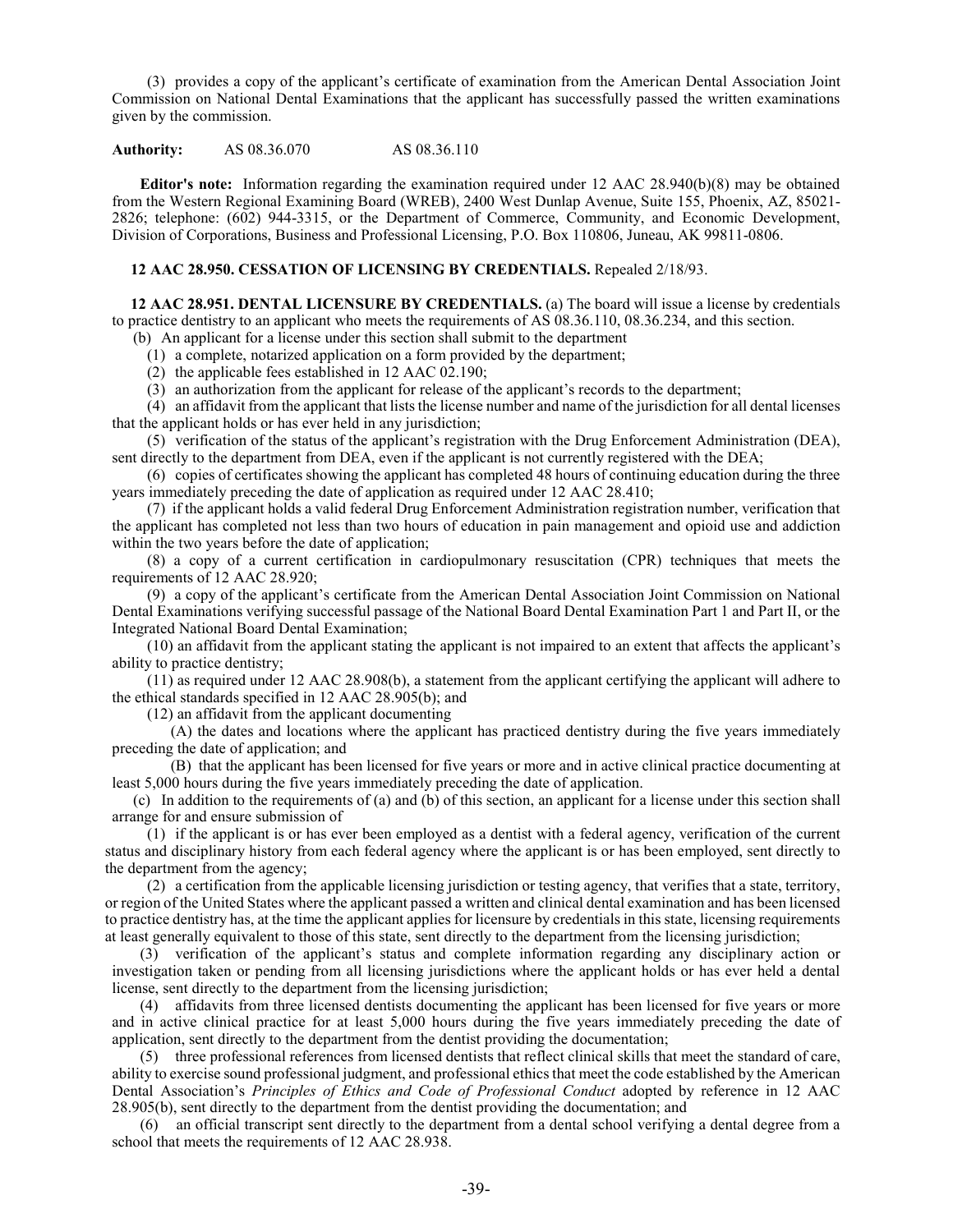(d) In addition to the requirements of this section, an applicant for a dental license must document completion of the jurisprudence examination prepared by the board, covering the provisions of AS 08.32, AS 08.36, and this chapter relating to the practice of dentistry, with a passing score of at least 70 percent.

(e) Repealed 5/14/2022.

(f) Repealed 5/14/2022.

(g) The personal interview of the applicant required in AS 08.36.234(d) will be scheduled as provided in 12 AAC 28.915.

(h) Repealed 5/14/2022.

**Authority:** AS 08.36.070 AS 08.36.110 AS 08.36.234

**12 AAC 28.952. DENTAL SPECIALTY LICENSE.** Repealed 12/15/2013.

**12 AAC 28.953. REGISTRATION WITH THE PRESCRIPTION DRUG MONITORING PROGRAM CONTROLLED SUBSTANCE PRESCRIPTION DATABASE.** A licensed dentist under this chapter who holds a federal Drug Enforcement Administration registration number must

 (1) register with the prescription drug monitoring program (PDMP) controlled substance prescription database not later than 30 days after initial licensure or registration with the Drug Enforcement Administration (DEA), whichever is later; and

(2) comply with the requirements of AS 17.30.200 and 12 AAC 52.865.

| <b>Authority:</b> | AS 08.36.070 | AS 08.36.234 | AS 17.30.200 |
|-------------------|--------------|--------------|--------------|
|                   | AS 08.36.110 |              |              |

 **12 AAC 28.954. TEMPORARY PERMIT.** (a) The board may issue a temporary permit to practice dentistry to a dentist who meets the requirements of this section for the purpose of substituting for a dentist the board has determined to be "incapacitated" as defined under AS 08.36.254.

(b) An applicant for a temporary permit under this section must submit to the department

(1) a complete, notarized application on a form provided by the department;

(2) the applicable fees in 12 AAC 02.190;

 (3) a form completed by the incapacitated dentist or authorized representative of the incapacitated dentist providing information regarding the reason for the incapacitation and documentation of reasonable effort to find a substitute dentist licensed under this chapter;

 (4) a form completed by the incapacitated dentist's healthcare provider verifying the dentist is incapacitated and unable to practice;

 (5) verification of the applicant's current license to practice dentistry from a board of dental examiners of a state or territory of the United States; the verification must include the applicant's status and complete information regarding any disciplinary action or investigation taken or pending on behalf of the applicant;

 (6) verification of the applicant's graduation from a dental school that at the time of graduation was accredited by the Commission on Dental Accreditation of the American Dental Association by submitting

 (A) a certified true copy of the applicant's dental school diploma showing credentials similar or equivalent to the incapacitated dentist credentials; or

 (B) transcripts sent directly from the issuing educational institution showing credentials similar or equivalent to the incapacitated dentist credentials;

 (c) The department shall request a report from the National Practitioner Data Bank on behalf of the applicant. The board will review the report as part of the application process and may deny a temporary permit application based on report content.

 (d) An applicant for a temporary permit may not have had a license to practice dentistry revoked, suspended, or voluntarily surrendered in this state or another state or territory of the United States.

 (e) The temporary permit issued will be authorized only for the practice locations of the incapacitated dentist. The name, license number, and practice locations of the incapacitated dentist will be printed on the license.

 (f) The temporary permit will be extended past the initial 90 days if the applicant meets the requirements of AS 08.36.254(f) or (g) and pays the fee required in 12 AAC 02.190.

**Authority:** AS 08.36.070 AS 08.36.254

**12 AAC 28.955. COURTESY LICENSE.** (a) The board will issue a courtesy license to practice dentistry or dental hygiene to a nonresident for only a limited purpose that is approved by the board under (b) of this section to an applicant who meets the requirements of this section. The board will specify the limitations on scope of the approved practice and duration of the courtesy license. A courtesy license does not authorize the licensee to practice dentistry or dental hygiene outside the limited purpose that is specified on the courtesy license.

(b) The board will consider a limited purpose for a courtesy license to be the practice of dentistry or dental hygiene to underserved persons by a dentist or dental hygienist who has entered a written contract with a non-profit organization, charitable organization, or governmental agency.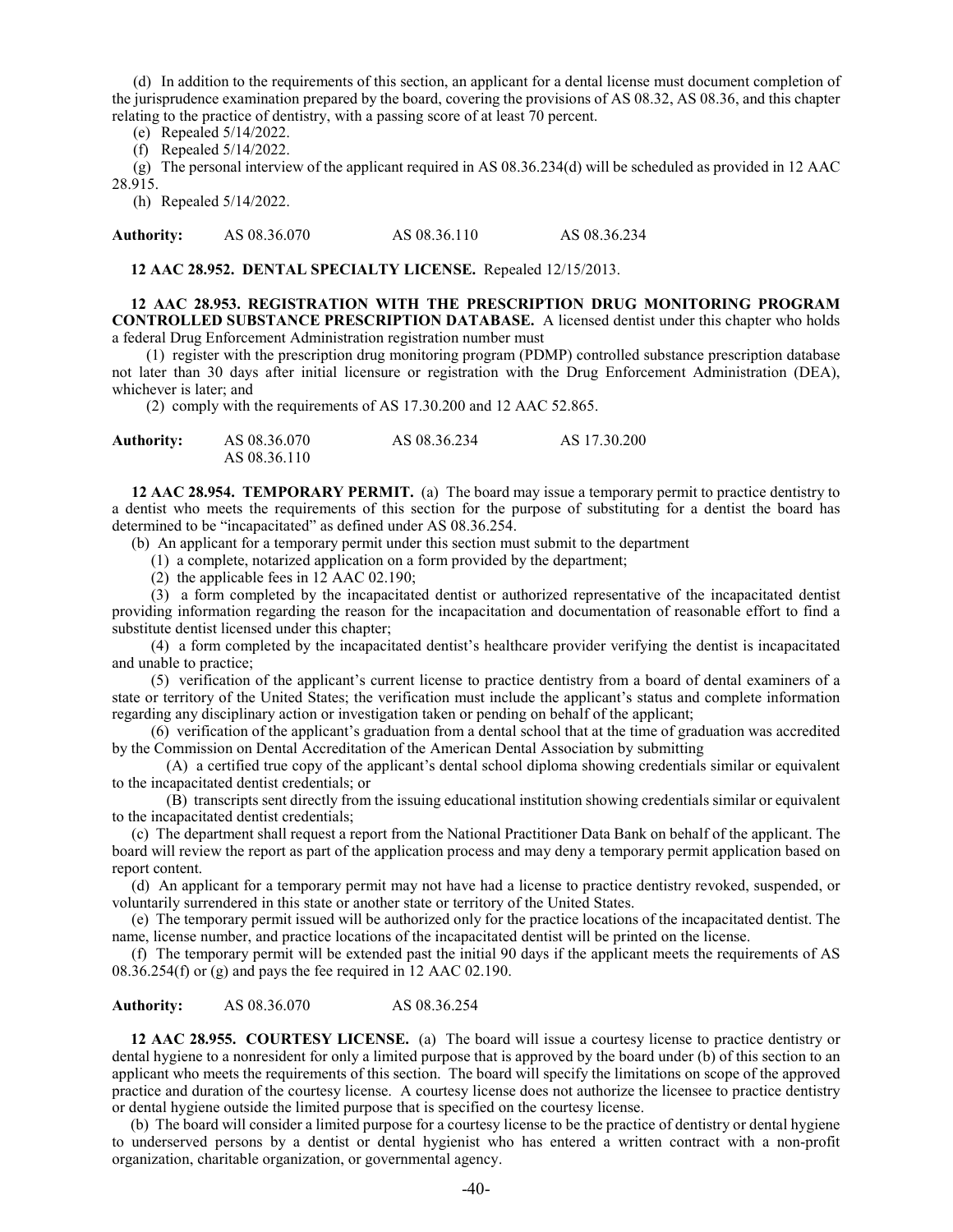(c) An applicant for a courtesy license under this section shall submit to the department a completed, notarized application on a form provided by the department. An application must include

(1) the applicable application and license fees established in 12 AAC 02.190;

(2) a description of the scope of practice of dentistry or dental hygiene required to perform the duties for which the courtesy license is to be issued; the description must include the practice location, duration of practice, and patient population to be seen; the applicant must demonstrate to the board's satisfaction that the scope of practice of dentistry or dental hygiene is for a limited purpose set out in this section;

(3) a verification of a current license to practice dentistry or dental hygiene in good standing in another state or other jurisdiction with requirements at least equivalent to those of this state at the time of application under this section and that the licensee is not under investigation in the state or other jurisdiction in which the applicant is licensed; and

(4) a description in sufficient detail for the board to evaluate the circumstances under which the applicant will be practicing under any courtesy license issued, including the name and license number of the supervising dentist licensed to practice in this state if the applicant is working in a supervised clinic.

(d) A courtesy license issued under this section is nonrenewable and is valid for a period not to exceed either a total of 40 days of practice during a 12-consecutive-month period or the duration of the limited purpose approved under this section for the courtesy license holder, whichever is less. A person will not be issued more than one courtesy license under this section in a 12-month period.

(e) A courtesy license holder may not use a courtesy license

- (1) for the purposes of locum tenens coverage;
- (2) to serve in place of a license under AS 08.32 or AS 08.36;
- (3) for the purposes of employment consideration, if licensure is required under AS 08.32 or AS 08.36; or

(4) for receipt of remuneration directly or indirectly for practicing dentistry or dental hygiene requiring licensure under this chapter.

(f) A holder of a courtesy license for dental hygiene may practice only under this section and under the general supervision of a dentist licensed in Alaska.

(g) While practicing under a courtesy license issued under this section, the holder of the courtesy license is obligated to uphold the standards of practice identified in AS 08.32, AS 08.36, and in this title for the relevant provisions, and is subject to the relevant disciplinary provisions in AS 08.32, AS 08.36 and this title for actions taken or omitted while practicing under the courtesy license.

(h) The board may refuse to issue a courtesy license for the same reasons that it may impose disciplinary sanctions against a licensee under AS 08.32.160, 08.32.165, and AS 08.36.315.

(i) In this section,

(1) "remuneration" does not include reimbursement for actual reasonable expenses incurred for travel, food, and lodging;

(2) "underserved persons" means individuals and groups of individuals whose access to dental health care in this state is limited or nonexistent due to geographic or economic factors, including low income and rural residence.

| Authority: | AS 08.01.062 | AS 08.32.165 | AS 08.36.234 |
|------------|--------------|--------------|--------------|
|            | AS 08.32.160 | AS 08.36.110 | AS 08.36.315 |

**12 AAC 28.956. COLLABORATIVE AGREEMENT REQUIREMENTS.** (a) The board may approve a collaborative agreement between a dental hygienist licensed under AS 08.32 and a dentist licensed under AS 08.36 and who is affiliated with an active dental practice in this state, if the collaborative agreement meets the requirements of AS 08.32.115 and that the dental hygiene and the dental licenses are in good standing. The applicant must submit

(1) a completed, notarized application on the form provided by the department, which includes the names and license numbers of the collaborating dentist and dental hygienist, and the name and location of the dentist's affiliated practice;

(2) the applicable fees required in 12 AAC 02.190;

(3) an affidavit stating that the applicant has a minimum of 4,000 hours of clinical experience within the five years preceding the date of application;

(4) a copy of current certification in cardiopulmonary resuscitation (CPR) techniques for the applicant that meets the requirements of 12 AAC 28.920;

(5) a copy of the applicant's and the collaborating dentist's current professional liability policy or declaration page that includes the policy number and expiration date;

(6) an evidence of continuing educational courses meeting the requirements of the collaborative agreement;

(7) a written agreement including

(A) identification of each affiliated practice setting in which the dental hygienist may engage in dental hygiene practice under the collaborative agreement relationship;

(B) identification of the procedures that can be performed in accordance with AS 08.32.115 and standing orders that the dental hygienist must follow;

(C) a requirement that the dental hygienist refer patients who have been assessed by the dental hygienist to the affiliated dentist for treatment or planning that is outside of the dental hygienist's scope of practice;

(D) starting and ending dates of the collaboration;

(E) patient record location;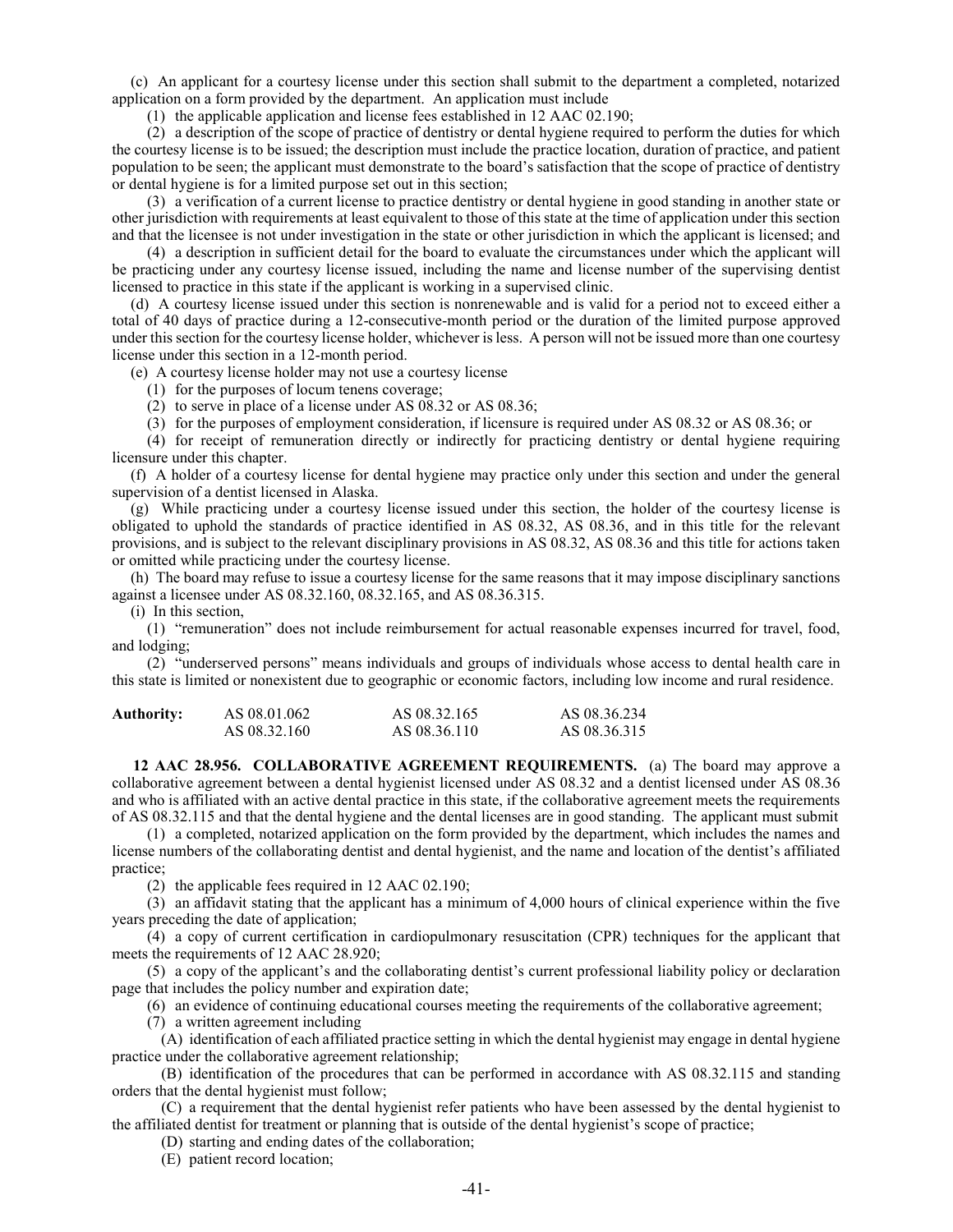(F) patient billing process.

(b) The dental hygienist and the affiliated dentist must notify the board of any amendments to the agreement.

(c) The board may not approve a collaborative agreement to a dental hygienist if

(1) the affiliated dentist has five current collaborative agreements under this section;

(2) the applicant or affiliated dentist is under unresolved investigation under AS 08.32 – 08.36 or this chapter or a similar provision of another jurisdiction;

(3) during the five years immediately preceding the date of application, the applicant or affiliated dentist is the subject of adverse disciplinary action under AS 08.32 – 08.36 or this chapter, or a similar provision of another jurisdiction.

(d) In addition to the continuing education requirements in 12 AAC 28.400 – 12 AAC 28.420, a dental hygienist who wishes to practice under a collaborative agreement must complete an additional four contact hours of continuing education per biennial license renewal period in one or more of the following subject areas:

- (1) medical emergencies;
- (2) pediatric and other special health care needs;
- (3) pharmacology;
- (4) oral pathology;
- (5) public health or other eleemosynary facility, relating to, or supporting charity;
- (6) patient management;
- (7) general medicine and physical diagnosis;

(8) jurisprudence relating to unsupervised practice.

(e) An affiliated dentist in a collaborative agreement must

(1) be available to provide contact, communication, and consultation with the affiliated dental hygienist;

(2) adopt standing orders applicable to dental hygiene procedures that may be performed by the dental hygienist.

(f) A dental hygienist authorized in a collaborative agreement

(1) may perform any dental operations or other services the dental hygienist is authorized to perform under AS 08.32.110 and this chapter, and those dental operations and other services authorized under the collaborative agreement, if approved by the board;

(2) must maintain contact, communication, and consultation with the affiliated dentist; and

(3) before performing any dental hygiene services, shall assess the patient, gather data, interpret the data, determine the patient's dental hygiene treatment needs, and formulate a patient care plan.

(g) A dental hygienist authorized in a collaborative agreement shall

(1) maintain dental charts and other records for the patients who are treated by the dental hygienist; the collaborative agreement must specify where these records are to be secured;

(2) document in the patient's official chart the name of the affiliated dentist;

(3) document all referrals.

(h) A collaborative agreement

(1) expires immediately on date agreed upon by the collaborating dental hygienist and dentist and approved by the board;

(2) may not have a term exceeding two years.

(i) If a dental hygienist and affiliated dentist in a collaborative agreement end their affiliation before the expiration date of the collaborative agreement, each shall notify the board within 30 days of the end of the affiliation.

(j) Before or upon the expiration of the collaborative agreement, the board may renew a collaborative agreement if the applicant submits a new completed application under this section.

(k) The board shall maintain a registry of all current collaborative agreements.

| <b>Authority:</b> | AS 08.32.115 | AS 08.32.187 | AS 08.36.070 |
|-------------------|--------------|--------------|--------------|
|-------------------|--------------|--------------|--------------|

**12 AAC 28.957. MAXIMUM DOSAGE OF AN OPIOID FOR ACUTE PAIN.** A dentist prescribing or dispensing an opioid for acute dental pain under AS 08.36.355 may not exceed 60 morphine milligram equivalents (MME) a day.

**Authority:** AS 08.36.070 AS 08.36.355

**12 AAC 28.958. TEMPORARY MILITARY COURTESY LICENSE.** (a) The board will issue a temporary military courtesy license to an active duty military member or spouse of an active duty military member of the armed forces of the United States to practice dentistry or dental hygiene who meets the requirements of AS 08.01.063 and this section not later than 30 days after the board receives a completed application.

(b) An applicant for a temporary military courtesy license under this section

- (1) must submit a completed notarized application on a form provided by the department;
- (2) must pay the temporary license application fee and fee for a temporary license set out under 12 AAC 02.105;
- (3) must submit a copy of

(A) the applicant's current active duty military orders showing assignment to a duty station in this state; or

(B) if the applicant is the spouse of an active duty military member, the applicant's spouse's current active duty military orders showing assignment to a duty station in this state;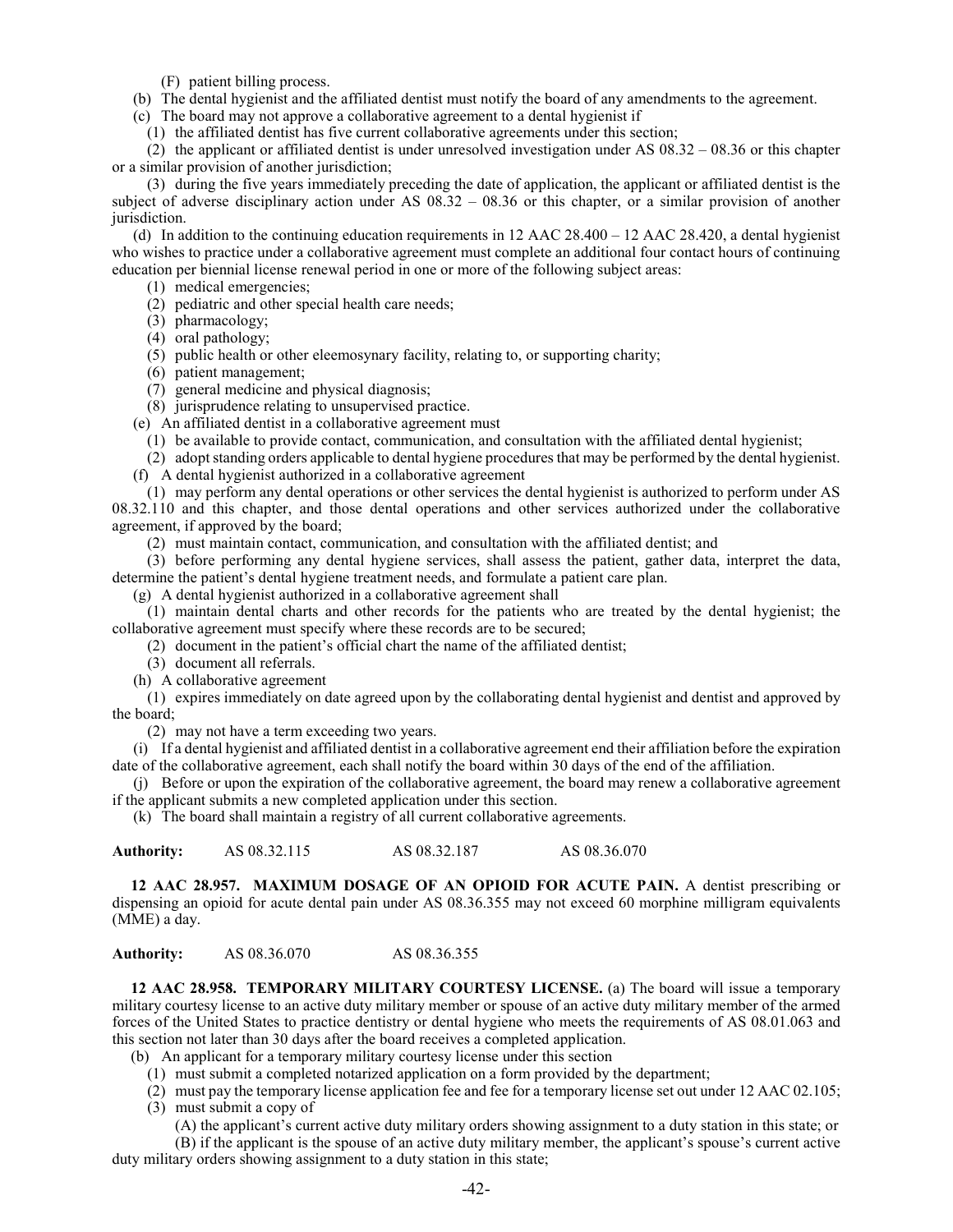(4) must submit verification of the applicant's current license to practice dentistry or dental hygiene from a board of dental examiners of a state or territory of the United States; the verification must include the applicant's status and complete information regarding any disciplinary action or investigation taken or pending relating to the applicant;

(5) must submit verification of the applicant's graduation from a dental program that at the time of graduation was accredited by the Commission on Dental Accreditation of the American Dental Association by submitting

(A) a certified true copy of the applicant's dental school diploma; or

(B) transcripts sent directly from the issuing educational institution; and

(6) may not have been convicted of a crime that affects the applicant's ability to practice dentistry or dental hygiene competently and safely, as determined by the board.

(c) A temporary military courtesy license issued to an active duty military member or spouse of an active duty military member under this section will be issued for a period of 180 days and may be renewed for one additional 180 day period, at the discretion of the board.

(d) The department will request a report from the National Practitioner Data Bank on behalf of the applicant. The board will review the report as part of the application process and may deny a temporary military courtesy application based on the report.

(e) An applicant for a temporary military courtesy license may not have had a license to practice dentistry or dental hygiene revoked, suspended, or voluntarily surrendered in this state or another state or territory of the United States.

(f) The board may refuse to issue a temporary military courtesy license for the same reasons that it may deny, suspend, or revoke a license under AS 08.32.160, AS 08.32.165, and AS 08.36.315.

| <b>Authority:</b> | AS 08.01.062 | AS 08.32.160 | AS 08.36.110 |
|-------------------|--------------|--------------|--------------|
|                   | AS 08.01.063 | AS 08.32.165 | AS 08.36.315 |
|                   | AS 08.32.014 |              |              |

**12 AAC 28.960. REGISTRATION OF DENTAL RADIOLOGICAL EQUIPMENT.** (a) Dental radiological equipment with a valid registration from the Department of Health and Social Services under AS 18.60.475 as of September 6, 1998 is considered registered with the board under AS 08.36.075 and this section.

(b) Repealed 3/11/2016.

(c) Repealed 3/11/2016.

(d) The owner or lessee of dental radiological equipment that is registered under this section shall notify the board, in writing, within 60 days after the equipment is sold, relocated, or no longer in use.

(e) To register dental radiological equipment, the owner or lessee of the equipment shall submit a completed registration form, adopted by reference in 12 AAC 28.970(b).

(f) Upon receipt of a completed registration form, the board will issue a registration seal to the owner or lessee of the equipment if it meets the requirements of AS 08.36.075, this section, and 12 AAC 28.965. The owner or lessee of the equipment shall ensure that the registration seal is attached to the equipment that is registered under this section.

**Authority:** AS 08.36.070 AS 08.36.075

**Editor's note:** A copy of the list of dental radiological equipment registered under 12 AAC 28.960(a) is available for inspection at the Department of Commerce, Community, and Economic Development, Division of Corporations, Business and Professional Licensing, P.O. Box 110806, Juneau, AK 99811-0806.

**12 AAC 28.965. INSPECTION OF DENTAL RADIOLOGICAL EQUIPMENT.** (a) The owner or lessee of dental radiological equipment must have that equipment inspected within six years from the date that the equipment was first registered with the board under 12 AAC 28.960. The owner or lessee of dental radiological equipment must have that equipment inspected again at least once during every six-year period following the initial inspection.

(b) The inspection of dental radiological equipment must

(1) repealed 9/26/2018;

(2) be documented by the inspector on the form adopted by reference in 12 AAC 28.970(c); and

(3) meet or exceed, and must determine whether the equipment meets or exceeds, the standards applicable to dental radiological equipment in the *Suggested State Regulations for the Control of Radiation,* Part F, published by the Conference of Radiation Control Program Directors, Inc., May, 2009 edition, adopted by reference.

(c) Repealed 3/11/2016.

(d) Repealed 3/11/2016.

(e) Upon receipt of a form documenting an inspection that meets the requirements of AS 08.36.075 and this section, the inspector shall issue to the owner or lessee of the dental radiological equipment, an inspection seal indicating the date by when the equipment must be inspected again. The owner or lessee shall ensure that the inspection seal is placed on the equipment in a location visible to persons operating the equipment.

(f) Owners or lessees of dental radiological equipment shall maintain records that document compliance with the requirements of AS 08.36.075, 12 AAC 28.960, and this section. The records shall be made available to the board or its designee for inspection.

(g) Repealed 3/11/2016.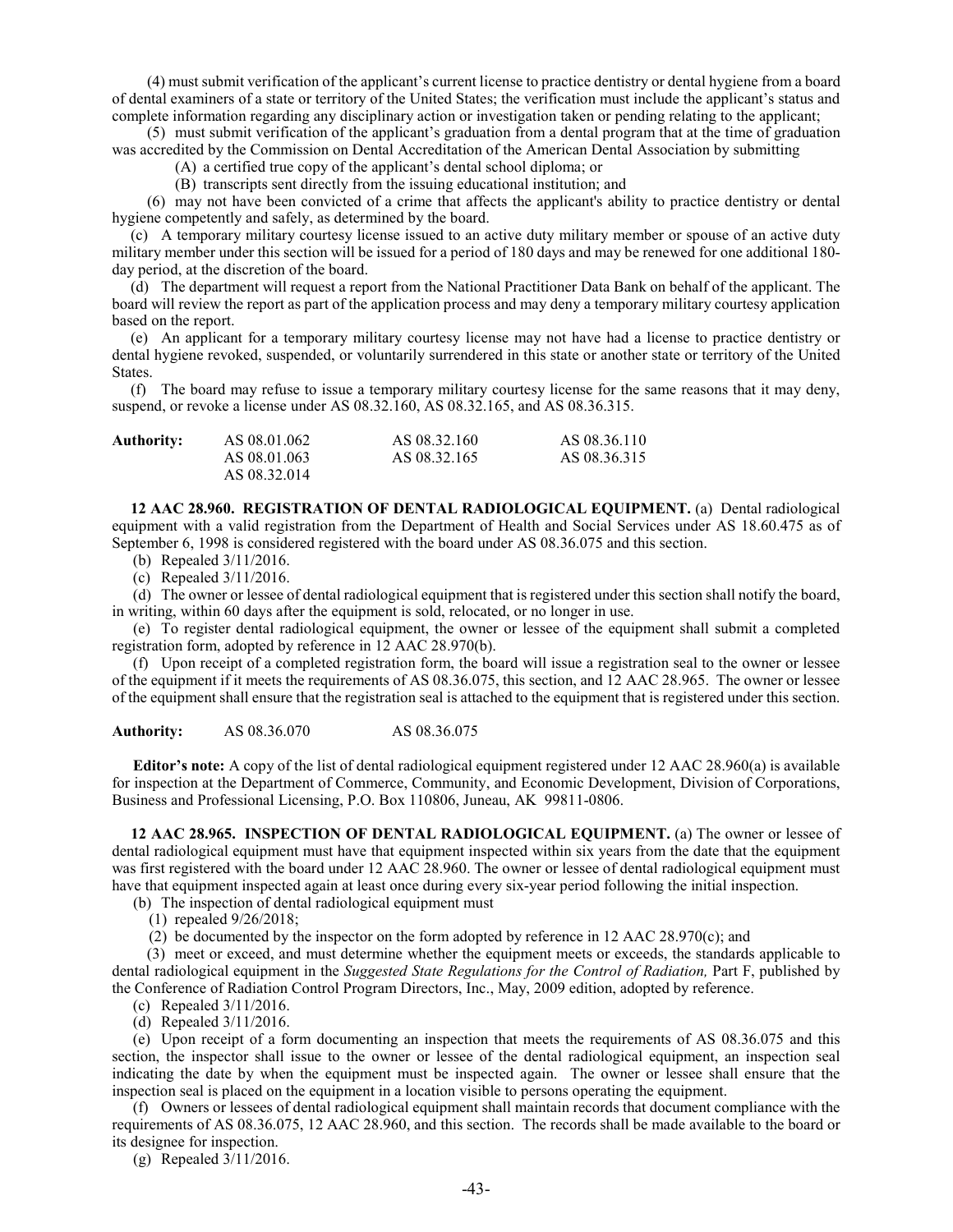(h) An inspector who performs an inspection of dental radiological equipment shall complete and submit the form titled *"Inspection of Dental Radiological Equipment,"* adopted by reference in 12 AAC 28.970(c), to the owner or lessee of the equipment after the inspection.

**Authority:** AS 08.36.070 AS 08.36.075

**Editor's note:** A copy of the *"Suggested State Regulations for the Control of Radiation,"* Part F, published by the Conference of Radiation Control Program Directors, Inc., May, 2009 edition, adopted by reference in 12 AAC 28.965, is available for inspection at the Department of Commerce, Community, and Economic Development, Division of Corporations, Business and Professional Licensing, P.O. Box 110806, Juneau, AK 99811-0806 or may be obtained from the Conference of Radiation Control Program Directors, Inc., 1030 Burlington Lane, Suite 4B, Frankfort, KY 40601-2832; telephone: (502) 227-4543.

# **12 AAC 28.970. REGISTRATION AND INSPECTION FORMS; REVIEW OF COMPLETED FORMS.**

(a) A registration seal or inspection seal may not be issued unless the information on the completed form meets the requirements of AS 08.36.075, and of 12 AAC 28.960 and 12 AAC 28.965, as applicable.

(b) The form titled *Radiological Equipment Registration Form,* dated February 2014, is adopted by reference. This form is established by the board for review by staff of the registration of dental radiological equipment under 12 AAC 28.960.

(c) The form titled *Inspection of Dental Radiological Equipment,* dated February 2014, is adopted by reference. This form is established by the board for use by inspectors of dental radiological equipment, and for review by staff of the documentation of the inspection of that equipment, under 12 AAC 28.965.

**Authority:** AS 08.36.070 AS 08.36.075

**Editor's note:** The forms listed in 12 AAC 28.970 are available at the Department of Commerce, Community, and Economic Development, Division of Corporations, Business and Professional Licensing, P.O. Box 110806, Juneau, AK 99811-0806; phone (907) 465-2542.

# **12 AAC 28.990. DEFINITIONS.** (a) In this chapter,

(1) "administer local anesthetic agents" means to administer an agent that induces local anesthesia and to administer that agent by injection, both infiltration and block, limited to the oral cavity, for the purposes of pain control;

(2) "American Association of Dental Examiners Clearinghouse for Board Actions" means the American Association of Dental Examiners information source described in AS  $08.36.110(a)(1)(F)$ ;

(3) "board" means the Board of Dental Examiners;

(4) "coronal polishing," within the meaning given in AS 08.36.370, means removal of supragingival plaque and stains from teeth without calculus, including the removal of soft deposits, such as materia alba, plaque, and stains from the anatomical crowns of the teeth;

(5) "deep sedation" means a drug-induced depression of consciousness during which

(A) patients cannot be easily aroused but respond purposefully following repeated or painful stimulation;

(B) the ability to independently maintain ventilatory function may be impaired;

(C) patients may require assistance in maintaining a patent airway, and spontaneous ventilation may be inadequate; and

(D) cardiovascular function is usually maintained;

- (6) "department" means the Department of Commerce, Community, and Economic Development;
- (7) "facility" means a dental practice, office, or clinic that is subject to the requirements of AS 08.36.367;
- (8) "general anesthesia" means a drug-induced loss of consciousness during which
	- (A) patients are not arousable, even by painful stimulation;

(B) the ability to independently maintain ventilatory function is often impaired;

(C) patients often require assistance in maintaining a patent airway, and positive pressure ventilation may be required because of depressed spontaneous ventilation or drug-induced depression of neuromuscular function; and

(D) cardiovascular function may be impaired;

(9) "local anesthesia" means the elimination of sensation, especially pain, in one part of the body by the topical application or regional injection of a drug;

(10) "minimal sedation" means a minimally depressed level of consciousness, produced by a pharmacological method, in which

(A) the patient retains the ability to independently and continuously maintain an airway and respond normally to tactile stimulation and verbal command; and

(B) although cognitive function and coordination may be modestly impaired, ventilatory and cardiovascular functions are unaffected;

(11) "moderate sedation" means a drug-induced depression of consciousness, during which

(A) a patient responds purposefully to verbal commands, either alone or accompanied by light tactile stimulation;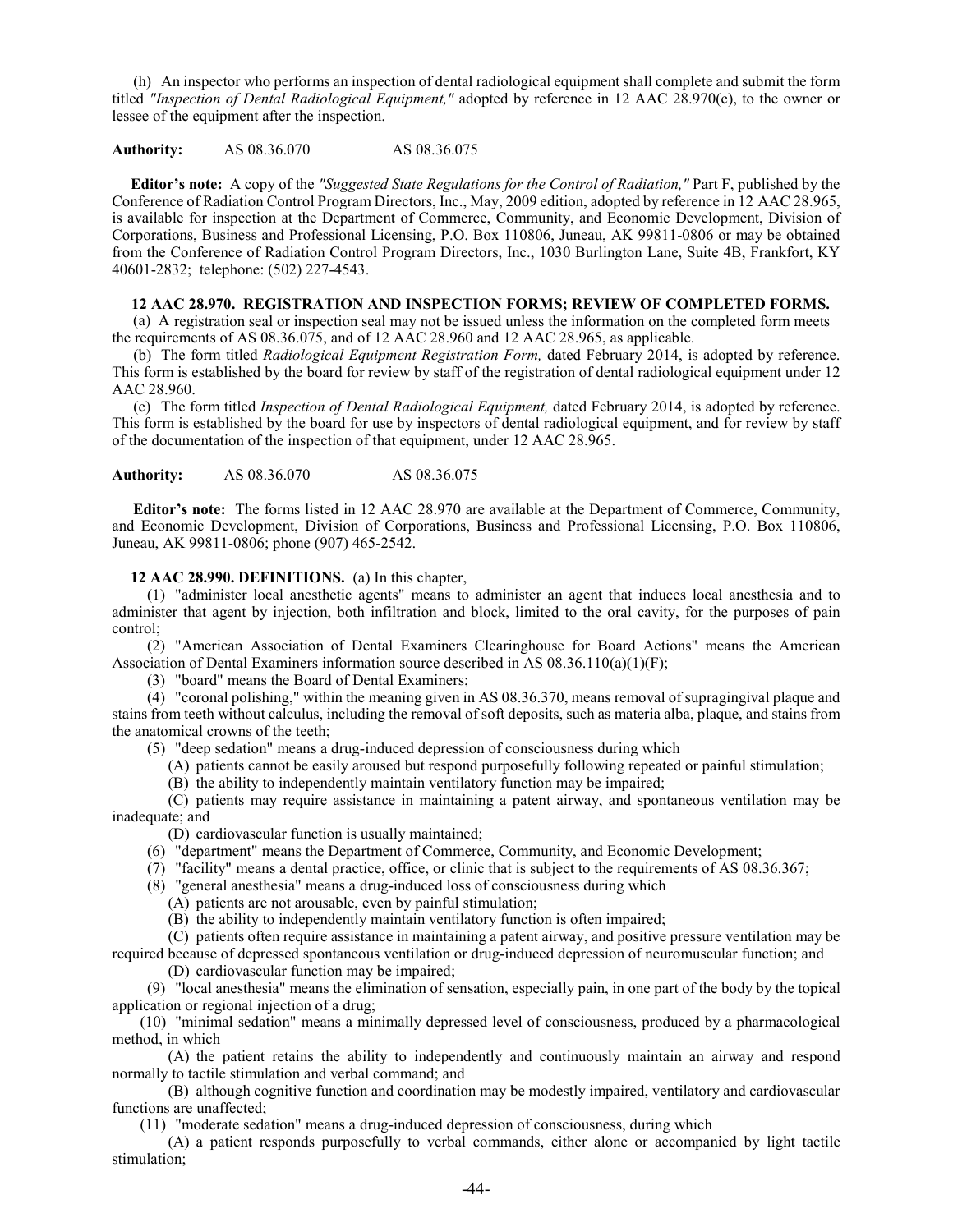(B) no interventions are required to maintain a patent airway, and spontaneous ventilation is adequate; and

(C) cardiovascular function is usually maintained;

(12) "nitrous oxide sedation" means an induced, controlled state of minimal sedation, produced solely by the inhalation of a combination of nitrous oxide and oxygen in which the patient retains the ability to independently and continuously maintain an airway and to respond purposefully to physical stimulation and to verbal command;

(13) "radiological equipment" means a control panel and associated radiological tubeheads capable of exposing a dental patient to x-rays;

(14) "restorative function" means under the direct supervision of a licensed dentist, to place restorations into a cavity prepared by the licensed dentist and thereafter carve, contour, and adjust contacts and occlusion of the restoration;

(15) "dental specialty" means an area of dentistry that has been formally recognized by the National Commission on Recognition of Dental Specialties and Certifying Boards.

(b) In AS 08.32, AS 08.36, and this chapter, unless the context requires otherwise, "jurisdiction" means a state or territory of the United States.

| <b>Authority:</b> | AS 08.32.085 | AS 08.36.342 | AS 08.36.346 |
|-------------------|--------------|--------------|--------------|
|                   | AS 08.36.070 | AS 08.36.344 |              |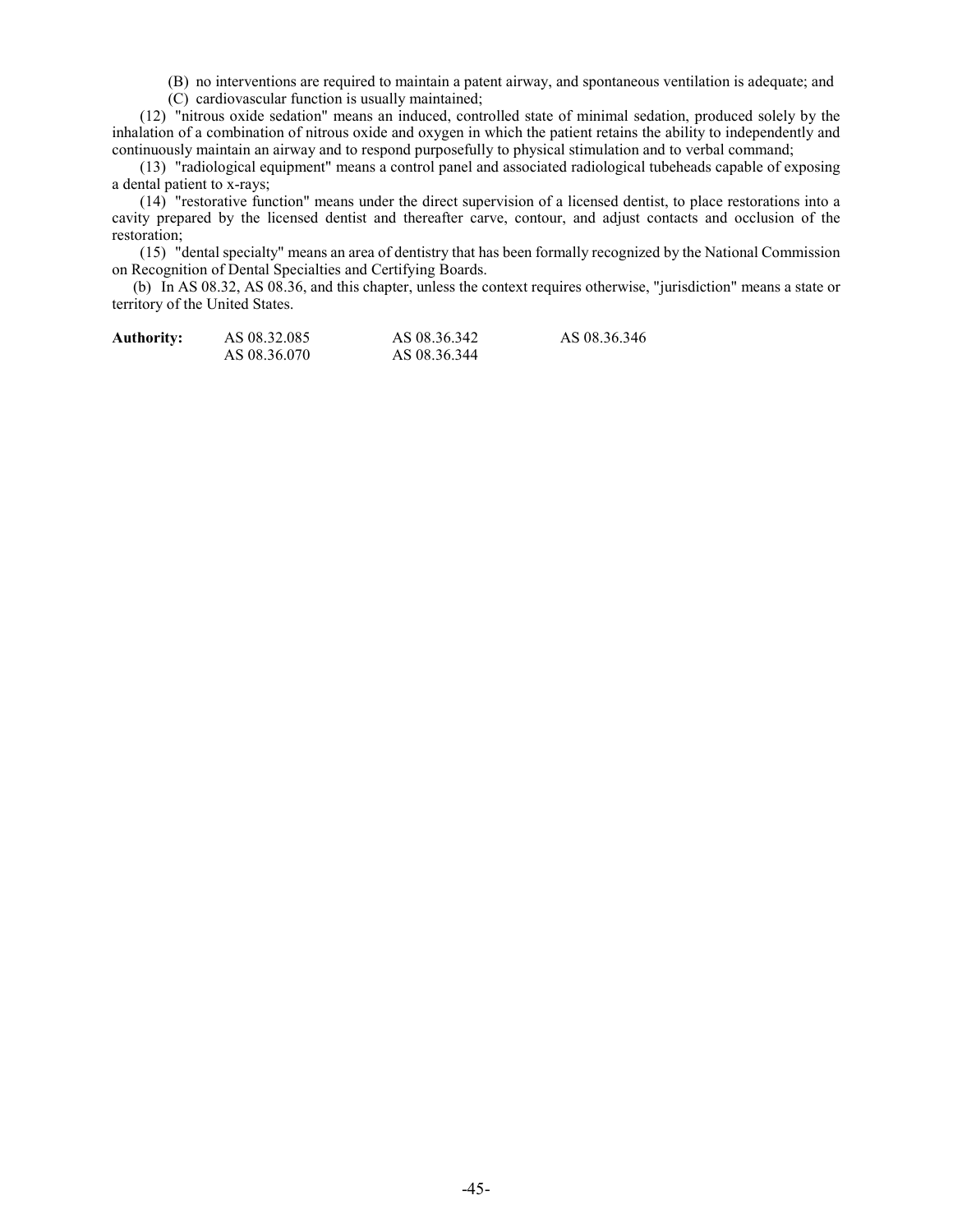#### **APPENDIX**

# **CHAPTER 30. CONTROLLED SUBSTANCES**

**Sec. 17.30.200. Controlled substance prescription database.** (a) The controlled substance prescription database is established in the Board of Pharmacy. The purpose of the database is to contain data as described in this section regarding every prescription for a schedule II, III, or IV controlled substance under federal law dispensed in the state to a person other than under the circumstances described in (t) of this section.

(b) The pharmacist-in-charge of each licensed or registered pharmacy, regarding each schedule II, III, or IV controlled substance under federal law dispensed by a pharmacist under the supervision of the pharmacist-in-charge, and each practitioner who directly dispenses a schedule II, III, or IV controlled substance under federal law other than those dispensed or administered under the circumstances described in (t) of this section, shall submit to the board, by a procedure and in a format established by the board, the following information for inclusion in the database on at least a daily basis:

(1) the name of the prescribing practitioner and the practitioner's federal Drug Enforcement Administration registration number or other appropriate identifier;

(2) the date of the prescription;

(3) the date the prescription was filled and the method of payment; this paragraph does not authorize the board to include individual credit card or other account numbers in the database;

(4) the name, address, and date of birth of the person for whom the prescription was written;

(5) the name and national drug code of the controlled substance;

(6) the quantity and strength of the controlled substance dispensed;

(7) the name of the drug outlet dispensing the controlled substance; and

(8) the name of the pharmacist or practitioner dispensing the controlled substance and other appropriate identifying information.

(c) The board shall maintain the database in an electronic file or by other means established by the board to facilitate use of the database for identification of

(1) prescribing practices and patterns of prescribing and dispensing controlled substances;

(2) practitioners who prescribe controlled substances in an unprofessional or unlawful manner;

(3) individuals who receive prescriptions for controlled substances from licensed practitioners and who subsequently obtain dispensed controlled substances from a drug outlet in quantities or with a frequency inconsistent with generally recognized standards of dosage for that controlled substance; and

(4) individuals who present forged or otherwise false or altered prescriptions for controlled substances to a pharmacy.

(d) The database and the information contained within the database are confidential, are not public records, are not subject to public disclosure, and may not be shared with the federal government. The board shall undertake to ensure the security and confidentiality of the database and the information contained within the database. The board may allow access to the database only to the following persons, and in accordance with the limitations provided and regulations of the board:

(1) personnel of the board regarding inquiries concerning licensees or registrants of the board or personnel of another board or agency concerning a practitioner under a search warrant, subpoena, or order issued by an administrative law judge or a court;

(2) authorized board personnel or contractors as required for operational and review purposes;

(3) a licensed practitioner having authority to prescribe controlled substances or an agent or employee of the practitioner whom the practitioner has authorized to access the database on the practitioner's behalf, to the extent the information relates specifically to a current patient of the practitioner to whom the practitioner is prescribing or considering prescribing a controlled substance; the agent or employee must be licensed or registered under AS 08;

(4) a licensed or registered pharmacist having authority to dispense controlled substances or an agent or employee of the pharmacist whom the pharmacist has authorized to access the database on the pharmacist's behalf, to the extent the information relates specifically to a current patient to whom the pharmacist is dispensing or considering dispensing a controlled substance; the agent or employee must be licensed or registered under AS 08;

(5) federal, state, and local law enforcement authorities may receive printouts of information contained in the database under a search warrant or order issued by a court establishing probable cause for the access and use of the information;

(6) an individual who is the recipient of a controlled substance prescription entered into the database may receive information contained in the database concerning the individual on providing evidence satisfactory to the board that the individual requesting the information is in fact the person about whom the data entry was made and on payment of a fee set by the board under AS 37.10.050 that does not exceed \$10;

(7) a licensed pharmacist employed by the Department of Health and Social Services who is responsible for administering prescription drug coverage for the medical assistance program under AS 47.07, to the extent that the information relates specifically to prescription drug coverage under the program;

(8) a licensed pharmacist, licensed practitioner, or authorized employee of the Department of Health and Social Services responsible for utilization review of prescription drugs for the medical assistance program under AS 47.07,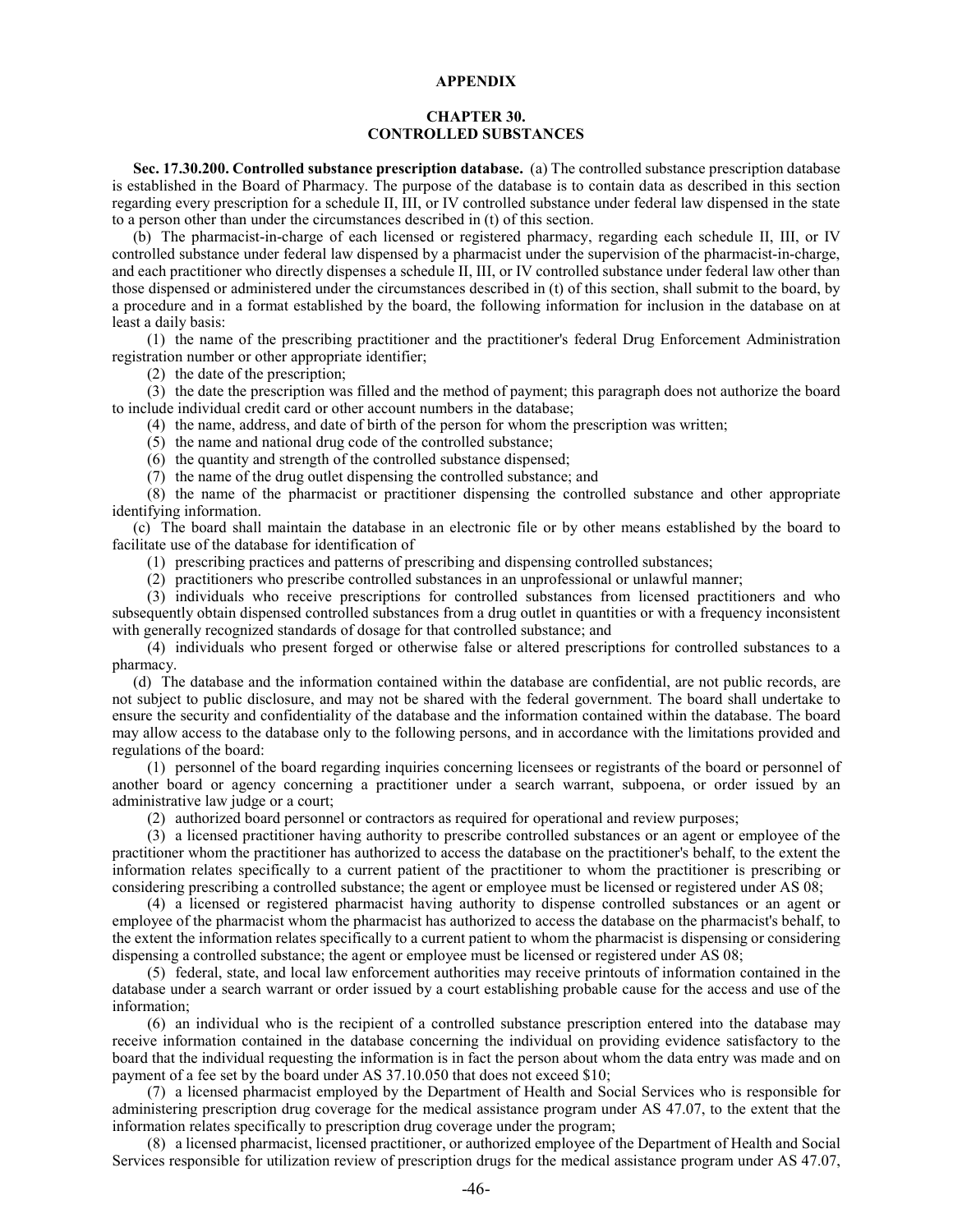to the extent that the information relates specifically to utilization review of prescription drugs provided to recipients of medical assistance;

(9) the state medical examiner, to the extent that the information relates specifically to investigating the cause and manner of a person's death;

(10) an authorized employee of the Department of Health and Social Services may receive information from the database that does not disclose the identity of a patient, prescriber, dispenser, or dispenser location, for the purpose of identifying and monitoring public health issues in the state; however, the information provided under this paragraph may include the region of the state in which a patient, prescriber, and dispenser are located and the specialty of the prescriber; and

(11) a practitioner, pharmacist, or clinical staff employed by an Alaska tribal health organization, including commissioned corps officers of the United States Public Health Service employed under a memorandum of agreement; in this paragraph, "Alaska tribal health organization" has the meaning given to "tribal health program" in 25 U.S.C. 1603.

(e) The failure of a pharmacist-in-charge or a pharmacist to register or submit information to the database as required under this section is grounds for the board to take disciplinary action against the license or registration of the pharmacy or pharmacist. The failure of a practitioner to register or review the database as required under this section is grounds for the practitioner's licensing board to take disciplinary action against the practitioner.

(f) The board may enter into agreements with (1) dispensers in this state that are not regulated by the state to submit information to and access information in the database, and (2) practitioners in this state to access information in the database, subject to this section and the regulations of the board. The board shall prohibit a dispenser that is not regulated by the state from accessing the database if the dispenser has accessed information in the database contrary to the limitations of this section, discloses information in the database contrary to the limitations of this section, or allows unauthorized persons access to the database.

(g) The board shall promptly notify the president of the senate and the speaker of the house of representatives if, at any time after September 7, 2008, the federal government fails to pay all or part of the costs of the controlled substance prescription database.

(h) An individual who has submitted information to the database in accordance with this section may not be held civilly liable for having submitted the information. Dispensers or practitioners may not be held civilly liable for damages for accessing or failing to access the information in the database.

(i) A person who has reason to believe that prescription information from the database has been illegally or improperly accessed shall notify an appropriate law enforcement agency.

(j) The board shall notify any person whose prescription information from the database is illegally or improperly accessed.

(k) In the regulations adopted under this section, the board shall provide

(1) that prescription information in the database shall be purged from the database after two years have elapsed from the date the prescription was dispensed;

(2) a method for an individual to challenge information in the database about the individual that the person believes is incorrect or was incorrectly entered by a dispenser;

(3) a procedure and time frame for registration with the database;

(4) that a practitioner review the information in the database to check a patient's prescription records before dispensing, prescribing, or administering a schedule II or III controlled substance under federal law to the patient; the regulations must provide that a practitioner is not required to review the information in the database before dispensing, prescribing, or administering

(A) a controlled substance to a person who is receiving treatment

(i) in an inpatient setting;

(ii) at the scene of an emergency or in an ambulance; in this sub-subparagraph, "ambulance" has the meaning given in AS 18.08.200;

(iii) in an emergency room;

(iv) immediately before, during, or within the first 48 hours after surgery or a medical procedure;

(v) in a hospice or nursing home that has an in-house pharmacy; or

(B) a nonrefillable prescription of a controlled substance in a quantity intended to last for not more than three days.

(*l*) A person

(1) with authority to access the database under (d) of this section who knowingly

(A) accesses information in the database beyond the scope of the person's authority commits a class A misdemeanor;

(B) accesses information in the database and recklessly discloses that information to a person not entitled to access or to receive the information commits a class C felony;

(C) allows another person who is not authorized to access the database to access the database commits a class C felony;

(2) without authority to access the database under (d) of this section who knowingly accesses the database or knowingly receives information that the person is not authorized to receive under (d) of this section from another person commits a class C felony.